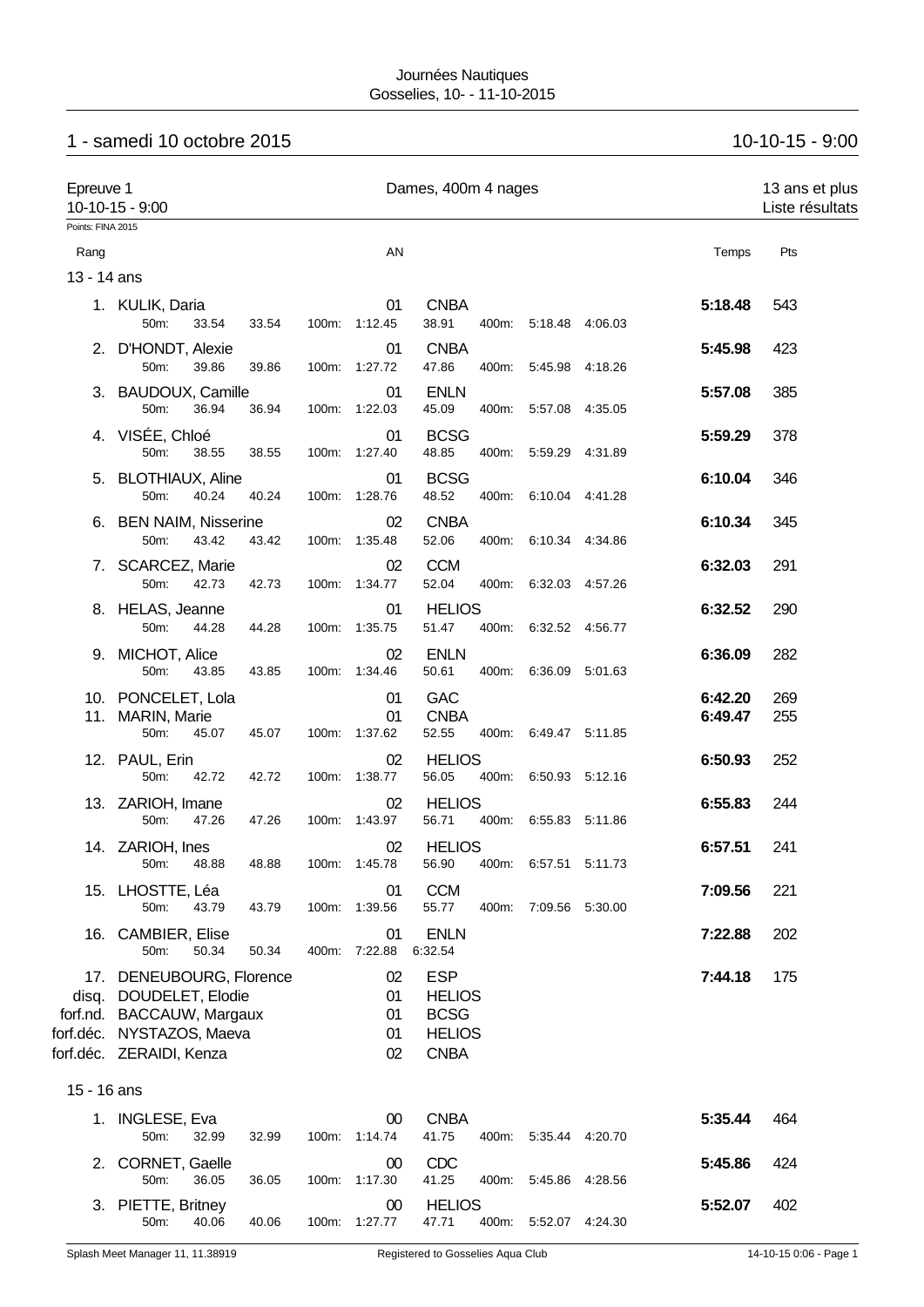|             | Epreuve 1, Filles, 400m 4 nages, 15 - 16 ans                                                                                     |       |                                    |                                                                  |                       |         |         |     |
|-------------|----------------------------------------------------------------------------------------------------------------------------------|-------|------------------------------------|------------------------------------------------------------------|-----------------------|---------|---------|-----|
| Rang        |                                                                                                                                  |       | AN                                 |                                                                  |                       |         | Temps   | Pts |
| 4.          | DELADRIER, Margault<br>50m:<br>37.13<br>37.13                                                                                    |       | 00<br>100m: 1:22.73                | <b>BCSG</b><br>45.60                                             | 400m: 5:56.70 4:33.97 |         | 5:56.70 | 386 |
|             | 5. TALEB, Yasmine<br>50m:<br>37.41<br>37.41                                                                                      | 100m: | 99<br>1:22.09                      | <b>CCM</b><br>44.68<br>400m:                                     | 6:02.93               | 4:40.84 | 6:02.93 | 367 |
| 6.          | VAEL, Ornella<br>50m:<br>40.20<br>40.20                                                                                          |       | 00<br>100m: 1:28.98                | <b>ENLN</b><br>48.78                                             | 400m: 6:19.44         | 4:50.46 | 6:19.44 | 321 |
|             | 7. RENAUD, Chloé<br>50m:<br>43.91<br>43.91                                                                                       |       | 00<br>100m: 1:37.34                | <b>ESP</b><br>53.43<br>400m:                                     | 6.29.08 4.51.74       |         | 6:29.08 | 297 |
|             | 8. LATOUR, Emeline<br>50m:<br>42.84<br>42.84                                                                                     | 100m: | 00<br>1:33.55                      | <b>ENLN</b><br>50.71<br>400m:                                    | 6:29.32               | 4:55.77 | 6:29.32 | 297 |
|             | 9. CARNIER, Margot<br>50m:<br>46.32<br>46.32                                                                                     | 100m: | 99<br>1:39.48                      | <b>HELIOS</b><br>53.16<br>400m:                                  | 6:48.70 5:09.22       |         | 6:48.70 | 257 |
|             | 10. DEPREZ, Aurélie<br>50m:<br>44.89<br>44.89                                                                                    |       | 00<br>100m: 1:38.95                | <b>HELIOS</b><br>54.06<br>400m:                                  | 7:01.32 5:22.37       |         | 7:01.32 | 234 |
| disq.       | TRESNIE, Adeline<br>forf.déc. CARPIN, Ophélie<br>forf.déc. SCARCEZ, Julie<br>forf.déc. HAMACHE, Dalya<br>forf.déc. MOSKWIAK, Zoe |       | 00<br>99<br>$00\,$<br>$00\,$<br>99 | CDC<br><b>HELIOS</b><br><b>CCM</b><br><b>ENLN</b><br><b>ENLN</b> |                       |         |         |     |
| 17 - 18 ans |                                                                                                                                  |       |                                    |                                                                  |                       |         |         |     |
|             | 1. CAVADINI, Virginie<br>50m:<br>33.22<br>33.22                                                                                  |       | 98<br>100m: 1:12.05                | <b>CNBA</b><br>38.83                                             | 400m: 5:21.20 4:09.15 |         | 5:21.20 | 529 |
|             | 2. VAN DESSEL, Erika<br>50m:<br>34.99<br>34.99                                                                                   | 100m: | 98<br>1:16.68                      | <b>ENLN</b><br>41.69<br>400m:                                    | 5:30.05               | 4:13.37 | 5:30.05 | 488 |
|             | 3. HENNEBERT, Barbara<br>35.80<br>50m:<br>35.80                                                                                  | 100m: | 98<br>1:17.88                      | <b>ENLN</b><br>42.08<br>400m:                                    | 5:35.28               | 4:17.40 | 5:35.28 | 465 |
|             | 4. BACCAUW, Manon<br>50m:<br>35.68<br>35.68                                                                                      |       | 98<br>100m: 1:17.37                | <b>BCSG</b><br>41.69                                             | 400m: 5:51.07 4:33.70 |         | 5:51.07 | 405 |
| 5.          | CREPIN, Marion<br>36.23<br>36.23<br>50m:                                                                                         |       | 98<br>100m: 1:18.43                | <b>CNBA</b><br>42.20                                             | 400m: 5:53.93 4:35.50 |         | 5:53.93 | 395 |
| 6.          | CARPIN, Violette<br>50m:<br>39.05<br>39.05                                                                                       |       | 97<br>100m: 1:23.40                | <b>ENLN</b><br>44.35                                             | 400m: 5:54.10 4:30.70 |         | 5:54.10 | 395 |
|             | 7. DEWULF, Shawny<br>50m:<br>41.04<br>41.04                                                                                      |       | 98<br>100m: 1:28.90                | <b>ENLN</b><br>47.86                                             | 400m: 6:29.45 5:00.55 |         | 6:29.45 | 297 |
|             | 8. AERNOUDT, Jade<br>50m:<br>48.22<br>48.22                                                                                      | 100m: | 98<br>1:44.63                      | <b>ESP</b><br>56.41<br>400m:                                     | 7:04.16 5:19.53       |         | 7:04.16 | 229 |
|             | disq. KOZAK, Ilona<br>forf.déc. GOETHALS, Reinhilde<br>forf.déc. COCU, Florine                                                   |       | 97<br>98<br>98                     | <b>ENLN</b><br><b>CNBA</b><br><b>BCSG</b>                        |                       |         |         |     |
|             | 19 ans et plus                                                                                                                   |       |                                    |                                                                  |                       |         |         |     |
|             | 1. LEPOMME, Anne-Sophie<br>50m:<br>34.41<br>34.41                                                                                |       | 86<br>100m: 1:13.52                | <b>HELIOS</b><br>39.11                                           | 400m: 5:22.05 4:08.53 |         | 5:22.05 | 525 |
|             | 2. HENNEBERT, Alyssa<br>50m:<br>37.01<br>37.01                                                                                   |       | 96<br>100m: 1:20.97                | <b>ENLN</b><br>43.96                                             | 400m: 5:31.14 4:10.17 |         | 5:31.14 | 483 |
|             | 3. SIEK, Ludivine<br>50m:<br>44.56<br>44.56                                                                                      |       | 93<br>100m: 1:36.70                | CDC<br>52.14                                                     | 400m: 6:53.69 5:16.99 |         | 6:53.69 | 247 |
|             | forf.nd. MERZOUGUI, Manal                                                                                                        |       | 96                                 | <b>ENLN</b>                                                      |                       |         |         |     |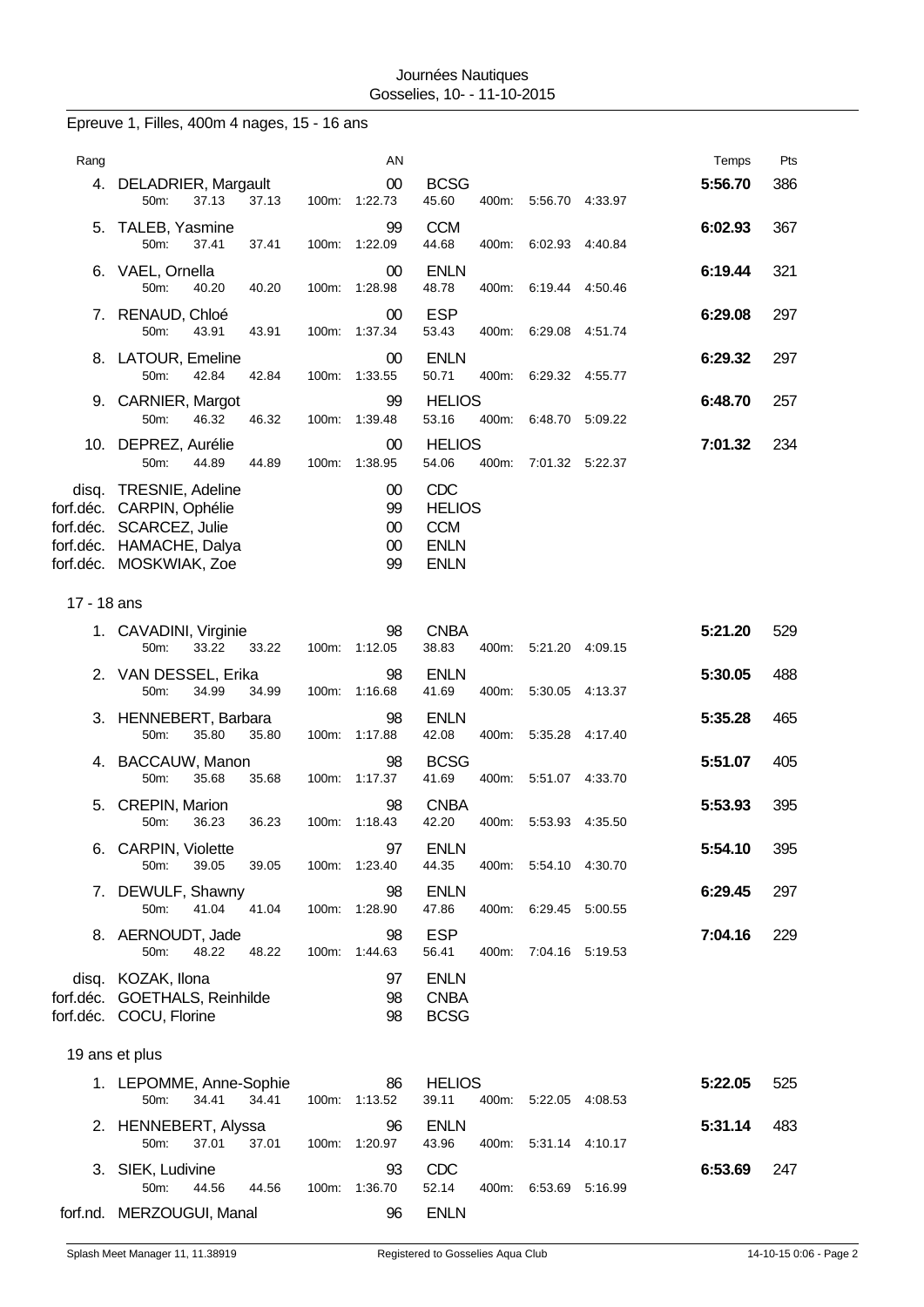|                   | Epreuve 1, Dames, 400m 4 nages, 19 ans et plus                     |                     |                                      |                       |                |                                   |     |
|-------------------|--------------------------------------------------------------------|---------------------|--------------------------------------|-----------------------|----------------|-----------------------------------|-----|
| Rang              |                                                                    | AN                  |                                      |                       |                | Temps                             | Pts |
|                   | forf.déc. DEVILLE, Alexandra                                       | 95                  | <b>CNBA</b>                          |                       |                |                                   |     |
| Epreuve 2         | 10-10-15 - 10:05                                                   |                     | Messieurs, 400m Libre                |                       |                | 11 ans et plus<br>Liste résultats |     |
| Points: FINA 2015 |                                                                    |                     |                                      |                       |                |                                   |     |
| Rang              |                                                                    | AN                  |                                      |                       |                | Temps                             | Pts |
| 11 - 12 ans       |                                                                    |                     |                                      |                       |                |                                   |     |
|                   | 1. CHARCHAR, Romain                                                | 03                  | <b>BCSG</b>                          |                       |                | 5:32.48                           | 260 |
|                   | 34.87<br>34.87<br>50m:<br>150m:<br>100m: 1:14.73<br>39.86          | 200m: 2:39.00       | 596:30:08.91<br>250m:<br>300m:       | 596:28:44.64          | 350m:<br>400m: | 5:32.48                           |     |
|                   | 2. VAN HENTENRIJK, Matthieu                                        | 03                  | <b>CNBA</b>                          |                       |                | 5:35.16                           | 253 |
|                   | 38.47<br>150m:<br>50m:<br>38.47<br>100m: 1:21.38<br>42.91          | 200m: 2:47.58       | 596:30:02.26<br>250m:<br>300m:       | 596:28:36.06          | 350m:<br>400m: | 5:35.16                           |     |
|                   | 3. LECLERCQ, Justin                                                | 04                  | <b>HELIOS</b>                        |                       |                | 5:47.84                           | 227 |
|                   | 50m:<br>39.11<br>150m:<br>39.11<br>1:23.27<br>44.16<br>100m:       | 200m: 2:51.07       | 596:30:00.37<br>250m:<br>300m:       | 596:28:32.57          | 350m:<br>400m: | 5:47.84                           |     |
| 4.                | <b>TCHKAREOULI, Andrey</b>                                         | 03                  | <b>GAC</b>                           |                       |                | 6:08.33                           | 191 |
|                   | 39.91<br>50m:<br>39.91<br>150m:<br>100m: 1:25.34<br>45.43          | 3:00.44<br>200m:    | 596:29:58.30<br>250m:<br>300m:       | 596:28:23.20          | 350m:<br>400m: | 6:08.33                           |     |
|                   | 5. DENIS, Cyril                                                    | 04                  | <b>CCM</b>                           |                       |                | 6:25.36                           | 167 |
|                   | 50m:<br>41.80<br>41.80<br>150m:<br>100m: 1:30.61<br>48.81          | 200m: 3:10.22       | 596:29:53.03<br>250m:<br>300m:       | 596:28:13.42          | 350m:<br>400m. | 6:25.36                           |     |
|                   | 6. STROICA, Samuel                                                 | 04                  | <b>CNBA</b>                          |                       |                | 6:29.31                           | 162 |
|                   | 50m:<br>46.05<br>46.05<br>150m:<br>100m: 1:36.47<br>50.42          | 3:16.19<br>200m:    | 596:29:47.17<br>250m:<br>300m:       | 596:28:07.45          | 350m:<br>400m: | 6:29.31                           |     |
|                   | 7. GOBERT, Guillaume                                               | 04                  | <b>ENLN</b>                          |                       |                | 6:49.98                           | 138 |
|                   | 50m:<br>45.65<br>45.65<br>150m:<br>100m: 1:36.80<br>51.15<br>200m: | 3:22.16             | 596:29:46.84<br>250m:<br>300m:       | 596:28:01.48          | 350m:<br>400m: | 6:49.98                           |     |
|                   | 8. SODDU, Marco                                                    | 04                  | <b>ESP</b>                           |                       |                | 7:05.66                           | 123 |
|                   | 50m:<br>44.94<br>44.94                                             | 100m: 1:38.73       | 53.79<br>400m:                       | 7:05.66<br>5:26.93    |                |                                   |     |
|                   | 9. LEMAIRE, Antoine                                                | 03                  | <b>HELIOS</b>                        |                       |                | 7:07.11                           | 122 |
|                   | 50m:<br>48.89<br>48.89<br>150m:<br>100m: 1:43.51<br>54.62          | 200m: 3:33.95       | 596:29:40.13<br>250m:<br>300m:       | 596:27:49.69          | 350m:<br>400m: | 7:07.11                           |     |
|                   | 10. MARET, Antoine<br>47.88<br>50m:<br>47.88                       | 04<br>100m: 1:42.85 | <b>HELIOS</b><br>54.97               | 400m: 7:08.61 5:25.76 |                | 7:08.61                           | 121 |
|                   | 11. HERMANS, Louis                                                 | 04                  | <b>HELIOS</b>                        |                       |                | 7:09.36                           | 120 |
|                   | 50m:<br>46.30<br>46.30<br>150m:                                    |                     | 250m:<br>596:29:43.56                | 596:27:50.76          | 350m:          |                                   |     |
|                   | 100m: 1:40.08<br>53.78                                             | 200m: 3:32.88       | 300m:                                |                       | 400m:          | 7:09.36                           |     |
|                   | 12. ABDO, Abdellah<br>50m:<br>42.70<br>42.70<br>150m:              | 04                  | <b>CNBA</b><br>596:29:45.51<br>250m: | 596:27:51.25          | 350m:          | 7:22.45                           | 110 |
|                   | 100m: 1:38.13<br>55.43                                             | 200m: 3:32.39       | 300m:                                |                       | 400m:          | 7:22.45                           |     |
|                   | 13. BARBIER, Nicolas<br>100m: 1:49.45 1:49.45                      | 03<br>200m: 3:56.24 | <b>CNBA</b><br>2:06.79               | 400m: 8:03.65 4:07.41 |                | 8:03.65                           | 84  |
|                   | disq. MARQUES ROBALO, Luca                                         | 03                  | <b>CNBA</b>                          |                       |                |                                   |     |
|                   | forf.nd. MONSEUX, Maxime                                           | 04                  | <b>ESP</b>                           |                       |                |                                   |     |
|                   | abandon PICCA, Thibault                                            | 04                  | <b>ENLN</b>                          |                       |                |                                   |     |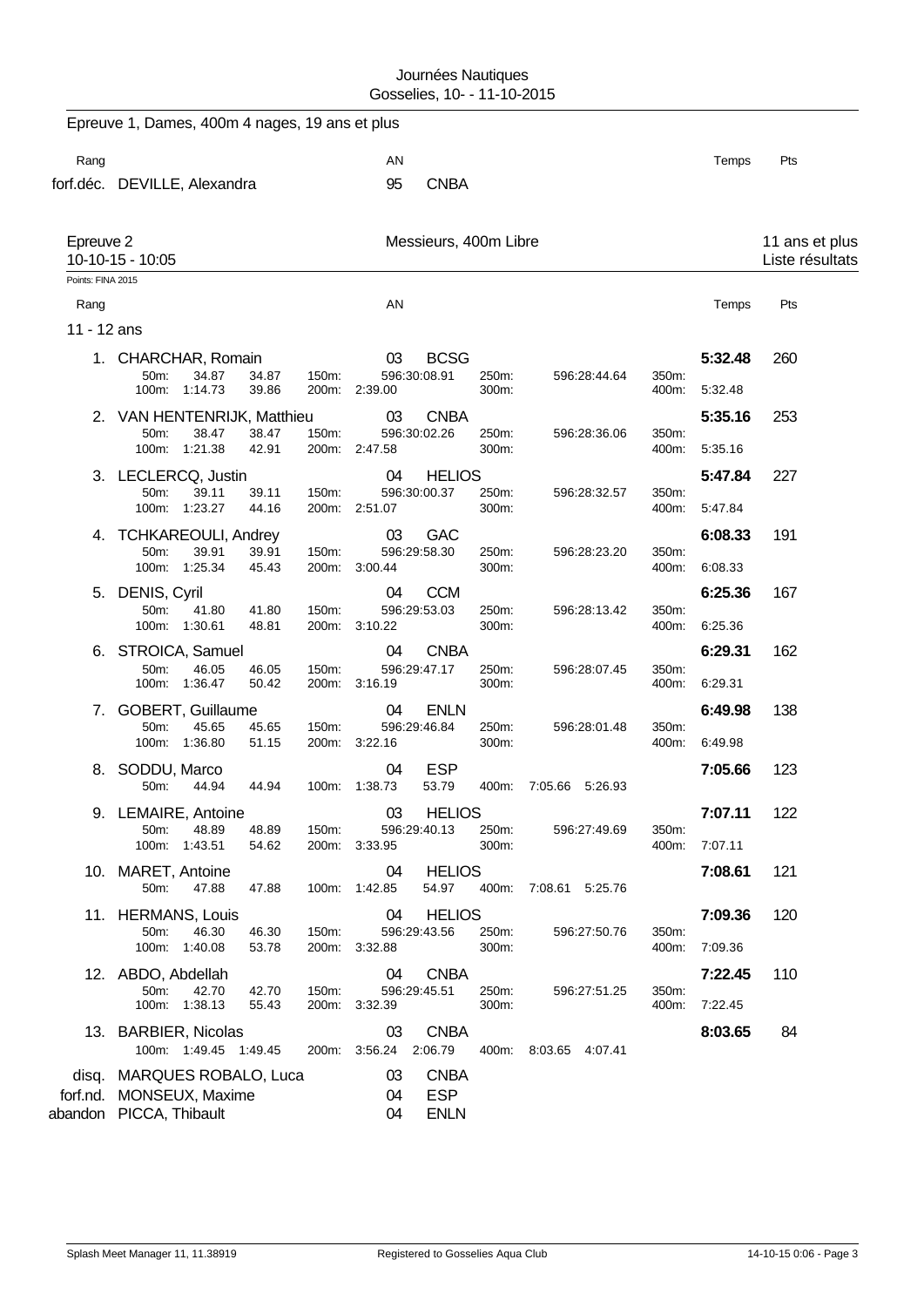# Epreuve 2, Messieurs, 400m Libre

### 13 - 14 ans

| 1.  | MITITELU, Armand                                    |                | <b>CNBA</b><br>01                   |                |              |                | 4:35.41 | 457 |
|-----|-----------------------------------------------------|----------------|-------------------------------------|----------------|--------------|----------------|---------|-----|
|     | 50m:<br>31.84<br>31.84<br>100m:<br>1:05.77<br>33.93 | 150m:<br>200m: | 596:30:17.87<br>2:15.03             | 250m:<br>300m: | 596:29:08.61 | 350m:<br>400m: | 4:35.41 |     |
|     | 2. VATA, Gjon<br>50m:<br>31.88<br>31.88             | 150m:          | 02<br><b>CNBA</b><br>596:30:16.30   | 250m:          | 596:29:04.21 | 350m:          | 4:39.48 | 438 |
|     | 100m:<br>1:07.34<br>35.46                           | 200m:          | 2:19.43                             | 300m:          |              | 400m:          | 4:39.48 |     |
|     | 3. BEN NAIM, Rayane                                 |                | <b>CNBA</b><br>01                   |                |              |                | 4:42.57 | 423 |
|     | 50m:<br>31.46<br>31.46<br>100m:<br>1:06.30<br>34.84 | 150m:<br>200m: | 596:30:17.34<br>2:16.70             | 250m:<br>300m: | 596:29:06.94 | 350m:<br>400m: | 4:42.57 |     |
|     | 4. BOXUS, Thomas<br>50m:<br>32.75<br>32.75          | 150m:          | 01<br><b>HELIOS</b><br>596:30:15.06 | 250m:          | 596:28:59.99 | 350m:          | 4:49.67 | 393 |
|     | 100m:<br>1:08.58<br>35.83                           | 200m:          | 2:23.65                             | 300m:          |              | 400m:          | 4:49.67 |     |
|     | 5. FOUBERT, Sandy                                   |                | 01<br><b>CCM</b><br>596:30:09.08    |                |              |                | 5:10.63 | 319 |
|     | 50m:<br>35.55<br>35.55<br>100m:<br>1:14.56<br>39.01 | 150m:<br>200m: | 2:32.07                             | 250m:<br>300m: | 596:28:51.57 | 350m:<br>400m: | 5:10.63 |     |
|     | 6. DE VOS, Lionel                                   |                | <b>HELIOS</b><br>01                 |                |              |                | 5:11.80 | 315 |
|     | 50m:<br>35.53<br>35.53<br>100m: 1:14.80<br>39.27    | 150m:          | 596:30:08.84<br>200m: 2:35.51       | 250m:<br>300m: | 596:28:48.13 | 350m:<br>400m: | 5:11.80 |     |
| 7.  | MADARASZ, Loris                                     |                | 01<br><b>HELIOS</b>                 |                |              |                | 5:11.95 | 314 |
|     | 35.10<br>50m:<br>35.10<br>100m:<br>1:14.29<br>39.19 | 150m:<br>200m: | 596:30:09.35<br>2:34.28             | 250m:<br>300m: | 596:28:49.36 | 350m:<br>400m: | 5:11.95 |     |
|     | 8. LESCART, Alexandre                               |                | <b>BCSG</b><br>01                   |                |              |                | 5:12.13 | 314 |
|     | 50m:<br>33.69<br>33.69<br>100m:<br>1:12.01<br>38.32 | 150m:<br>200m: | 596:30:11.63<br>2:32.18             | 250m:<br>300m: | 596:28:51.46 | 350m:<br>400m: | 5:12.13 |     |
|     | 9. MAMBOUR, Anton                                   |                | <b>SCR</b><br>01                    |                |              |                | 5:21.41 | 287 |
|     | 34.80<br>50m:<br>34.80<br>100m:<br>1:13.65<br>38.85 | 150m:<br>200m: | 596:30:09.99<br>2:35.12             | 250m:<br>300m: | 596:28:48.52 | 350m:<br>400m: | 5:21.41 |     |
|     | 10. MIKUS, Loïc                                     |                | <b>BCSG</b><br>02                   |                |              |                | 5:22.30 | 285 |
|     | 50m:<br>35.81<br>35.81<br>100m:<br>1:15.28<br>39.47 | 150m:          | 596:30:08.36<br>200m: 2:39.31       | 250m:<br>300m: | 596:28:44.33 | 350m:<br>400m: | 5:22.30 |     |
|     | 11. LIMBIOUL, Thomas                                |                | 02<br><b>HELIOS</b>                 |                |              |                | 5:27.52 | 272 |
|     | 50m:<br>38.05<br>38.05<br>100m:<br>1:18.47<br>40.42 | 150m:<br>200m: | 596:30:05.17<br>2:41.37             | 250m:<br>300m: | 596:28:42.27 | 350m:<br>400m: | 5:27.52 |     |
| 12. | GREGOIRE, Juan                                      |                | <b>ENLN</b><br>01                   |                |              |                | 5:29.82 | 266 |
|     | 35.82<br>35.82<br>50m:<br>100m:<br>1:17.14<br>41.32 | 150m:          | 596:30:06.50<br>200m: 2:42.15       | 250m:<br>300m: | 596:28:41.49 | 350m:<br>400m: | 5:29.82 |     |
|     | 13. SEDDIK, Rayan                                   |                | <b>CNBA</b><br>02                   |                |              |                | 5:38.66 | 246 |
|     | 50m:<br>38.66<br>38.66<br>1:21.86<br>100m:<br>43.20 | 150m:<br>200m: | 596:30:01.78<br>2:50.10             | 250m:<br>300m: | 596:28:33.54 | 350m:<br>400m: | 5:38.66 |     |
|     | 14. CUPA, Antoine                                   |                | 02<br><b>CCM</b>                    |                |              |                | 5:42.29 | 238 |
|     | 50m:<br>38.66<br>38.66<br>100m:<br>1:21.29<br>42.63 | 150m:<br>200m: | 596:30:02.35<br>2:48.80             | 250m:<br>300m: | 596:28:34.84 | 350m:<br>400m: | 5:42.29 |     |
| 15. | DRICOT, Joao                                        |                | 02<br><b>CNBA</b>                   |                |              |                | 5:52.91 | 217 |
|     | 50m:<br>40.93<br>40.93<br>100m:<br>1:22.96<br>42.03 | 150m:<br>200m: | 596:30:00.68<br>2:51.79             | 250m:<br>300m: | 596:28:31.85 | 350m:<br>400m: | 5:52.91 |     |
|     | 16. MICHOT, Baptiste                                |                | <b>ENLN</b><br>01                   |                |              |                | 5:55.41 | 212 |
|     | 38.09<br>50m:<br>38.09<br>100m: 1:22.15<br>44.06    | 150m:          | 596:30:01.49<br>200m: 2:53.70       | 250m:<br>300m: | 596:28:29.94 | 350m:<br>400m: | 5:55.41 |     |
|     | 17. MAMBOUR, Alexei                                 |                | 02<br><b>SCR</b>                    |                |              |                | 5:57.83 | 208 |
|     | 50m:<br>39.93<br>39.93<br>1:24.30<br>100m:<br>44.37 | 150m:<br>200m: | 596:29:59.34<br>2:55.30             | 250m:<br>300m: | 596:28:28.34 | 350m:<br>400m: | 5:57.83 |     |
| 18. | MONSEUX, thomas                                     |                | <b>ESP</b><br>01                    |                |              |                | 6:14.16 | 182 |
|     | 50m:<br>38.94<br>38.94<br>1:24.65<br>100m:<br>45.71 | 150m:<br>200m: | 596:29:58.99<br>3:00.89             | 250m:<br>300m: | 596:28:22.75 | 350m:<br>400m: | 6:14.16 |     |
|     |                                                     |                |                                     |                |              |                |         |     |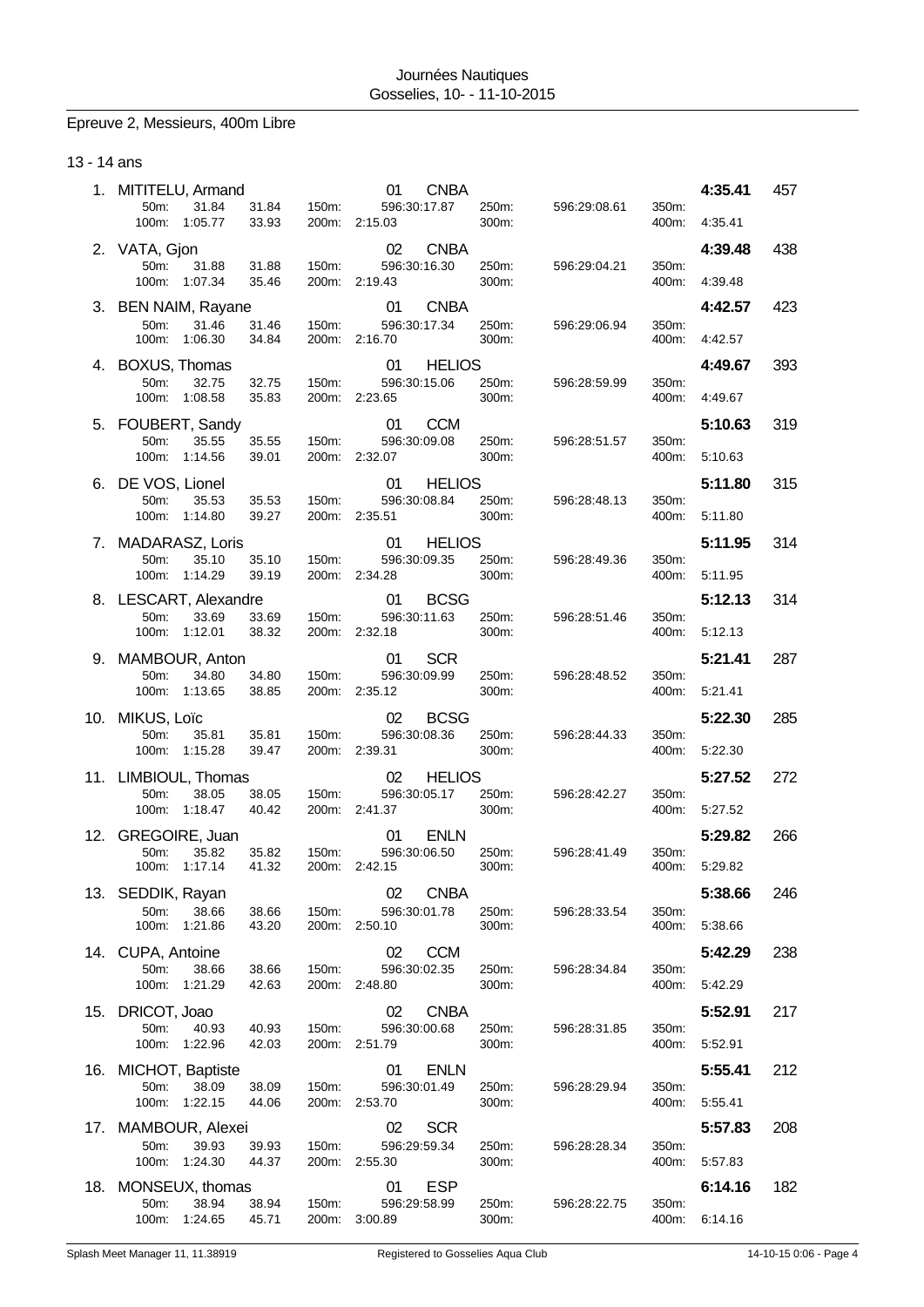|             | Epreuve 2, Garçons, 400m Libre, 13 - 14 ans                                                                      |                                  |                                                                                  |                |              |                |                          |     |
|-------------|------------------------------------------------------------------------------------------------------------------|----------------------------------|----------------------------------------------------------------------------------|----------------|--------------|----------------|--------------------------|-----|
| Rang        |                                                                                                                  |                                  | AN                                                                               |                |              |                | Temps                    | Pts |
|             | 19. BOGAERT, Dorian<br>41.66<br>50m:<br>100m:<br>1:29.86                                                         | 41.66<br>150m:<br>48.20<br>200m: | 02<br><b>HELIOS</b><br>596:29:53.78<br>3:09.16                                   | 250m:<br>300m: | 596:28:14.48 | 350m:<br>400m: | 6:25.97<br>6:25.97       | 166 |
|             | 20. RETHY, Anthony<br>50m:<br>39.68<br>100m: 1:27.45                                                             | 39.68<br>150m:<br>47.77<br>200m: | 02<br><b>ENLN</b><br>596:29:56.19<br>3:08.10                                     | 250m:<br>300m: | 596:28:15.54 | 350m:<br>400m: | 6:26.91<br>6.26.91       | 165 |
|             | 21. ADIB MOHAMED,<br>50m:<br>41.91<br>100m: 1:37.53                                                              | 41.91<br>150m:<br>55.62          | <b>CNBA</b><br>02<br>596:29:46.11<br>200m: 3:43.31                               | 250m:<br>300m: | 596:27:40.33 | 350m:<br>400m: | 7:49.26<br>7:49.26       | 92  |
|             | forf.déc. ADIB, Ismail<br>forf.déc. BARMAKRAN, Zakaria<br>forf.déc. GHESQUIERE, Martin<br>forf.déc. LEVECQ, Alex |                                  | <b>CNBA</b><br>01<br>02<br><b>CNBA</b><br>02<br><b>BCSG</b><br>01<br><b>ENLN</b> |                |              |                |                          |     |
| 15 - 16 ans |                                                                                                                  |                                  |                                                                                  |                |              |                |                          |     |
|             | 1. RUELLE, Thibault<br>29.05<br>50m:<br>100m: 1:01.25                                                            | 29.05<br>150m:<br>32.20<br>200m: | <b>CCM</b><br>00<br>596:30:22.39<br>2:05.98                                      | 250m:<br>300m: | 596:29:17.66 | 350m:<br>400m: | 4:16.29<br>4:16.29       | 567 |
|             | 2. BAUDOUX, Valentin<br>30.70<br>50m:<br>100m: 1:03.40                                                           | 30.70<br>150m:<br>32.70          | 99<br><b>ENLN</b><br>596:30:20.24<br>200m: 2:10.15                               | 250m:<br>300m: | 596:29:13.49 | 350m:<br>400m: | 4:27.32<br>4:27.32       | 500 |
|             | 3. SIX, William<br>50m:<br>30.30<br>100m: 1:03.18                                                                | 150m:<br>30.30<br>32.88<br>200m: | <b>BCSG</b><br>00<br>596:30:20.46<br>2:10.37                                     | 250m:<br>300m: | 596:29:13.27 | 350m:<br>400m: | 4:29.68<br>4:29.68       | 487 |
|             | 4. GLINEUR, Raphaël<br>50m:<br>30.83<br>100m: 1:04.19                                                            | 30.83<br>150m:<br>33.36<br>200m: | <b>CCM</b><br>00<br>596:30:19.45<br>2:13.70                                      | 250m:<br>300m: | 596:29:09.94 | 350m:<br>400m: | 4:30.50<br>4:30.50       | 483 |
|             | 5. COUNOY, Hugo<br>32.11<br>50m:<br>1:06.76<br>100m:                                                             | 32.11<br>150m:<br>34.65          | <b>BCSG</b><br>99<br>596:30:16.88<br>200m: 2:18.91                               | 250m:<br>300m: | 596:29:04.73 | 350m:<br>400m: | 4:41.51<br>4:41.51       | 428 |
|             | 6. VRIELYNCK, Maximilien<br>50m:<br>31.12<br>100m: 1:05.53                                                       | 31.12<br>150m:<br>34.41          | <b>CNBA</b><br>00<br>596:30:18.11<br>200m: 2:18.54                               | 250m:<br>300m: | 596:29:05.10 | 350m:          | 4:44.34<br>400m: 4:44.34 | 415 |
|             | 7. AERNOUDT, Eliott<br>31.86<br>50m:<br>100m: 1:08.41                                                            | 31.86<br>150m:<br>36.55          | <b>ESP</b><br>00 <sup>°</sup><br>596:30:15.23<br>200m: 2:23.92                   | 250m:<br>300m: | 596:28:59.72 | 350m:<br>400m: | 4:50.24<br>4:50.24       | 391 |
|             | 8. DURANT, Ernaut<br>50m:<br>34.47<br>100m: 1:12.00                                                              | 34.47<br>150m:<br>37.53          | <b>CCM</b><br>$00\,$<br>596:30:11.64<br>200m: 2:30.59                            | 250m:<br>300m: | 596:28:53.05 | 350m:<br>400m: | 5:06.17<br>5:06.17       | 333 |
|             | 9. BAGHDADI, Amine<br>50m:<br>34.38<br>100m: 1:12.06                                                             | 34.38<br>150m:<br>37.68          | 00<br><b>HELIOS</b><br>596:30:11.58<br>200m: 2:28.73                             | 250m:<br>300m: | 596:28:54.91 | 350m:<br>400m: | 5:09.37<br>5:09.37       | 322 |
|             | 10. GUEDE, Amadou<br>50m:<br>33.47<br>100m: 1:11.45                                                              | 33.47<br>150m:<br>37.98          | <b>CNBA</b><br>$00\,$<br>596:30:12.19<br>200m: 2:32.85                           | 250m:<br>300m: | 596:28:50.79 | 350m:<br>400m: | 5:14.37<br>5:14.37       | 307 |
|             | 11. MICHAUX, Sacha<br>50m:<br>36.19<br>100m: 1:17.03                                                             | 36.19<br>150m:<br>40.84          | $00\,$<br><b>HELIOS</b><br>596:30:06.61<br>200m: 2:40.07                         | 250m:<br>300m: | 596:28:43.57 | 350m:<br>400m: | 5:17.06<br>5:17.06       | 299 |
|             | 12. VARGA, Jean<br>50m:<br>33.31<br>100m: 1:10.95                                                                | 33.31<br>150m:<br>37.64          | 99<br><b>ENLN</b><br>596:30:12.69<br>200m: 2:32.84                               | 250m:<br>300m: | 596:28:50.80 | 350m:<br>400m: | 5:21.70<br>5:21.70       | 287 |
|             | 13. ROBERT, Antony<br>50m:<br>37.45<br>100m: 1:19.72                                                             | 37.45<br>150m:<br>42.27          | <b>HELIOS</b><br>99<br>596:30:03.92<br>200m: 2:43.47                             | 250m:<br>300m: | 596:28:40.17 | 350m:          | 5:25.83<br>400m: 5:25.83 | 276 |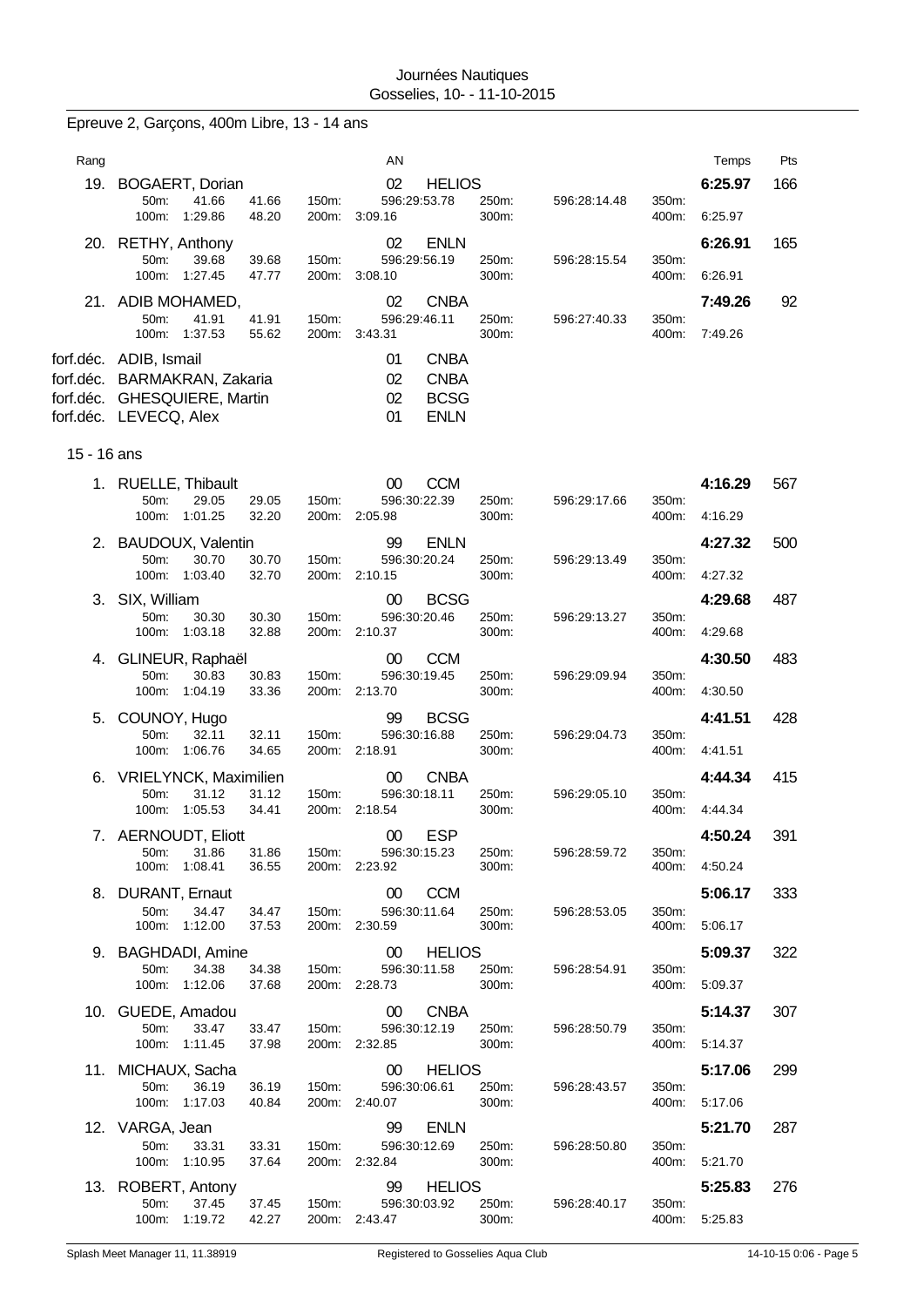Epreuve 2, Garçons, 400m Libre, 15 - 16 ans

| Rang        |                                                            |                | AN                            |                              |              |                | Temps   | Pts |
|-------------|------------------------------------------------------------|----------------|-------------------------------|------------------------------|--------------|----------------|---------|-----|
|             | 14. LUSIAU, Kylian                                         |                | 00                            | <b>HELIOS</b>                |              |                | 6:27.29 | 164 |
|             | 42.93<br>50m:<br>42.93<br>1:30.63<br>$100m$ :<br>47.70     | 150m:<br>200m: | 596:29:53.01<br>3:10.17       | 250m:<br>300m:               | 596:28:13.47 | 350m:<br>400m: | 6:27.29 |     |
|             | forf.déc. RICKER, Adrien                                   |                | $00\,$                        | <b>ENLN</b>                  |              |                |         |     |
| 17 - 18 ans |                                                            |                |                               |                              |              |                |         |     |
|             | 1. DOS SANTOS, Sam                                         |                | 98                            | <b>CNBA</b>                  |              |                | 4:35.77 | 455 |
|             | 50m:<br>30.63<br>30.63<br>100m:<br>1:04.37<br>33.74        | 150m:<br>200m: | 596:30:19.27<br>2:14.20       | 250m:<br>300m:               | 596:29:09.44 | 350m:<br>400m: | 4:35.77 |     |
|             | 2. LAGNEAU, Jean-Marie                                     |                | 97                            | <b>GAC</b>                   |              |                | 4:36.08 | 454 |
|             | 50m:<br>28.57<br>28.57<br>1:02.14<br>100m:<br>33.57        | 150m:<br>200m: | 596:30:21.50<br>2:13.76       | 250m:<br>300m:               | 596:29:09.88 | 350m:<br>400m: | 4:36.08 |     |
|             | 3. DOLIVIER, Cyril                                         |                | 98                            | <b>ENLN</b>                  |              |                | 4:41.22 | 429 |
|             | 50m:<br>30.95<br>30.95<br>100m: 1:05.00<br>34.05           | 150m:<br>200m: | 596:30:18.64<br>2:14.98       | 250m:<br>300m:               | 596:29:08.66 | 350m:<br>400m: | 4:41.22 |     |
|             | 4. MOUALHI, Yanni                                          |                | 98                            | <b>ENLN</b>                  |              |                | 4:47.43 | 402 |
|             | 50m:<br>32.18<br>32.18<br>100m:<br>1:06.95<br>34.77        | 150m:<br>200m: | 596:30:16.69<br>2:19.32       | 250m:<br>300m:               | 596:29:04.32 | 350m:<br>400m: | 4:47.43 |     |
|             | 5. BRUNO, Anthony                                          |                | 98                            | <b>ENLN</b>                  |              |                | 4:50.88 | 388 |
|             | 32.47<br>50m:<br>32.47<br>100m: 1:08.97<br>36.50           | 150m:          | 596:30:14.67<br>200m: 2:25.34 | 250m:<br>300m:               | 596:28:58.30 | 350m:<br>400m: | 4:50.88 |     |
|             | 6. SIMOENS, Jerome                                         |                | 98                            | <b>ENLN</b>                  |              |                | 5:01.56 | 348 |
|             | 50m:<br>32.56<br>32.56<br>100m: 1:09.47<br>36.91           | 150m:<br>200m: | 596:30:14.17<br>2:25.94       | 250m:<br>300m:               | 596:28:57.70 | 350m:<br>400m: | 5:01.56 |     |
| 7.          | DISIÈRE, Thibeaut                                          |                | 98                            | <b>ESP</b>                   |              |                | 5:03.14 | 343 |
|             | 50m:<br>31.85<br>31.85<br>100m:<br>1:07.92<br>36.07        | 150m:<br>200m: | 596:30:15.72<br>2:24.57       | 250m:<br>300m:               | 596:28:59.07 | 350m:<br>400m: | 5:03.14 |     |
|             | 8. MAHY, Nathan                                            |                | 97                            | <b>HELIOS</b>                |              |                | 5:56.50 | 211 |
|             | 39.16<br>50m:<br>39.16<br>1:21.92<br>42.76<br>100m:        | 150m:<br>200m: | 596:30:01.72<br>2:51.09       | 250m:<br>300m:               | 596:28:32.55 | 350m:<br>400m: | 5:56.50 |     |
|             | forf.déc. VAN SCHINGEN, Ludovic<br>forf.déc. MABILLE, Loic |                | 98<br>97                      | <b>HELIOS</b><br><b>ENLN</b> |              |                |         |     |
|             | 19 ans et plus                                             |                |                               |                              |              |                |         |     |
|             | 1. TABI, Mehdi                                             |                | 95                            | <b>HELIOS</b>                |              |                | 4:33.11 | 469 |
|             | 50m:<br>29.72<br>29.72<br>1:02.43<br>100m:<br>32.71        | 150m:<br>200m: | 596:30:21.21<br>2:11.91       | 250m:<br>300m:               | 596:29:11.73 | 350m:<br>400m: | 4:33.11 |     |
|             | 2. CREMER, Jean                                            |                | 95                            | <b>ENLN</b>                  |              |                | 5:01.12 | 350 |
|             | 50m:<br>33.41<br>33.41<br>1:10.66<br>100m:<br>37.25        | 150m.<br>200m: | 596:30:12.98<br>2:27.65       | 250m:<br>300m:               | 596:28:55.99 | 350m:<br>400m: | 5:01.12 |     |
|             | 3. CACCIATORE, Mickaël                                     |                | 88                            | <b>ENLN</b>                  |              |                | 5:30.84 | 264 |
|             | 36.13<br>50m:<br>36.13                                     | 150m:          | 596:30:07.20                  | 250m:                        | 596:28:42.80 | 350m:          |         |     |
|             | 100m:<br>1:16.44<br>40.31                                  |                | 200m: 2:40.84                 | 300m:                        |              | 400m:          | 5:30.84 |     |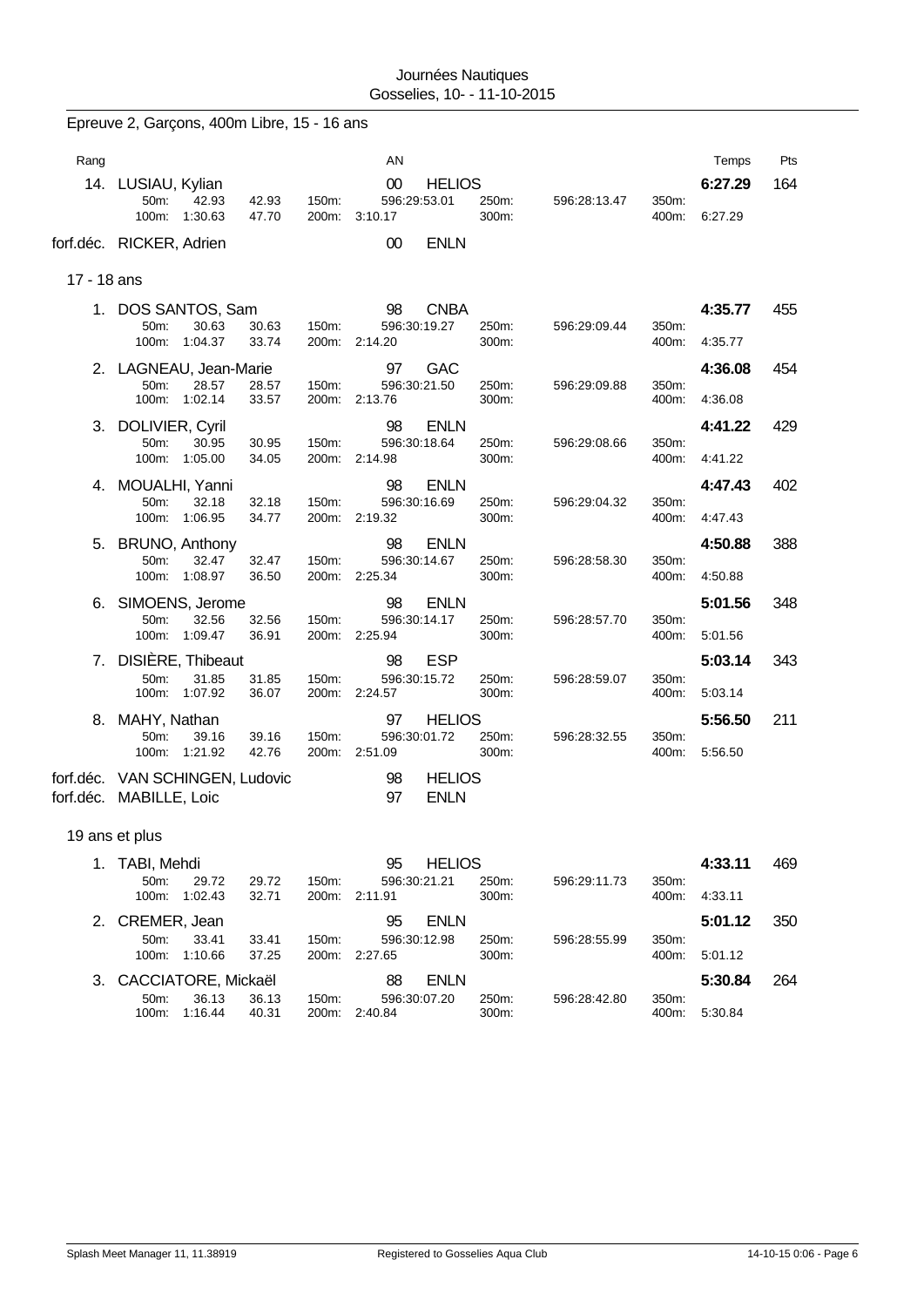| Epreuve 3         | 10-10-15 - 11:40                                                                           |                           | Filles, 400m Libre                  |                |              |                |                    | $8 - 10$ ans<br>Liste résultats |
|-------------------|--------------------------------------------------------------------------------------------|---------------------------|-------------------------------------|----------------|--------------|----------------|--------------------|---------------------------------|
| Points: FINA 2015 |                                                                                            |                           |                                     |                |              |                |                    |                                 |
| Rang<br>8 ans     |                                                                                            |                           | AN                                  |                |              |                | Temps              | Pts                             |
|                   | 1. MICHAUX, Valentine<br>50m:<br>47.19<br>47.19<br>100m: 1:42.40<br>55.21                  | 150m:<br>200m: 3:31.41    | 07<br><b>HELIOS</b><br>596:29:41.24 | 250m:<br>300m: | 596:27:52.23 | 350m:<br>400m: | 7:19.52<br>7:19.52 | 151                             |
|                   | 2. REJRAJI, Iness<br>50m:<br>53.77<br>53.77<br>1:52.68<br>100m:<br>58.91                   | 150m:<br>200m:<br>3:53.20 | <b>GAC</b><br>07<br>596:29:30.96    | 250m:<br>300m: | 596:27:30.44 | 350m:<br>400m: | 7:50.86<br>7:50.86 | 123                             |
|                   | 3. CUVELIER, Juline<br>50m:<br>54.51<br>54.51<br>1:59.95<br>100m:<br>1:05.44               | 150m:<br>200m: 4:12.32    | <b>ESP</b><br>07<br>596:29:23.69    | 250m:<br>300m: | 596:27:11.32 | 350m:<br>400m: | 8:43.49<br>8:43.49 | 89                              |
| 9 ans             |                                                                                            |                           |                                     |                |              |                |                    |                                 |
|                   | 1. SINDELAR, Perle<br>50m:<br>46.72<br>46.72<br>100m: 1:43.66<br>56.94                     | 150m:<br>200m: 3:42.73    | <b>CNBA</b><br>06<br>596:29:39.98   | 250m:<br>300m: | 596:27:40.91 | 350m:<br>400m: | 7:40.62<br>7:40.62 | 131                             |
|                   | 2. BEAUPREZ, Clémentine<br>50m:<br>49.70<br>49.70<br>100m:<br>1:47.39<br>57.69             | 150m:<br>200m:<br>3:48.44 | <b>ESP</b><br>06<br>596:29:36.25    | 250m:<br>300m: | 596:27:35.20 | 350m:<br>400m: | 7:48.26<br>7:48.26 | 125                             |
|                   | 3. COWEZ, Clara<br>50m:<br>48.94<br>48.94<br>100m: 1:47.83<br>58.89                        | 150m:<br>200m: 3:48.55    | <b>HELIOS</b><br>06<br>596:29:35.81 | 250m:<br>300m: | 596:27:35.09 | 350m:<br>400m: | 7:50.98<br>7:50.98 | 123                             |
|                   | 4. ROBIN, Nina<br>50m:<br>52.78<br>52.78<br>100m: 1:51.75<br>58.97                         | 150m:<br>200m: 3:56.78    | <b>CNSW</b><br>06<br>596:29:31.89   | 250m:<br>300m: | 596:27:26.86 | 350m:<br>400m: | 7:56.71<br>7:56.71 | 119                             |
|                   | 5. SCOPS, Justine<br>50m:<br>51.28<br>51.28<br>100m: 1:50.26<br>58.98                      | 150m:<br>200m: 3:54.28    | <b>ESP</b><br>06<br>596:29:33.38    | 250m:<br>300m: | 596:27:29.36 | 350m:<br>400m: | 7:58.93<br>7:58.93 | 117                             |
|                   | 6. LEBLANC, Flore<br>53.36<br>50m:<br>53.36<br>2:00.37<br>1:07.01<br>100m:                 | 150m:<br>200m:<br>4:27.70 | <b>ESP</b><br>06<br>596:29:23.27    | 250m:<br>300m: | 596:26:55.94 | 350m:<br>400m: | 9:17.02<br>9:17.02 | 74                              |
| 10 ans            |                                                                                            |                           |                                     |                |              |                |                    |                                 |
|                   | 1. DUBREUCQ, Magdalena<br>50m:<br>37.56<br>37.56<br>100m: 1:19.69<br>42.13                 | 150m:<br>200m: 2:47.52    | <b>BCSG</b><br>05<br>596:30:03.95   | 250m:<br>300m: | 596.28.36.12 | 350m:<br>400m: | 5:45.03<br>5.45.03 | 314                             |
|                   | 2. DRUEZ, Léna<br>50m:<br>38.94<br>38.94<br>100m: 1:22.48<br>43.54                         | 150m:<br>200m: 2:50.79    | <b>CCM</b><br>05<br>596:30:01.16    | 250m:<br>300m: | 596:28:32.85 | 350m:<br>400m: | 5:48.23<br>5:48.23 | 305                             |
|                   | 3. PUISSANT, Lise<br>50m:<br>40.65<br>40.65<br>100m: 1:25.68<br>45.03                      | 150m:<br>200m: 2:57.82    | 05<br><b>CCM</b><br>596:29:57.96    | 250m:<br>300m: | 596:28:25.82 | 350m:<br>400m: | 5:57.81<br>5:57.81 | 281                             |
|                   | 4. BAGHDADI, Amel<br>50m:<br>36.53<br>36.53<br>100m: 1:20.84<br>44.31                      | 150m:<br>200m: 2:56.40    | <b>HELIOS</b><br>05<br>596:30:02.80 | 250m:<br>300m: | 596:28:27.24 | 350m:<br>400m: | 5:59.99<br>5:59.99 | 276                             |
|                   | 5. CAULIER, Jeanne<br>50m:<br>40.40<br>40.40<br>100m: 1:26.49<br>46.09                     | 150m:<br>200m: 3:06.45    | <b>ESP</b><br>05<br>596:29:57.15    | 250m:<br>300m: | 596:28:17.19 | 350m:<br>400m: | 6:32.55<br>6:32.55 | 213                             |
| 6.                | GARCIA RIBEIRO COWLING, Benedita 05<br>50m:<br>45.73<br>45.73<br>1:36.58<br>50.85<br>100m: | 150m:<br>200m: 3:22.53    | CNBA<br>596:29:47.06                | 250m:<br>300m: | 596:28:01.11 | 350m:<br>400m: | 6:42.94<br>6:42.94 | 197                             |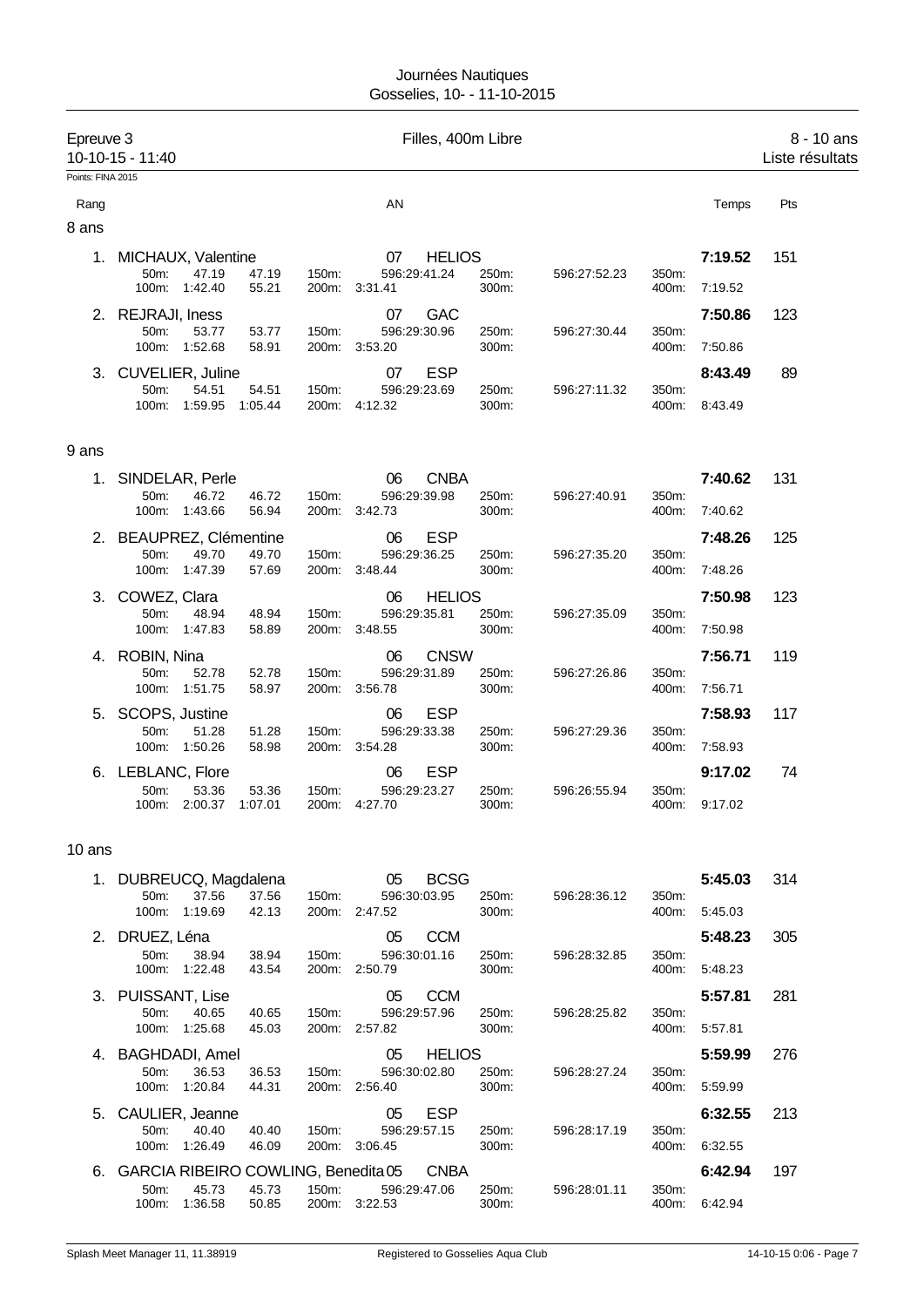# Epreuve 3, Filles, 400m Libre, 10 ans

| Rang |                                                                        | AN                                                                                                                 | Temps                     | Pts |
|------|------------------------------------------------------------------------|--------------------------------------------------------------------------------------------------------------------|---------------------------|-----|
| 7.   | FRANCKE, Alexandra<br>45.13<br>45.13<br>50m:                           | 05<br><b>CNSW</b><br>596:29:47.36<br>350m:<br>150m:<br>250m:<br>596:28:03.14                                       | 6:48.86<br>188            |     |
|      | 100m:<br>1:36.28<br>51.15<br>8. WILD, Madeleine                        | 300m:<br>400m:<br>200m:<br>3:20.50<br><b>CNSW</b><br>05                                                            | 6:48.86<br>6:49.52<br>187 |     |
|      | 50 <sub>m</sub> :<br>45.54<br>45.54<br>1:35.91<br>100m:<br>50.37       | 596:29:47.73<br>150m:<br>250m:<br>350m:<br>596:28:02.11<br>3:21.53<br>300m:<br>400m:<br>200m:                      | 6:49.52                   |     |
|      | 9. CHKAREULI, Alika<br>50m:<br>42.64<br>42.64                          | 05<br><b>GAC</b><br>596:29:52.59<br>250m:<br>596:28:01.50<br>150m:<br>350m:                                        | 187<br>6:49.76            |     |
|      | 100m: 1:31.05<br>48.41<br>10. SARTORI, Camille                         | 3:22.14<br>200m:<br>300m:<br>400m:<br><b>CCM</b><br>05                                                             | 6:49.76<br>6:57.90<br>176 |     |
|      | 50m:<br>45.49<br>45.49<br>100m: 1:39.14<br>53.65                       | 150m:<br>596:29:44.50<br>250m:<br>596:27:56.24<br>350m:<br>200m:<br>3:27.40<br>300m:<br>400m:                      | 6:57.90                   |     |
|      | 11. LEEMANS, Lucie<br>50m:<br>45.53<br>45.53                           | 05<br><b>ENLN</b><br>596:29:43.70<br>250m:<br>350m:<br>150m:<br>596:27:55.47                                       | 7:01.88<br>171            |     |
|      | 100m:<br>1:39.94<br>54.41<br>12. KADOU, Amira                          | 3:28.17<br>200m:<br>300m:<br>400m:<br><b>CNSW</b><br>05                                                            | 7:01.88<br>7:11.01<br>161 |     |
|      | 50m:<br>50.70<br>50.70<br>1:45.03<br>100m:<br>54.33                    | 596:29:38.61<br>250m:<br>595:57:45.94<br>350m:<br>150m:<br>200m: 33:37.70<br>300m:<br>400m:                        | 7:11.01                   |     |
|      | 13. HAUTENAUVE, Julie<br>50 <sub>m</sub> :<br>47.58<br>47.58           | 05<br><b>ENLN</b><br>596:29:41.73<br>250m:<br>596:27:49.80<br>350m:<br>150m:                                       | 7:11.93<br>160            |     |
|      | 100m: 1:41.91<br>54.33<br>14. MOUMIN, Zeïna                            | 200m: 3:33.84<br>300m:<br>400m:<br><b>GAC</b><br>05                                                                | 7:11.93<br>7:34.73<br>137 |     |
|      | 50m:<br>49.13<br>49.13<br>100m:<br>1:44.03<br>54.90                    | 596:29:39.61<br>150m:<br>250m:<br>596:27:44.17<br>350m:<br>3:39.47<br>300m:<br>400m:<br>200m:                      | 7:34.73                   |     |
|      | 15. RONDEAU, Julie<br>49.58<br>49.58<br>50m:                           | 05<br><b>ENLN</b><br>150m:<br>596:29:35.67<br>250m:<br>596:27:36.40<br>350m:                                       | 7:39.36<br>133            |     |
|      | 100m: 1:47.97<br>58.39                                                 | 3:47.24<br>200m:<br>300m:<br>400m:                                                                                 | 7:39.36                   |     |
| 16.  | BOSSE, Chiara<br>52.48<br>52.48<br>50m:<br>1:52.73<br>100m:<br>1:00.25 | 05<br><b>ENLN</b><br>596:29:30.91<br>250m:<br>150m.<br>596:27:25.23<br>350m:<br>200m:<br>3:58.41<br>300m:<br>400m: | 112<br>8:05.60<br>8:05.60 |     |
|      | 17. DURENNE, Adelie                                                    | <b>ESP</b><br>05                                                                                                   | 8:35.04                   | 94  |
|      | 50m:<br>52.78<br>52.78<br>1:55.33<br>100m:<br>1:02.55                  | 596:29:28.31<br>250m:<br>350m:<br>150m:<br>596:27:12.76<br>200m: 4:10.88<br>300m:<br>400m:                         | 8:35.04                   |     |

| Epreuve 4<br>Garçons, 200m Libre<br>10-10-15 - 12:30 |                                       |       |       | 8 - 10 ans<br>Liste résultats |                     |                       |       |         |         |         |     |
|------------------------------------------------------|---------------------------------------|-------|-------|-------------------------------|---------------------|-----------------------|-------|---------|---------|---------|-----|
| Points: FINA 2015                                    |                                       |       |       |                               |                     |                       |       |         |         |         |     |
| Rang                                                 |                                       |       |       |                               | AN                  |                       |       |         |         | Temps   | Pts |
| 8 ans                                                |                                       |       |       |                               |                     |                       |       |         |         |         |     |
| 1.                                                   | DURENNE, Thibaud<br>50m:              | 49.36 | 49.36 | 100m:                         | 07<br>1:51.27       | <b>ESP</b><br>1:01.91 | 200m: | 3:50.30 | 1.59.03 | 3:50.30 | 80  |
| 2.                                                   | MONSEUX, Justin<br>50m:               | 56.04 | 56.04 | 100m:                         | 07<br>2:05.14       | <b>ESP</b><br>1:09.10 | 200m: | 4:14.45 | 2:09.31 | 4:14.45 | 59  |
| 9 ans                                                |                                       |       |       |                               |                     |                       |       |         |         |         |     |
|                                                      | 1. PONCELET, Tom<br>50 <sub>m</sub> : | 41.71 | 41.71 | 100m:                         | 06<br>1:33.20       | <b>GAC</b><br>51.49   | 200m: | 3:16.94 | 1:43.74 | 3:16.94 | 128 |
| 2.                                                   | AISSAOUI, Ayman<br>50 <sub>m</sub> :  | 47.70 | 47.70 |                               | 06<br>100m: 1:42.20 | <b>CNBA</b><br>54.50  | 200m: | 3:27.03 | 1:44.83 | 3:27.03 | 110 |
| 3.                                                   | <b>BOUCAU, Baptiste</b><br>50m:       | 49.27 | 49.27 | 100m:                         | 06<br>1:48.25       | <b>ESP</b><br>58.98   | 200m: | 3:44.59 | 1.56.34 | 3:44.59 | 86  |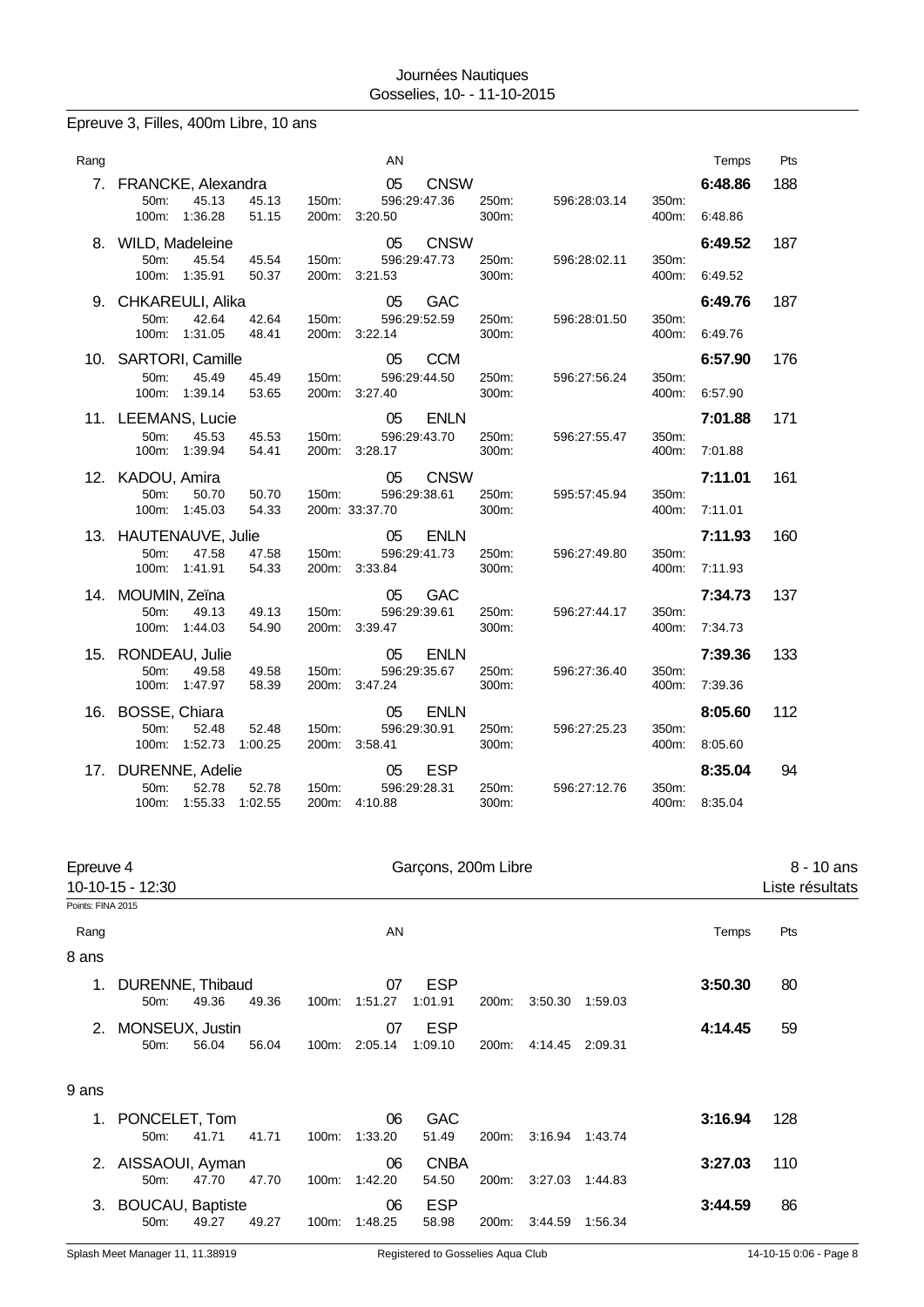Epreuve 4, Garçons, 200m Libre, 9 ans

| Rang              |                                                       |       |       | AN                    |                      |                       | Temps   | Pts             |            |
|-------------------|-------------------------------------------------------|-------|-------|-----------------------|----------------------|-----------------------|---------|-----------------|------------|
|                   | 4. VIVIER, Romain                                     |       |       | 06                    | <b>ESP</b>           |                       | 4:12.20 | 61              |            |
|                   | 50m:                                                  | 57.21 | 57.21 | 100m: 2:00.67 1:03.46 |                      | 200m: 4:12.20 2:11.53 |         |                 |            |
|                   |                                                       |       |       |                       |                      |                       |         |                 |            |
| 10 ans            |                                                       |       |       |                       |                      |                       |         |                 |            |
|                   | 1. COUNOY, Félix                                      |       |       | 05                    | <b>BCSG</b>          |                       | 2:41.68 | 232             |            |
|                   | 50m:                                                  | 25.43 | 25.43 | 100m: 1:16.91         | 51.48                | 200m: 2:41.68 1:24.77 |         |                 |            |
|                   | 2. SUTERA, Livio                                      |       |       | 05                    | <b>BCSG</b>          |                       | 2:53.46 | 188             |            |
|                   | 50m:                                                  | 37.84 | 37.84 | 100m: 1:23.06         | 45.22                | 200m: 2:53.46 1:30.40 |         |                 |            |
|                   | 3. DELANNOY, Thomas                                   |       |       | 05                    | <b>CCM</b>           |                       | 3:00.48 | 166             |            |
|                   | 50m:                                                  | 39.37 | 39.37 | 100m: 1:26.63         | 47.26                | 200m: 3:00.48 1:33.85 |         |                 |            |
|                   | 4. AERNOUDT, Max                                      |       |       | 05                    | <b>ESP</b>           |                       | 3:08.14 | 147             |            |
|                   | 50m:                                                  | 44.57 | 44.57 | 100m: 1:33.83         | 49.26                | 200m: 3:08.14 1:34.31 |         |                 |            |
|                   | 5. MAROTTA, Baptiste                                  |       |       | 05                    | <b>CCM</b>           |                       | 3:08.21 | 147             |            |
|                   | 50m:                                                  | 42.52 | 42.52 | 100m: 1:32.29         | 49.77                | 200m: 3:08.21 1:35.92 |         |                 |            |
|                   | 6. LOMBARD, Thomas                                    |       |       | 05                    | <b>CNJ</b>           |                       | 3:08.98 | 145             |            |
|                   | 50m:                                                  | 42.51 | 42.51 | 100m: 1:30.80         | 48.29                | 200m: 3:08.98 1:38.18 |         |                 |            |
|                   | 7. MANCINI, Luca                                      |       |       | 05                    | <b>CNSW</b>          |                       | 3:13.26 | 135             |            |
|                   | 50m:                                                  | 43.81 | 43.81 | 100m: 1:33.78         | 49.97                | 200m: 3:13.26 1:39.48 |         |                 |            |
|                   | 8. KULIK, Maciej                                      |       |       | 05                    | <b>CNBA</b>          |                       | 3:14.96 | 132             |            |
|                   | 50m:                                                  | 40.99 | 40.99 | 100m: 1:30.70         | 49.71                | 200m: 3:14.96 1:44.26 |         |                 |            |
|                   | 9. LAHAYE, Flavian                                    |       |       | 05                    | <b>HELIOS</b>        |                       | 3:17.41 | 127             |            |
|                   | 50m:                                                  | 42.06 | 42.06 | 100m: 1:33.55         | 51.49                | 200m: 3:17.41 1:43.86 |         |                 |            |
|                   | 10. PEREZ FERNANDEZ, Julian                           |       |       | 05                    | <b>HELIOS</b>        |                       | 3:33.25 | 101             |            |
|                   | 50m:                                                  | 43.44 | 43.44 | 100m: 1:37.69         | 54.25                | 200m: 3:33.25 1:55.56 |         |                 |            |
|                   | 11. AFALLAH, Nadhir                                   |       |       | 05                    | <b>CNBA</b>          |                       | 3:47.62 | 83              |            |
|                   | 50m:                                                  | 47.74 | 47.74 | 200m: 3:47.62 2:59.88 |                      |                       |         |                 |            |
|                   | 12. LAVIALLE, Alan                                    |       |       | 05                    | <b>HELIOS</b>        |                       | 3:52.84 | 77              |            |
|                   | 50m:                                                  | 54.20 | 54.20 | 100m: 1:53.83         | 59.63                | 200m: 3:52.84 1:59.01 |         |                 |            |
|                   | forf.déc. MENU, Ewen                                  |       |       | 05                    | <b>ESP</b>           |                       |         |                 |            |
|                   | forf.déc. HONOREZ, Cyril                              |       |       | 05                    | <b>CCM</b>           |                       |         |                 |            |
|                   | forf.déc. PINGITORE, llario<br>forf.déc. MOUMIN, Omar |       |       | 05                    | 05 CCM<br><b>GAC</b> |                       |         |                 |            |
|                   |                                                       |       |       |                       |                      |                       |         |                 |            |
|                   |                                                       |       |       |                       |                      |                       |         |                 |            |
| Epreuve 5         |                                                       |       |       |                       | Filles, 100m Dos     |                       |         |                 | 8 - 10 ans |
|                   | 10-10-15 - 14:00                                      |       |       |                       |                      |                       |         | Liste résultats |            |
| Points: FINA 2015 |                                                       |       |       |                       |                      |                       |         |                 |            |
| Rang              |                                                       |       |       | AN                    |                      |                       | Temps   | Pts             |            |
| 8 ans             |                                                       |       |       |                       |                      |                       |         |                 |            |
| 1.                | REJRAJI, Iness                                        |       |       | 07                    | GAC                  |                       | 1:53.84 | 112             |            |
| 2.                | MICHAUX, Valentine                                    |       |       | 07                    | <b>HELIOS</b>        |                       | 1:55.59 | 107             |            |
|                   |                                                       |       |       |                       |                      |                       |         |                 |            |
| 9 ans             |                                                       |       |       |                       |                      |                       |         |                 |            |

| 1. SINDELAR, Perle      | 06  | CNBA          | 1:46.24 | - 138 |
|-------------------------|-----|---------------|---------|-------|
| 2. SCOPS, Justine       | 06. | ESP           | 1:49.68 | - 126 |
| 3. BEAUPREZ, Clémentine | 06. | ESP           | 1:50.96 | -121  |
| 4. COWEZ, Clara         | 06  | <b>HELIOS</b> | 2:01.88 | 92    |
| 5. LEBLANC, Flore       | 06  | ESP           | 2:06.88 | 81    |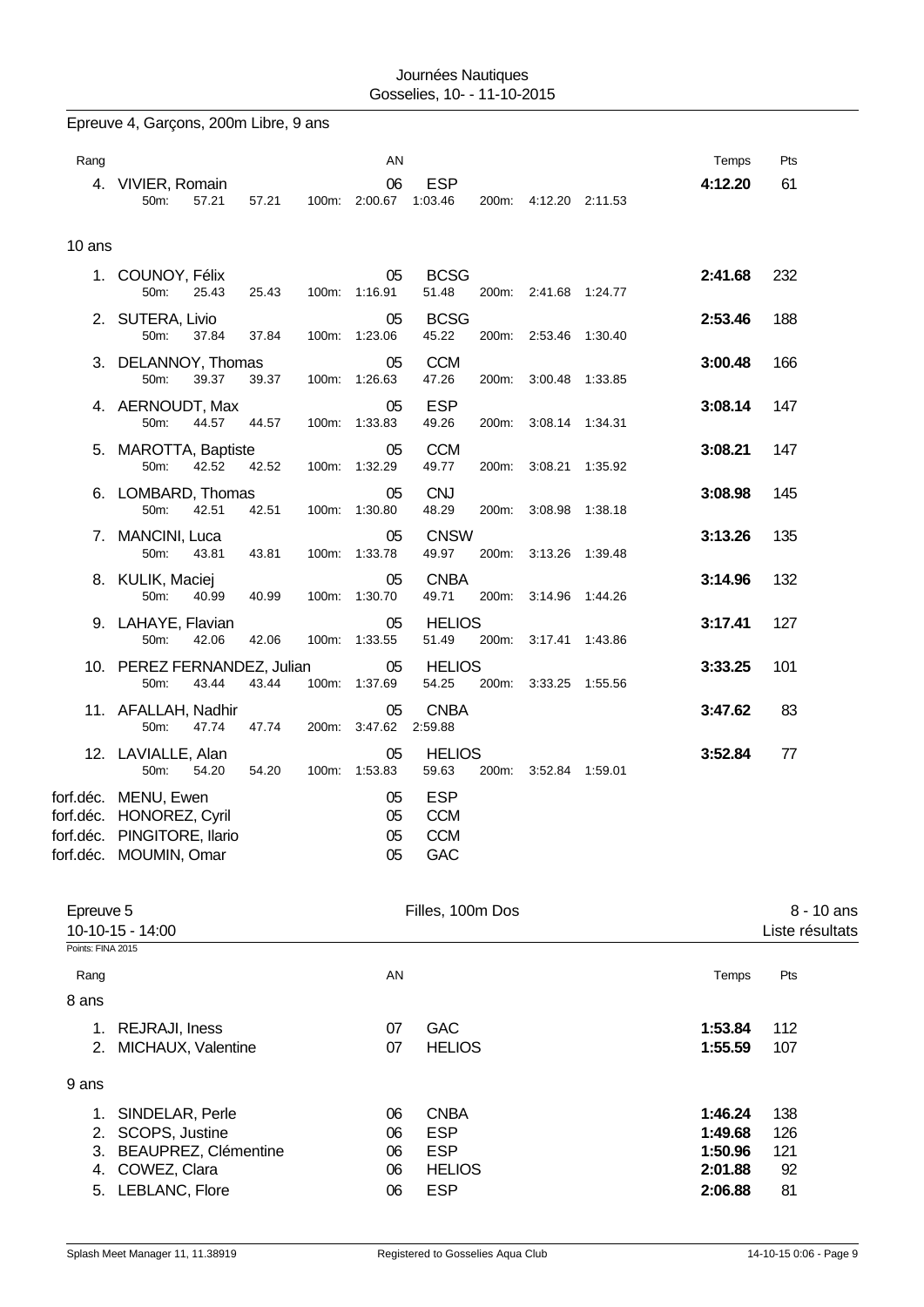# Epreuve 5, Filles, 100m Dos

## 10 ans

| 1. BAGHDADI, Amel                      | 05 | <b>HELIOS</b> | 1:24.74 | - 273 |
|----------------------------------------|----|---------------|---------|-------|
| 2. DUBREUCQ, Magdalena                 | 05 | <b>BCSG</b>   | 1:27.45 | 249   |
| 3. CAULIER, Jeanne                     | 05 | <b>ESP</b>    | 1:30.94 | -221  |
| 4. CHKAREULI, Alika                    | 05 | <b>GAC</b>    | 1:44.08 | 147   |
| 5. GARCIA RIBEIRO COWLING, Benedita 05 |    | <b>CNBA</b>   | 1:48.46 | 130   |
| 6. MOUMIN, Zeïna                       | 05 | <b>GAC</b>    | 1:55.69 | 107   |
| 7. DURENNE, Adelie                     | 05 | <b>ESP</b>    | 2:07.26 | 80    |

|                   | Epreuve 6                                       |          | Dames, 200m Dos          |         | 11 ans et plus  |
|-------------------|-------------------------------------------------|----------|--------------------------|---------|-----------------|
|                   | 10-10-15 - 14:05                                |          |                          |         | Liste résultats |
| Points: FINA 2015 |                                                 |          |                          |         |                 |
| Rang              |                                                 | AN       |                          | Temps   | Pts             |
| 11 - 12 ans       |                                                 |          |                          |         |                 |
|                   | 1. SIMOENS, Violaine                            | 03       | <b>HELIOS</b>            | 3:03.93 | 272             |
|                   | 2. PENA FERNANDEZ, Juliette                     | 03       | <b>CNSW</b>              | 3:06.10 | 262             |
| 3.                | HURSON, Aisling                                 | 04       | <b>CNSW</b>              | 3:06.31 | 262             |
| 4.                | MIKUS, Coraline                                 | 04       | <b>BCSG</b>              | 3:26.38 | 192             |
| 5.                | SCOPS, Charline                                 | 04       | <b>ESP</b>               | 4:18.44 | 98              |
|                   | 6. VOOGT, Natacha                               | 04       | <b>CNBA</b>              | 4:18.73 | 97              |
|                   | disq. APPELTANS, Maxine                         | 04       | <b>CNSW</b>              |         |                 |
| 13 - 14 ans       |                                                 |          |                          |         |                 |
|                   | 1. KULIK, Daria                                 | 01       | <b>CNBA</b>              | 2:35.17 | 453             |
| 2.                | D'HONDT, Alexie                                 | 01       | <b>CNBA</b>              | 2:36.55 | 441             |
| 3.                | <b>BACCAUW, Margaux</b>                         | 01       | <b>BCSG</b>              | 2:44.49 | 380             |
| 4.                | <b>BEN NAIM, Nisserine</b>                      | 02       | <b>CNBA</b>              | 2:45.95 | 370             |
| 5.                | VISÉE, Chloé                                    | 01       | <b>BCSG</b>              | 2:49.91 | 345             |
| 6.                | <b>BLOTHIAUX, Aline</b>                         | 01       | <b>BCSG</b>              | 2:52.31 | 331             |
| 7.                | MARIN, Marie                                    | 01       | <b>CNBA</b>              | 2:53.67 | 323             |
|                   | 8. ROUGET, Julie                                | 01       | <b>CNJ</b>               | 2:58.73 | 296             |
| 9.                | MAHY, Jennifer                                  | 01       | <b>CNJ</b>               | 3:05.98 | 263             |
|                   | 10. PAUL, Erin                                  | 02       | <b>HELIOS</b>            | 3:07.23 | 258             |
|                   | 11. HELAS, Jeanne                               | 01       | <b>HELIOS</b>            | 3:07.57 | 256             |
|                   | 12. PONCELET, Lola                              | 01       | GAC                      | 3:07.94 | 255             |
|                   | 13. LASO IGLESIAS, Sara-Oliva                   | 02       | <b>CNSW</b>              | 3:18.31 | 217             |
|                   | 14. JADIN, Alexia                               | 01       | <b>CNBA</b>              | 3:23.72 | 200             |
|                   | 15. DOUDELET, Elodie                            | 01       | <b>HELIOS</b>            | 3:25.19 | 196             |
|                   | 16. DENEUBOURG, Florence<br>17. BARAKAT, Dounia | 02<br>02 | <b>ESP</b><br><b>CDC</b> | 3:46.19 | 146             |
| disq.             | FOESTER, Camille                                | 02       | <b>CNBA</b>              | 3:49.76 | 139             |
| disq.             | KHAMAL, Mahéra                                  | 02       | <b>CNBA</b>              |         |                 |
| forf.déc.         | NYSTAZOS, Maeva                                 | 01       | <b>HELIOS</b>            |         |                 |
|                   | forf.déc. GOETHALS, Lutgard                     | 02       | <b>CNBA</b>              |         |                 |
|                   | forf.déc. ZERAIDI, Kenza                        | 02       | <b>CNBA</b>              |         |                 |
| 15 - 16 ans       |                                                 |          |                          |         |                 |
|                   | 1. INGLESE, Eva                                 | 00       | <b>CNBA</b>              | 2:38.80 | 423             |
| 2.                | DELADRIER, Margault                             | $00\,$   | <b>BCSG</b>              | 2:40.99 | 406             |
| 3.                | PIETTE, Britney                                 | $00\,$   | <b>HELIOS</b>            | 2:43.38 | 388             |
| 4.                | CORNET, Gaelle                                  | $00\,$   | <b>CDC</b>               | 2:52.14 | 332             |
|                   | 5. MAHY, Alexandra                              | 99       | <b>CNJ</b>               | 2:52.26 | 331             |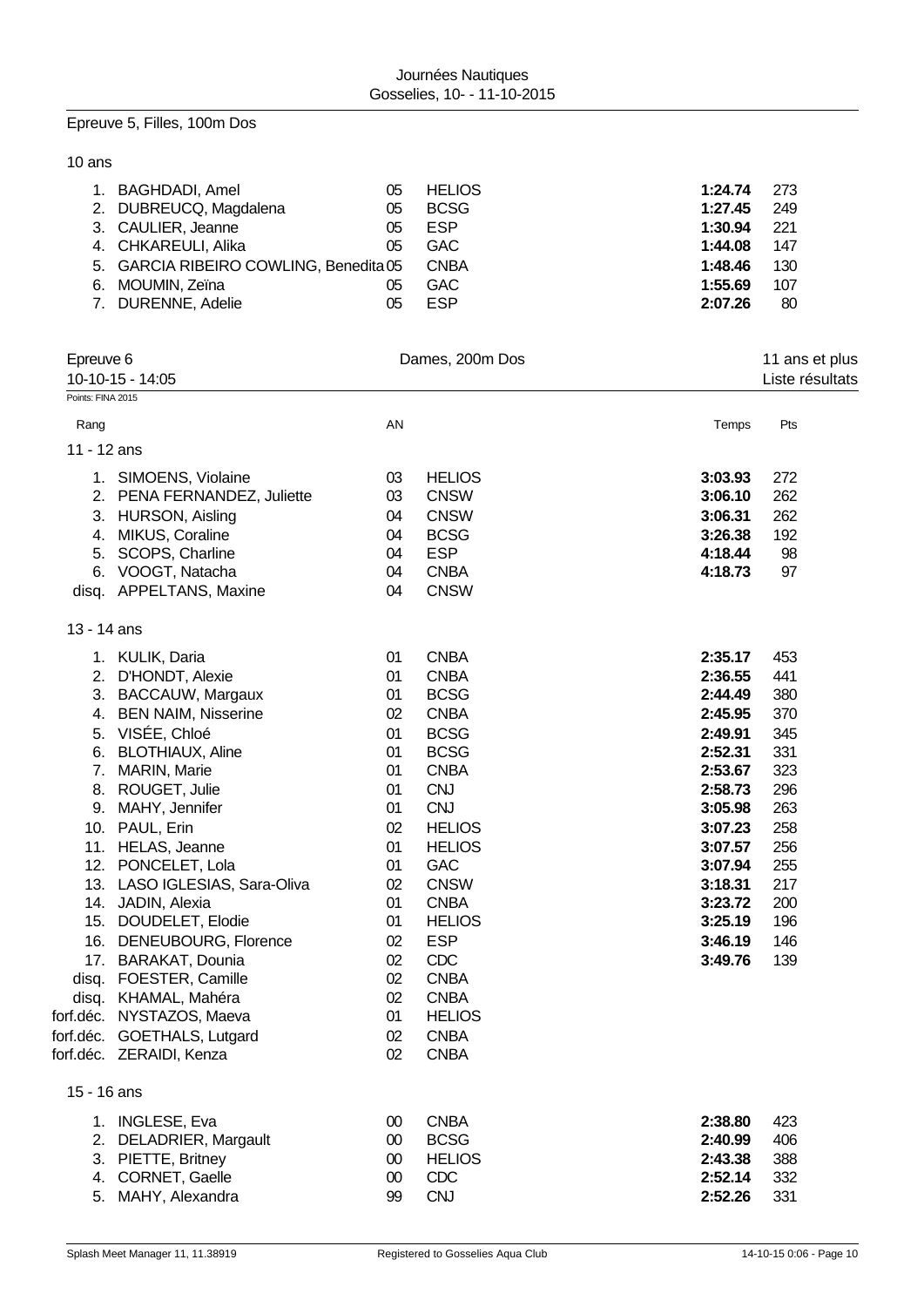Epreuve 6, Filles, 200m Dos, 15 - 16 ans

| Rang        |                           | AN     |               | Temps   | Pts |
|-------------|---------------------------|--------|---------------|---------|-----|
| 6.          | <b>BRUNELLI, Luana</b>    | 99     | <b>BCSG</b>   | 2:55.60 | 313 |
| 7.          | RENAUD, Chloé             | 00     | <b>ESP</b>    | 3:00.06 | 290 |
| 8.          | CARNIER, Margot           | 99     | <b>HELIOS</b> | 3:13.70 | 233 |
| 9.          | TRESNIE, Adeline          | $00\,$ | <b>CDC</b>    | 3:13.89 | 232 |
| 10.         | DEPREZ, Aurélie           | $00\,$ | <b>HELIOS</b> | 3:17.10 | 221 |
| 11.         | CUMMING, Cameron          | 00     | <b>CNSW</b>   | 3:30.12 | 182 |
| 12.         | FOISSY, Anne              | 99     | <b>CNSW</b>   | 3:48.79 | 141 |
| forf.déc.   | CARPIN, Ophélie           | 99     | <b>HELIOS</b> |         |     |
| 17 - 18 ans |                           |        |               |         |     |
| 1.          | CAVADINI, Virginie        | 98     | <b>CNBA</b>   | 2:36.84 | 439 |
| 2.          | <b>CREPIN, Marion</b>     | 98     | <b>CNBA</b>   | 2:46.24 | 368 |
| 3.          | <b>BACCAUW, Manon</b>     | 98     | <b>BCSG</b>   | 2:47.46 | 360 |
| 4.          | AERNOUDT, Jade            | 98     | <b>ESP</b>    | 3:17.88 | 218 |
| forf.déc.   | GOETHALS, Reinhilde       | 98     | <b>CNBA</b>   |         |     |
|             | forf.déc. COCU, Florine   | 98     | <b>BCSG</b>   |         |     |
|             | 19 ans et plus            |        |               |         |     |
| 1.          | <b>CLEMENT, Kimberley</b> | 91     | <b>HELIOS</b> | 2:30.33 | 498 |
| 2.          | CAVADINI, Caroline        | 90     | <b>CNBA</b>   | 2:34.78 | 457 |
| 3.          | LEPOMME, Anne-Sophie      | 86     | <b>HELIOS</b> | 2:35.95 | 446 |
| 4.          | SIEK, Ludivine            | 93     | <b>CDC</b>    | 3:04.64 | 269 |
| forf.déc.   | DEVILLE, Alexandra        | 95     | <b>CNBA</b>   |         |     |

| Epreuve 7         | 10-10-15 - 14:40                            |               |               | Garçons, 100m Brasse     |         | 8 - 10 ans<br>Liste résultats |
|-------------------|---------------------------------------------|---------------|---------------|--------------------------|---------|-------------------------------|
| Points: FINA 2015 |                                             |               |               |                          |         |                               |
| Rang              |                                             |               | AN            |                          | Temps   | Pts                           |
| 8 ans             |                                             |               |               |                          |         |                               |
| 1.                | MONSEUX, Justin<br>50m: 1:08.22 1:08.22     | 100m: 2:21.22 | 07            | <b>ESP</b><br>1:13.00    | 2:21.22 | 61                            |
| 2.                | DURENNE, Thibaud<br>50m: 1:08.69 1:08.69    | 100m: 2:22.84 | 07            | ESP<br>1:14.15           | 2:22.84 | 59                            |
| 9 ans             |                                             |               |               |                          |         |                               |
|                   | 1. AISSAOUI, Ayman<br>50m: 1:00.89 1:00.89  | 100m: 2:07.45 | 06            | <b>CNBA</b><br>1:06.56   | 2:07.45 | 83                            |
|                   | 2. MAFFIA, Mathéo<br>50m: 1:02.43 1:02.43   | 100m:         | 06<br>2:09.36 | <b>HELIOS</b><br>1:06.93 | 2:09.36 | 79                            |
|                   | 3. BOUCAU, Baptiste<br>50m: 1:02.37 1:02.37 | 100m: 2:12.81 | 06            | <b>ESP</b><br>1:10.44    | 2:12.81 | 73                            |
| 4.                | PONCELET, Tom<br>50m: 1:04.36 1:04.36       | 100m: 2:13.58 | 06            | <b>GAC</b><br>1:09.22    | 2:13.58 | 72                            |
| 5.                | VIVIER, Romain<br>50m: 1:12.05 1:12.05      | 100m: 2:32.22 | 06            | <b>ESP</b><br>1:20.17    | 2:32.22 | 48                            |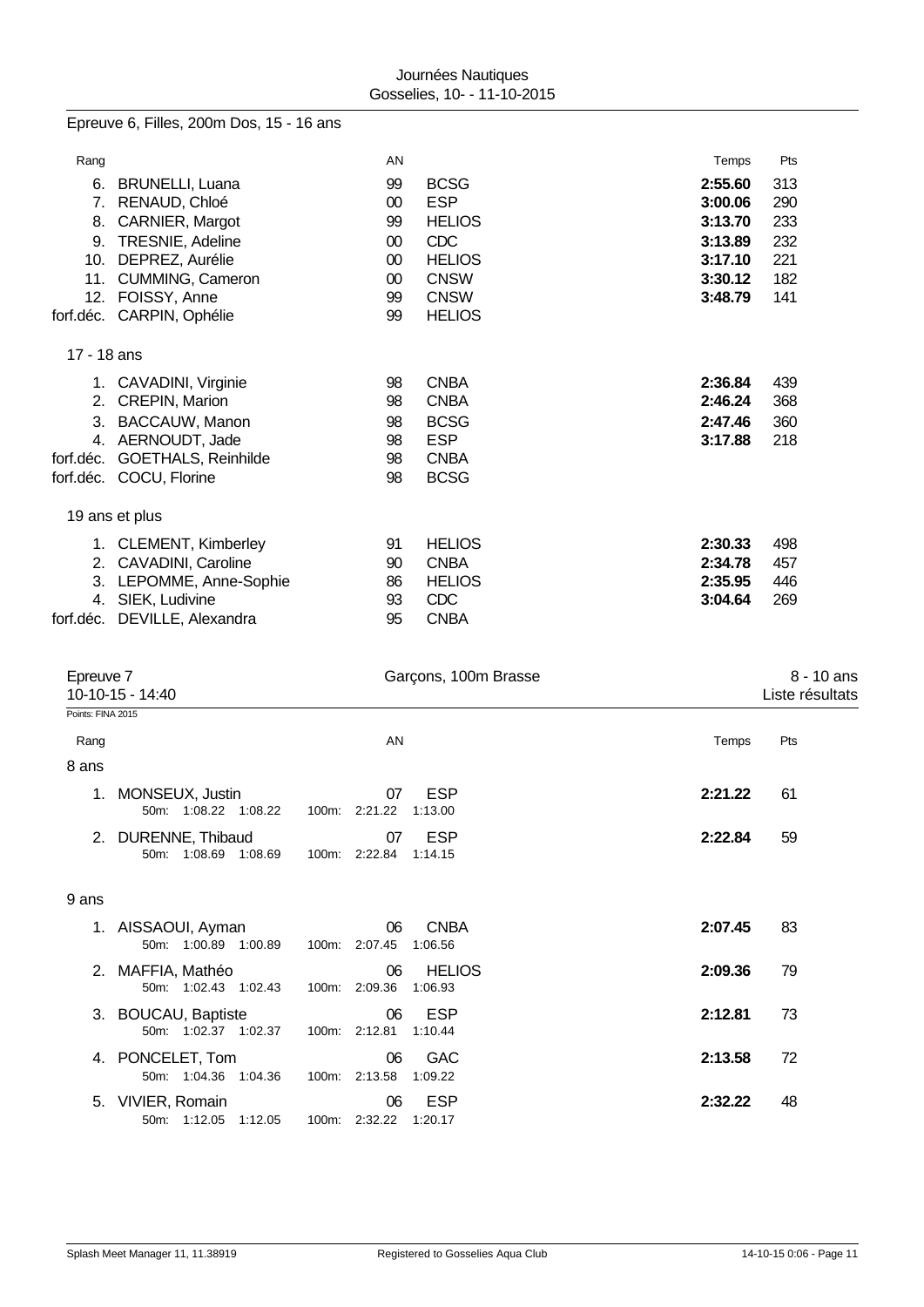# Epreuve 7, Garçons, 100m Brasse

|  | ır<br>÷ |
|--|---------|
|--|---------|

| 1.        | LOMBARD, Thomas            |       |         |       | 05            | <b>CNJ</b>    |  | 1:55.44 | 111 |
|-----------|----------------------------|-------|---------|-------|---------------|---------------|--|---------|-----|
|           | 50 <sub>m</sub> :          | 56.07 | 56.07   | 100m: | 1:55.44       | 59.37         |  |         |     |
|           | 2. KULIK, Maciej           |       |         |       | 05            | <b>CNBA</b>   |  | 1:58.59 | 103 |
|           | 50 <sub>m</sub> :          | 56.55 | 56.55   | 100m: | 1:58.59       | 1:02.04       |  |         |     |
|           | 3. LAHAYE, Flavian         |       |         |       | 05            | <b>HELIOS</b> |  | 1:59.71 | 100 |
|           | 50 <sub>m</sub> :          | 58.07 | 58.07   | 100m: | 1:59.71       | 1:01.64       |  |         |     |
|           | 4. LAVIALLE, Alan          |       |         |       | 05            | <b>HELIOS</b> |  | 2:00.82 | 97  |
|           | 50 <sub>m</sub> :          | 58.47 | 58.47   | 100m: | 2:00.82       | 1:02.35       |  |         |     |
|           | 5. AERNOUDT, Max           |       |         |       | 05            | ESP           |  | 2:01.31 | 96  |
|           | 50 <sub>m</sub> :          | 57.73 | 57.73   |       | 100m: 2:01.31 | 1:03.58       |  |         |     |
|           | 6. PEREZ FERNANDEZ, Julian |       |         |       | 05            | <b>HELIOS</b> |  | 2:03.74 | 90  |
|           | $50m$ :                    | 58.85 | 58.85   | 100m: | 2:03.74       | 1:04.89       |  |         |     |
|           | 7. AFALLAH, Nadhir         |       |         |       | 05            | <b>CNBA</b>   |  | 2:18.75 | 64  |
|           | 50m: 1:08.75               |       | 1:08.75 | 100m: | 2:18.75       | 1:10.00       |  |         |     |
|           | disq. COUNOY, Félix        |       |         |       | 05            | <b>BCSG</b>   |  |         |     |
| disq.     | SUTERA, Livio              |       |         |       | 05            | <b>BCSG</b>   |  |         |     |
| forf.déc. | MENU, Ewen                 |       |         |       | 05            | <b>ESP</b>    |  |         |     |
| forf.déc. | MOUMIN, Omar               |       |         |       | 05            | <b>GAC</b>    |  |         |     |
|           |                            |       |         |       |               |               |  |         |     |

| Epreuve 8<br>Points: FINA 2015 | 10-10-15 - 14:50                               |       |                             | Messieurs, 200m Brasse   |                       |         | 11 ans et plus<br>Liste résultats |
|--------------------------------|------------------------------------------------|-------|-----------------------------|--------------------------|-----------------------|---------|-----------------------------------|
| Rang                           |                                                |       | AN                          |                          |                       | Temps   | Pts                               |
| 11 - 12 ans                    |                                                |       |                             |                          |                       |         |                                   |
|                                | 1. DURIEU, Théo<br>50 <sub>m</sub> :<br>43.20  | 43.20 | 03<br>100m: 1:31.71         | <b>CMA</b><br>48.51      | 200m: 3:09.44 1:37.73 | 3:09.44 | 257                               |
|                                | 2. SCUTNAIRE, Tom<br>43.95<br>50m:             | 43.95 | 03<br>200m: 3:10.91 2:26.96 | ESP                      |                       | 3:10.91 | 251                               |
|                                | 3. BIAD, Mehdi<br>50m:<br>42.81                | 42.81 | 03<br>200m: 3:13.92 2:31.11 | <b>CMA</b>               |                       | 3:13.92 | 239                               |
|                                | 4. CHARCHAR, Romain<br>$50m$ :<br>45.77        | 45.77 | 03<br>100m: 1:36.83         | <b>BCSG</b><br>51.06     | 200m: 3:19.11 1:42.28 | 3:19.11 | 221                               |
|                                | 5. VAN HENTENRIJK, Matthieu<br>50m:<br>46.71   | 46.71 | 03<br>100m: 1:37.43         | <b>CNBA</b><br>50.72     | 200m: 3:21.27 1:43.84 | 3:21.27 | 214                               |
|                                | 6. LECLERCQ, Justin<br>49.86<br>50m:           | 49.86 | 04<br>100m: 1:45.68         | <b>HELIOS</b><br>55.82   | 200m: 3:35.90 1:50.22 | 3:35.90 | 173                               |
|                                | 7. TCHKAREOULI, Andrey<br>54.84<br>50m:        | 54.84 | 03<br>200m: 3:53.72 2:58.88 | <b>GAC</b>               |                       | 3:53.72 | 136                               |
|                                | 8. MARQUES ROBALO, Luca<br>57.36<br>50m:       | 57.36 | 03<br>200m: 4:18.86 3:21.50 | <b>CNBA</b>              |                       | 4:18.86 | 100                               |
|                                | 9. HERMANS, Louis<br>58.86<br>50m:             | 58.86 | 04<br>100m: 2:07.83 1:08.97 | <b>HELIOS</b>            | 200m: 4:23.02 2:15.19 | 4:23.02 | 96                                |
|                                | 10. BARBIER, Nicolas<br>59.11<br>50m:          | 59.11 | 03<br>100m: 2:06.36         | <b>CNBA</b><br>1:07.25   | 200m: 4:23.84 2:17.48 | 4:23.84 | 95                                |
|                                | 11. ABDO, Abdellah<br>50m:<br>58.91            | 58.91 | 04<br>100m: 2:08.72 1:09.81 | <b>CNBA</b>              | 200m: 4:28.69 2:19.97 | 4:28.69 | 90                                |
|                                | disq. SODDU, Marco<br>forf.nd. MONSEUX, Maxime |       | 04<br>04                    | <b>ESP</b><br><b>ESP</b> |                       |         |                                   |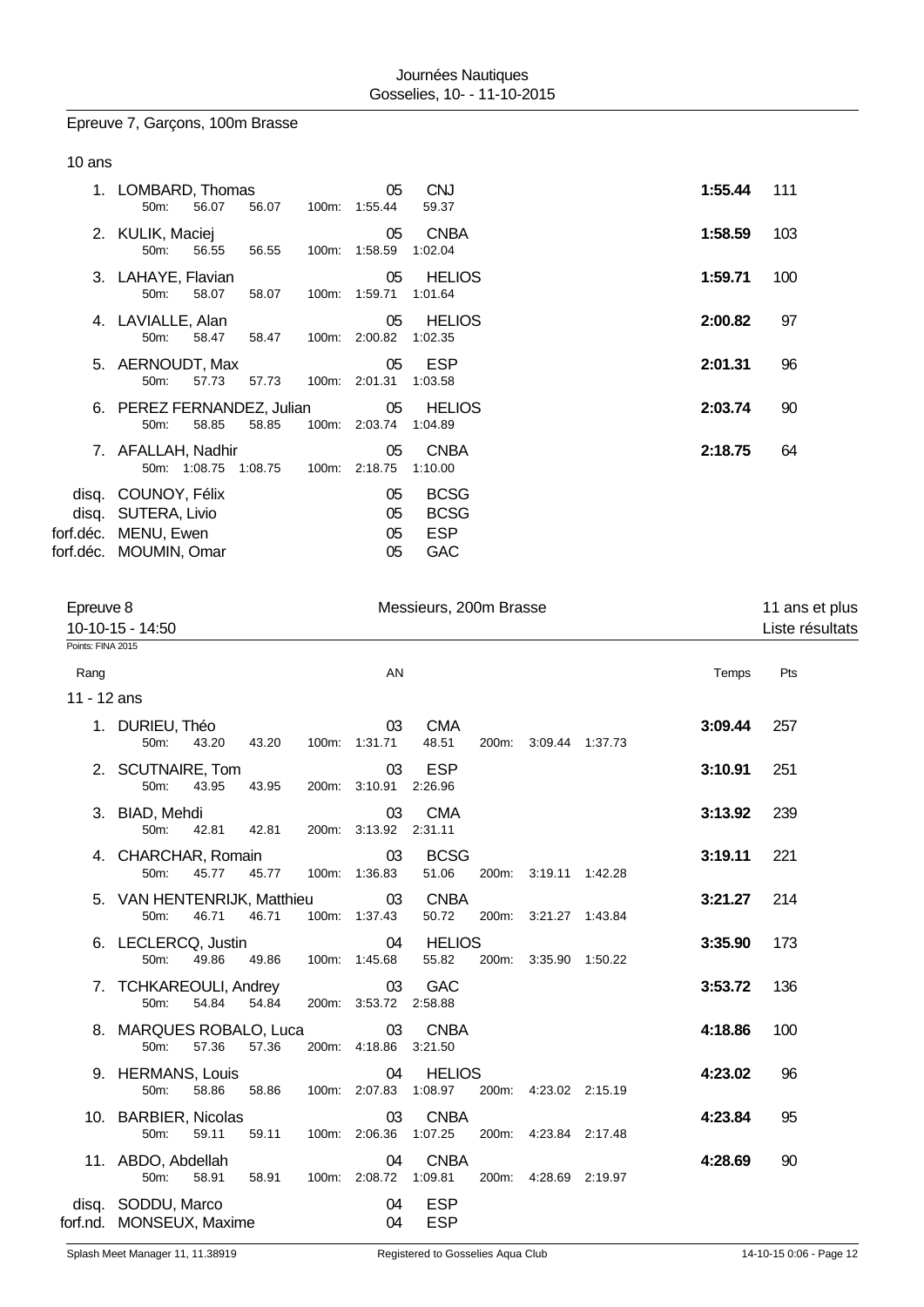|             | Epreuve 8, Garçons, 200m Brasse, 11 - 12 ans                                                                    |       |                                  |                                                         |                       |         |         |     |
|-------------|-----------------------------------------------------------------------------------------------------------------|-------|----------------------------------|---------------------------------------------------------|-----------------------|---------|---------|-----|
| Rang        |                                                                                                                 |       | AN                               |                                                         |                       |         | Temps   | Pts |
|             | forf.nd. STROICA, Samuel                                                                                        |       | 04                               | <b>CNBA</b>                                             |                       |         |         |     |
| 13 - 14 ans |                                                                                                                 |       |                                  |                                                         |                       |         |         |     |
|             | 1. MITITELU, Armand<br>50m:<br>42.57                                                                            | 42.57 | 01<br>100m: 1:33.28              | <b>CNBA</b><br>50.71                                    | 200m: 3:05.06 1:31.78 |         | 3:05.06 | 275 |
|             | 2. VATA, Gjon<br>50m:<br>43.31                                                                                  | 43.31 | 02<br>100m: 1:32.34              | <b>CNBA</b><br>49.03                                    | 200m: 3:08.84 1:36.50 |         | 3:08.84 | 259 |
|             | 3. BOXUS, Thomas<br>50m:<br>42.89                                                                               | 42.89 | 01<br>100m: 1:31.70              | <b>HELIOS</b><br>48.81                                  | 200m: 3:09.83         | 1:38.13 | 3:09.83 | 255 |
|             | 4. LESCART, Alexandre<br>50m:<br>43.07                                                                          | 43.07 | 01<br>100m: 1:31.57              | <b>BCSG</b><br>48.50                                    | 200m: 3:10.79 1:39.22 |         | 3:10.79 | 251 |
|             | 5. MIKUS, Loïc                                                                                                  |       | 02 <sub>2</sub>                  | <b>BCSG</b><br>49.12                                    |                       |         | 3:10.83 | 251 |
|             | 50m:<br>43.01<br>6. BEN NAIM, Rayane                                                                            | 43.01 | 100m: 1:32.13<br>01              | <b>CNBA</b>                                             | 200m: 3:10.83 1:38.70 |         | 3:17.03 | 228 |
|             | 50m:<br>44.81<br>7. DOLHEN, Clement                                                                             | 44.81 | 200m: 3:17.03<br>02              | 2:32.22<br><b>CNJ</b>                                   |                       |         | 3:19.36 | 220 |
|             | 50m:<br>45.25<br>8. MONSEUX, thomas                                                                             | 45.25 | 100m: 1:36.21<br>01              | 50.96<br><b>ESP</b>                                     | 200m: 3:19.36 1:43.15 |         | 3:20.78 | 216 |
|             | 50 <sub>m</sub> :<br>44.78<br>9. SEDDIK, Rayan                                                                  | 44.78 | 200m: 3:20.78 2:36.00<br>02      | <b>CNBA</b>                                             |                       |         | 3:27.27 | 196 |
|             | 50m:<br>48.76                                                                                                   | 48.76 | 100m: 1:41.18                    | 52.42                                                   | 200m: 3:27.27 1:46.09 |         |         |     |
|             | 10. DE VOS, Lionel<br>50m:<br>46.94                                                                             | 46.94 | 01<br>100m: 1:38.08              | <b>HELIOS</b><br>51.14                                  | 200m: 3:31.58 1:53.50 |         | 3:31.58 | 184 |
|             | 11. MADARASZ, Loris<br>50 <sub>m</sub> :<br>48.52                                                               | 48.52 | 01<br>100m: 1:43.60              | <b>HELIOS</b><br>55.08                                  | 200m: 3:31.81 1:48.21 |         | 3:31.81 | 184 |
|             | 12. WELTERS, Sébastien<br>50m:<br>47.65                                                                         | 47.65 | 02 <sub>2</sub><br>100m: 1:42.23 | <b>CNSW</b><br>54.58                                    | 200m: 3:32.34 1:50.11 |         | 3:32.34 | 182 |
|             | 13. MICHEL, Alexis<br>50m:<br>50.55                                                                             | 50.55 | 02<br>100m: 1:46.74              | <b>HELIOS</b><br>56.19                                  | 200m: 3:39.76 1:53.02 |         | 3:39.76 | 164 |
|             | 14. DRICOT, Joao<br>50m:<br>51.65                                                                               | 51.65 | 02<br>100m: 1:51.20              | <b>CNBA</b><br>59.55                                    | 200m: 3:49.56 1:58.36 |         | 3:49.56 | 144 |
|             | 15. ADIB MOHAMED,<br>50m:<br>52.21                                                                              | 52.21 | 02<br>100m: 1:53.49              | <b>CNBA</b><br>1:01.28                                  | 200m: 3:53.67 2:00.18 |         | 3:53.67 | 137 |
|             | disq. DE LOOZ, Nathan<br>forf.déc. ADIB, Ismail<br>forf.déc. BARMAKRAN, Zakaria<br>forf.déc. GHESQUIERE, Martin |       | 01<br>01<br>02<br>02             | <b>CNJ</b><br><b>CNBA</b><br><b>CNBA</b><br><b>BCSG</b> |                       |         |         |     |
| 15 - 16 ans |                                                                                                                 |       |                                  |                                                         |                       |         |         |     |
|             | 1. COUNOY, Hugo<br>50m:<br>38.24                                                                                | 38.24 | 99<br>100m: 1:21.26              | <b>BCSG</b><br>43.02                                    | 200m: 2:46.53 1:25.27 |         | 2:46.53 | 378 |
|             | 2. SIX, William<br>38.34<br>50m:                                                                                | 38.34 | $00\,$<br>100m: 1:20.56          | <b>BCSG</b><br>42.22                                    | 200m: 2:48.49 1:27.93 |         | 2:48.49 | 365 |
|             | 3. BIAD, Karim<br>50m:<br>38.51                                                                                 | 38.51 | 99<br>200m: 2:50.65              | <b>CMA</b><br>2:12.14                                   |                       |         | 2:50.65 | 351 |
|             | 4. AERNOUDT, Eliott<br>41.21<br>50m:                                                                            | 41.21 | 00<br>100m: 1:28.64              | <b>ESP</b><br>47.43                                     | 200m: 3:05.63 1:36.99 |         | 3:05.63 | 273 |
|             | 5. VAN CASTER, Cyril<br>41.44<br>50m:                                                                           | 41.44 | 00<br>100m: 1:30.34              | <b>CNJ</b><br>48.90                                     | 200m: 3:11.24 1:40.90 |         | 3:11.24 | 250 |
|             |                                                                                                                 |       |                                  |                                                         |                       |         |         |     |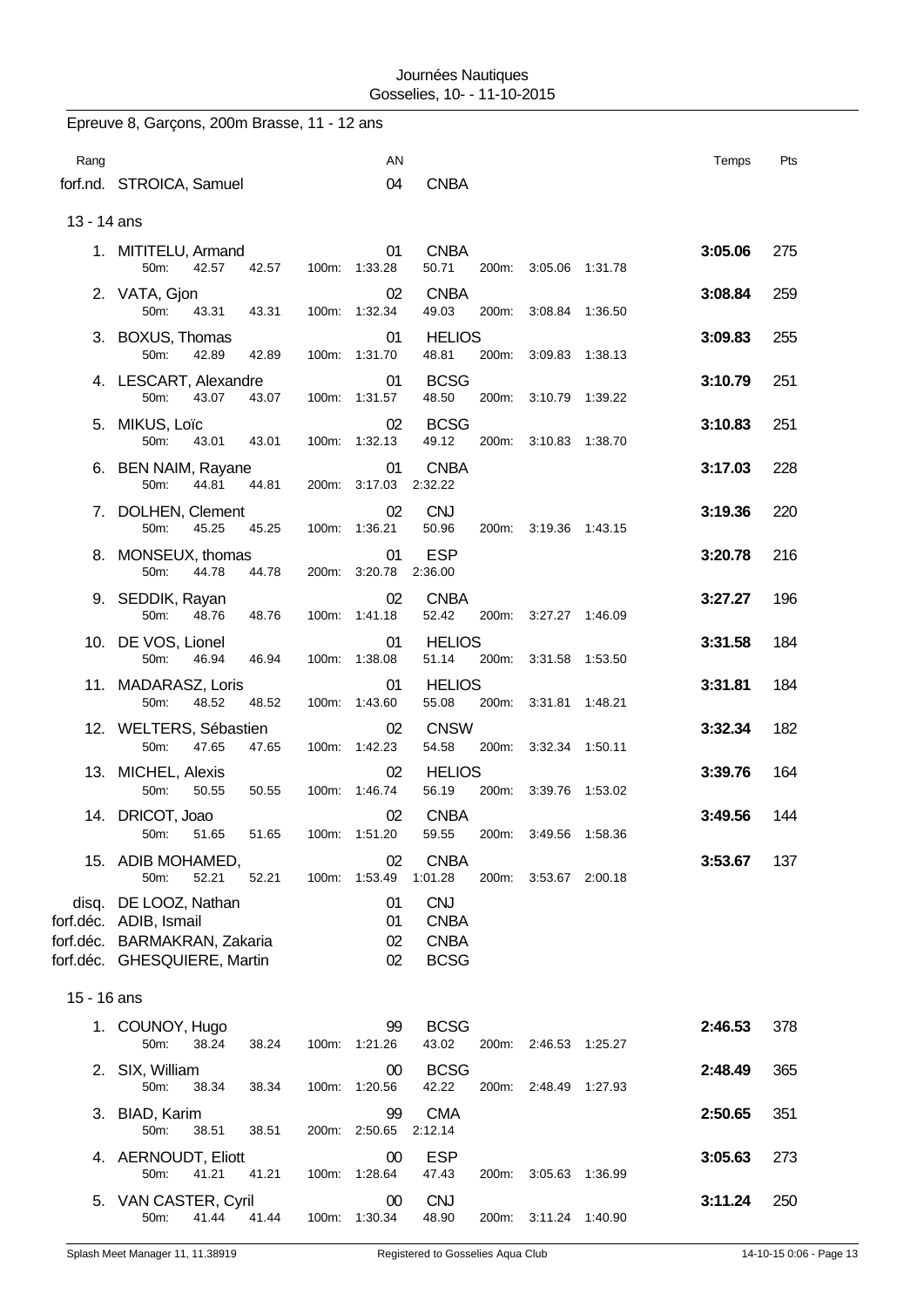|                           | Epreuve 8, Garçons, 200m Brasse, 15 - 16 ans                                     |       |       |                             |                                                          |       |                       |                                          |                          |            |
|---------------------------|----------------------------------------------------------------------------------|-------|-------|-----------------------------|----------------------------------------------------------|-------|-----------------------|------------------------------------------|--------------------------|------------|
| Rang                      |                                                                                  |       |       | AN                          |                                                          |       |                       | Temps                                    | Pts                      |            |
|                           | 6. GUEDE, Amadou<br>50m:                                                         | 42.68 | 42.68 | 00<br>100m: 1:32.86         | <b>CNBA</b><br>50.18                                     |       | 200m: 3:11.36 1:38.50 | 3:11.36                                  | 249                      |            |
|                           | 7. ROBERT, Antony<br>50m:                                                        | 44.73 | 44.73 | 99<br>100m: 1:34.68         | <b>HELIOS</b><br>49.95                                   |       | 200m: 3:16.01 1:41.33 | 3:16.01                                  | 232                      |            |
|                           | 8. STUYCK, Louis<br>50m:                                                         | 43.83 | 43.83 | 99<br>100m: 1:33.28         | <b>CNJ</b><br>49.45                                      | 200m: | 3:18.15 1:44.87       | 3:18.15                                  | 224                      |            |
|                           | 9. MICHAUX, Sacha<br>50m:                                                        | 46.72 | 46.72 | 00<br>100m: 1:41.88         | <b>HELIOS</b><br>55.16                                   | 200m: | 3:31.67 1:49.79       | 3:31.67                                  | 184                      |            |
|                           | 10. BAGHDADI, Amine<br>50m:                                                      | 46.76 | 46.76 | 00<br>100m: 1:40.16         | <b>HELIOS</b><br>53.40                                   |       | 200m: 3:32.17 1:52.01 | 3:32.17                                  | 183                      |            |
| 17 - 18 ans               |                                                                                  |       |       |                             |                                                          |       |                       |                                          |                          |            |
|                           | 1. DISIÈRE, Thibeaut<br>50m:                                                     | 37.87 | 37.87 | 98<br>100m: 1:19.50         | <b>ESP</b><br>41.63                                      |       | 200m: 2:47.44 1:27.94 | 2:47.44                                  | 372                      |            |
|                           | 2. LAGNEAU, Jean-Marie<br>50m:                                                   | 39.81 | 39.81 | 97<br>100m: 1:25.91         | <b>GAC</b><br>46.10                                      | 200m: | 2:58.16 1:32.25       | 2:58.16                                  | 309                      |            |
|                           | 3. NOTREDAME, Arthur<br>50m:                                                     | 39.45 | 39.45 | 98<br>100m: 1:24.59         | <b>CMA</b><br>45.14                                      | 200m: | 3:00.89 1:36.30       | 3:00.89                                  | 295                      |            |
|                           | 4. MAHY, Nathan<br>50m:                                                          | 42.33 | 42.33 | 97<br>200m: 3:08.32         | <b>HELIOS</b><br>2:25.99                                 |       |                       | 3:08.32                                  | 261                      |            |
|                           | forf.déc. VAN SCHINGEN, Ludovic                                                  |       |       | 98                          | <b>HELIOS</b>                                            |       |                       |                                          |                          |            |
|                           | 19 ans et plus                                                                   |       |       |                             |                                                          |       |                       |                                          |                          |            |
|                           | 1. ROLDAN SIMON, Adrien<br>50m:                                                  | 36.45 | 36.45 | 90<br>100m: 1:18.10         | <b>HELIOS</b><br>41.65                                   | 200m: | 2:46.64 1:28.54       | 2:46.64                                  | 377                      |            |
|                           | 2. TABI, Mehdi<br>50m:                                                           | 37.66 | 37.66 | 95<br>100m: 1:20.73         | <b>HELIOS</b><br>43.07                                   | 200m: | 2:51.34 1:30.61       | 2:51.34                                  | 347                      |            |
| 3.                        | MICHAUX, Vincent<br>50m:                                                         | 41.76 | 41.76 | 75<br>200m: 3:08.34 2:26.58 | <b>CMA</b>                                               |       |                       | 3:08.34                                  | 261                      |            |
|                           | forf.déc. HERMAN, Hugues                                                         |       |       | 66                          | <b>CMA</b>                                               |       |                       |                                          |                          |            |
| Epreuve 9                 | 10-10-15 - 15:45                                                                 |       |       |                             | Filles, 100m 4 nages                                     |       |                       |                                          | Liste résultats          | 8 - 10 ans |
| Points: FINA 2015<br>Rang |                                                                                  |       |       | AN                          |                                                          |       |                       | Temps                                    | Pts                      |            |
| 8 ans                     |                                                                                  |       |       |                             |                                                          |       |                       |                                          |                          |            |
| 1.                        | MICHAUX, Valentine<br>2. REJRAJI, Iness                                          |       |       | 07<br>07                    | <b>HELIOS</b><br><b>GAC</b>                              |       |                       | 1:53.91<br>1:58.92                       | 123<br>108               |            |
| 9 ans                     |                                                                                  |       |       |                             |                                                          |       |                       |                                          |                          |            |
| 1.<br>2.<br>3.<br>4.      | SCOPS, Justine<br>SINDELAR, Perle<br>COWEZ, Clara<br><b>BEAUPREZ, Clémentine</b> |       |       | 06<br>06<br>06<br>06        | <b>ESP</b><br><b>CNBA</b><br><b>HELIOS</b><br><b>ESP</b> |       |                       | 1:53.90<br>1:54.48<br>1:58.12<br>2:00.86 | 123<br>121<br>110<br>103 |            |
|                           | 5. LEBLANC, Flore                                                                |       |       | 06                          | <b>ESP</b>                                               |       |                       | 2:11.71                                  | 79                       |            |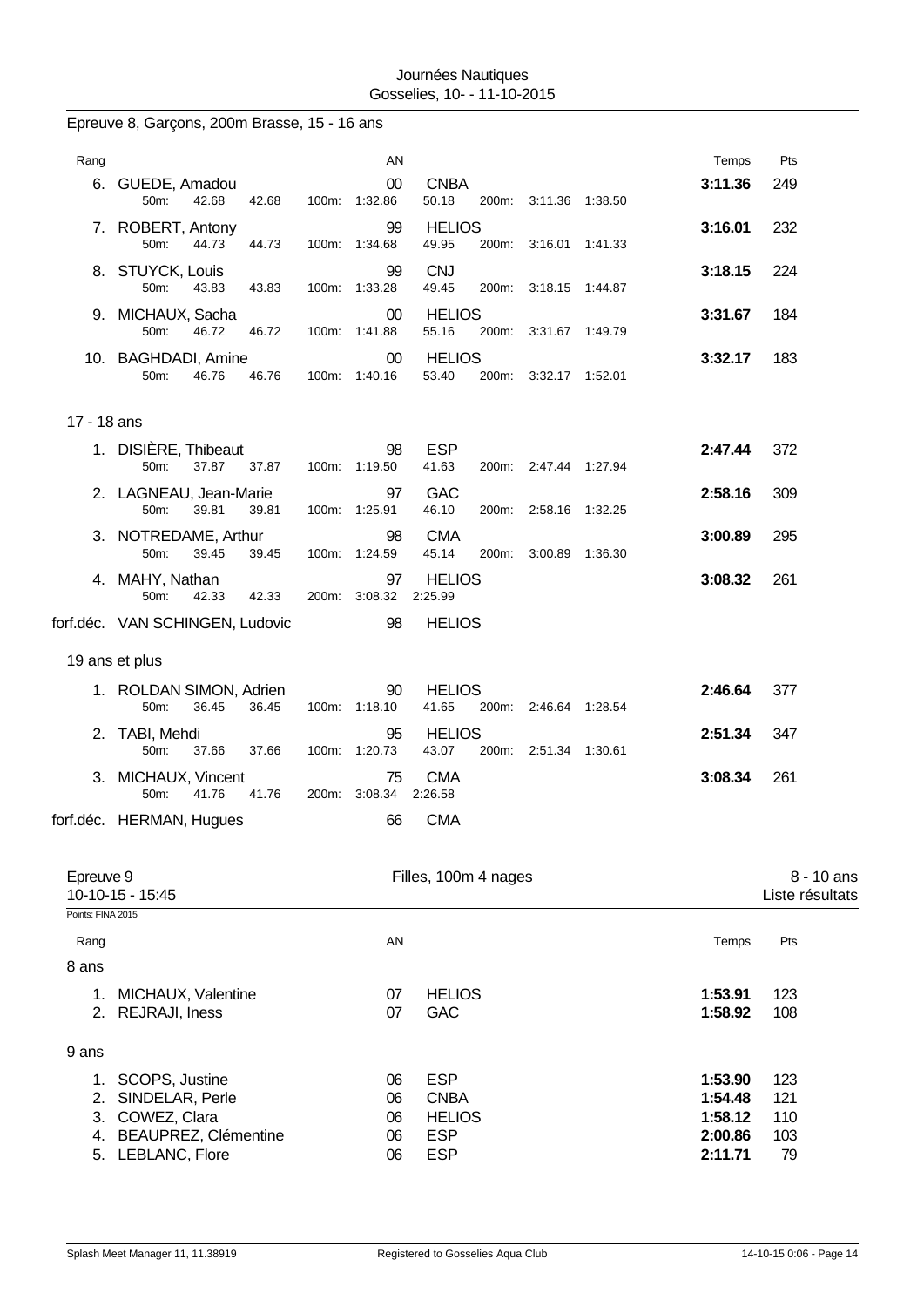## Epreuve 9, Filles, 100m 4 nages

## 10 ans

| 1. DUBREUCQ, Magdalena                    | 05 | <b>BCSG</b>   | 1:24.83 | 298  |
|-------------------------------------------|----|---------------|---------|------|
| 2. BAGHDADI, Amel                         | 05 | <b>HELIOS</b> | 1:32.49 | -230 |
| 3. CHKAREULI, Alika                       | 05 | <b>GAC</b>    | 1:40.12 | 181  |
| 4. CAULIER, Jeanne                        | 05 | ESP           | 1:40.74 | 178  |
| 5. MOUMIN, Zeïna                          | 05 | <b>GAC</b>    | 1:58.77 | 108  |
| 6. DURENNE, Adelie                        | 05 | ESP           | 2:02.84 | 98   |
| disq. GARCIA RIBEIRO COWLING, Benedita 05 |    | CNBA          |         |      |

| Epreuve 10        |                                  |       |       |       |               | Filles, 100m Papillon  | 11 - 12 ans |                 |  |
|-------------------|----------------------------------|-------|-------|-------|---------------|------------------------|-------------|-----------------|--|
|                   | $10-10-15 - 15:50$               |       |       |       |               |                        |             | Liste résultats |  |
| Points: FINA 2015 |                                  |       |       |       |               |                        |             |                 |  |
| Rang              |                                  |       |       |       | AN            |                        | Temps       | Pts             |  |
| $1_{\cdot}$       | SIMOENS, Violaine<br>$50m$ :     | 46.88 | 46.88 | 100m: | 03<br>1:39.84 | <b>HELIOS</b><br>52.96 | 1:39.84     | 163             |  |
| 2.                | SIMON, Océane<br>50 <sub>m</sub> | 45.59 | 45.59 | 100m: | 03<br>1:41.71 | <b>CMA</b><br>56.12    | 1:41.71     | 154             |  |

| Epreuve 11        | 10-10-15 - 15:55                                      |       | Dames, 200m Papillon |                     |                              |       |                       |                 |         | 13 ans et plus<br>Liste résultats |
|-------------------|-------------------------------------------------------|-------|----------------------|---------------------|------------------------------|-------|-----------------------|-----------------|---------|-----------------------------------|
| Points: FINA 2015 |                                                       |       |                      |                     |                              |       |                       |                 |         |                                   |
| Rang              |                                                       |       |                      | AN                  |                              |       |                       |                 | Temps   | Pts                               |
| 13 - 14 ans       |                                                       |       |                      |                     |                              |       |                       |                 |         |                                   |
|                   | 1. KULIK, Daria<br>50m:<br>39.65                      | 39.65 |                      | 01<br>200m: 2:37.44 | <b>CNBA</b><br>1:57.79       |       |                       |                 | 2:37.44 | 438                               |
|                   | 2. BACCAUW, Margaux<br>50m:<br>36.32                  | 36.32 |                      | 01<br>100m: 1:24.69 | <b>BCSG</b><br>48.37         | 200m: | 2:55.13 1:30.44       |                 | 2:55.13 | 318                               |
|                   | 3. VISÉE, Chloé<br>50m:<br>41.68                      | 41.68 |                      | 01<br>100m: 1:31.48 | <b>BCSG</b><br>49.80         |       | 200m: 3:14.77 1:43.29 |                 | 3:14.77 | 231                               |
|                   | 4. BLOTHIAUX, Aline<br>50m:<br>42.27                  | 42.27 |                      | 01<br>200m: 3:21.60 | <b>BCSG</b><br>2:39.33       |       |                       |                 | 3:21.60 | 208                               |
|                   | 5. HELAS, Jeanne<br>50m:<br>44.97                     | 44.97 |                      | 01<br>200m: 3:28.02 | <b>HELIOS</b><br>2:43.05     |       |                       |                 | 3:28.02 | 190                               |
| 6.                | ROUGET, Julie<br>50m:<br>44.66                        | 44.66 |                      | 01<br>100m: 1:39.64 | <b>CNJ</b><br>54.98          | 200m: | 3:33.12 1:53.48       |                 | 3:33.12 | 176                               |
|                   | 7. PAUL, Erin<br>50m:<br>46.04                        | 46.04 | 100m:                | 02<br>1:41.75       | <b>HELIOS</b><br>55.71       | 200m: |                       | 3:40.30 1:58.55 | 3:40.30 | 160                               |
|                   | 8. DOUDELET, Elodie<br>50m:<br>51.13                  | 51.13 |                      | 01<br>100m: 1:50.41 | <b>HELIOS</b><br>59.28       | 200m: | 3:47.87 1:57.46       |                 | 3:47.87 | 144                               |
|                   | forf.déc. NYSTAZOS, Maeva<br>forf.déc. ZERAIDI, Kenza |       |                      | 01<br>02            | <b>HELIOS</b><br><b>CNBA</b> |       |                       |                 |         |                                   |
| 15 - 16 ans       |                                                       |       |                      |                     |                              |       |                       |                 |         |                                   |
|                   | 1. CORNET, Gaelle<br>50m:<br>36.49                    | 36.49 |                      | 00<br>100m: 1:18.84 | <b>CDC</b><br>42.35          |       | 200m: 2:43.78 1:24.94 |                 | 2:43.78 | 389                               |
| 2.                | <b>INGLESE, Eva</b><br>50m:<br>34.70                  | 34.70 | 100m:                | 00<br>1:18.30       | <b>CNBA</b><br>43.60         | 200m: | 2:48.20 1:29.90       |                 | 2:48.20 | 359                               |
|                   | 3. DELADRIER, Margault<br>50m:<br>37.69               | 37.69 | 100m:                | 00<br>1:23.22       | <b>BCSG</b><br>45.53         | 200m: | 3:01.55               | 1:38.33         | 3:01.55 | 285                               |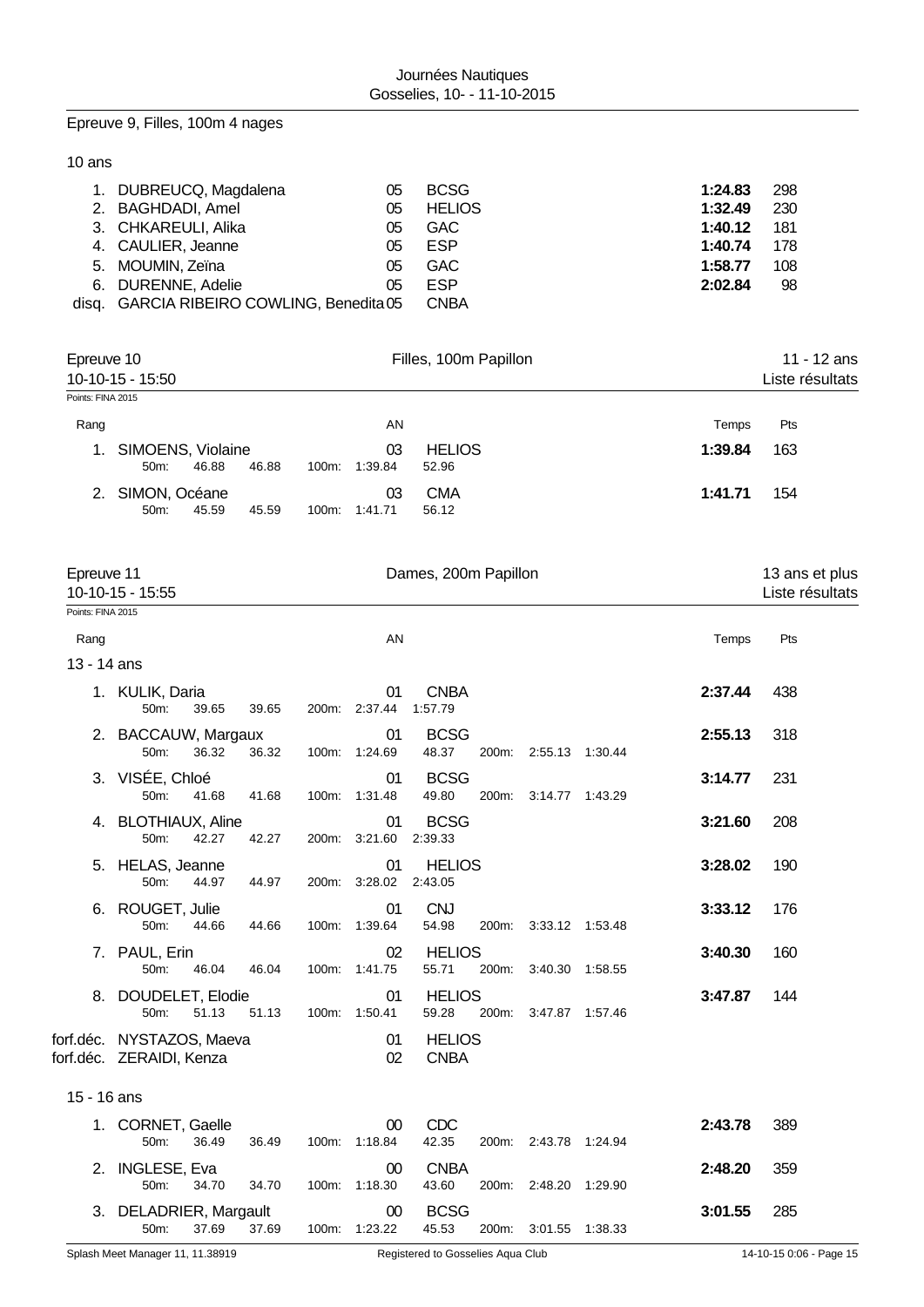|                     | Epreuve 11, Filles, 200m Papillon, 15 - 16 ans        |       |                             |                          |                       |         |                                   |
|---------------------|-------------------------------------------------------|-------|-----------------------------|--------------------------|-----------------------|---------|-----------------------------------|
| Rang                |                                                       |       | AN                          |                          |                       | Temps   | Pts                               |
|                     | 4. PIETTE, Britney<br>42.02<br>50m:<br>42.02          |       | 00<br>100m: 1:32.46         | <b>HELIOS</b><br>50.44   | 200m: 3:08.70 1:36.24 | 3:08.70 | 254                               |
| 5.                  | <b>BRUNELLI, Luana</b><br>50m:<br>39.92<br>39.92      |       | 99<br>200m: 3:13.09         | <b>BCSG</b><br>2:33.17   |                       | 3:13.09 | 237                               |
| 6.                  | CARNIER, Margot<br>45.76<br>50m:<br>45.76             |       | 99<br>200m: 3:25.19         | <b>HELIOS</b><br>2:39.43 |                       | 3:25.19 | 198                               |
|                     | 7. DEPREZ, Aurélie<br>50m:<br>46.82<br>46.82          |       | 00<br>100m: 1:40.14         | <b>HELIOS</b><br>53.32   | 200m: 3:28.07 1:47.93 | 3:28.07 | 189                               |
|                     | 8. TRESNIE, Adeline<br>50m:<br>47.67<br>47.67         |       | $00\,$<br>100m: 1:42.55     | CDC<br>54.88<br>200m:    | 3:39.64 1:57.09       | 3:39.64 | 161                               |
|                     | forf.déc. CARPIN, Ophélie                             |       | 99                          | <b>HELIOS</b>            |                       |         |                                   |
| 17 - 18 ans         |                                                       |       |                             |                          |                       |         |                                   |
|                     | 1. CAVADINI, Virginie                                 |       | 98                          | <b>CNBA</b>              |                       | 2:34.84 | 460                               |
|                     | 50m:<br>33.74<br>33.74                                |       | 200m: 2:34.84               | 2:01.10                  |                       |         |                                   |
|                     | 2. BACCAUW, Manon<br>50m:<br>35.71<br>35.71           |       | 98<br>100m: 1:17.38         | <b>BCSG</b><br>41.67     | 200m: 2:44.13 1:26.75 | 2:44.13 | 387                               |
|                     | 3. CREPIN, Marion<br>50m:<br>37.08<br>37.08           |       | 98<br>200m: 2:53.69         | <b>CNBA</b><br>2:16.61   |                       | 2:53.69 | 326                               |
|                     | forf.déc. COCU, Florine                               |       | 98                          | <b>BCSG</b>              |                       |         |                                   |
|                     | 19 ans et plus                                        |       |                             |                          |                       |         |                                   |
|                     | 1. LEPOMME, Anne-Sophie<br>50m:<br>33.81<br>33.81     |       | 86<br>100m: 1:12.19         | <b>HELIOS</b><br>38.38   | 200m: 2:29.71 1:17.52 | 2:29.71 | 509                               |
|                     | 2. CLEMENT, Kimberley<br>50m:<br>33.60<br>33.60       | 100m: | 91<br>1:12.30               | <b>HELIOS</b><br>38.70   | 200m: 2:34.13 1:21.83 | 2:34.13 | 467                               |
|                     | 3. SIEK, Ludivine<br>50m:<br>45.55<br>45.55           |       | 93<br>100m: 1:38.84         | CDC<br>53.29             | 200m: 3:27.87 1:49.03 | 3:27.87 | 190                               |
|                     | forf.déc. DEVILLE, Alexandra                          |       | 95                          | <b>CNBA</b>              |                       |         |                                   |
| Epreuve 12          | 10-10-15 - 16:15                                      |       |                             | Messieurs, 200m 4 nages  |                       |         | 11 ans et plus<br>Liste résultats |
| Points: FINA 2015   |                                                       |       |                             |                          |                       |         |                                   |
| Rang<br>11 - 12 ans |                                                       |       | AN                          |                          |                       | Temps   | Pts                               |
|                     | 1. SCUTNAIRE, Tom<br>50m:<br>36.39<br>36.39           |       | 03<br>200m: 2:46.64         | <b>ESP</b><br>2:10.25    |                       | 2:46.64 | 284                               |
|                     | 2. BIAD, Mehdi<br>37.99<br>37.99<br>50m:              |       | 03<br>200m: 2:48.87 2:10.88 | <b>CMA</b>               |                       | 2:48.87 | 273                               |
|                     | 3. VAN HENTENRIJK, Matthieu<br>50m:<br>37.96<br>37.96 |       | 03<br>200m: 2:55.18         | <b>CNBA</b><br>2:17.22   |                       | 2:55.18 | 245                               |
|                     | 4. CHARCHAR, Romain<br>50m:<br>40.63<br>40.63         |       | 03<br>200m: 2:58.28         | <b>BCSG</b><br>2:17.65   |                       | 2:58.28 | 232                               |
|                     | 5. DURIEU, Théo<br>50m:<br>44.56<br>44.56             |       | 03<br>200m: 3:02.06         | <b>CMA</b><br>2:17.50    |                       | 3:02.06 | 218                               |
|                     | 6. LECLERCQ, Justin<br>50m:<br>45.50<br>45.50         |       | 04<br>200m: 3:09.01         | <b>HELIOS</b><br>2:23.51 |                       | 3:09.01 | 195                               |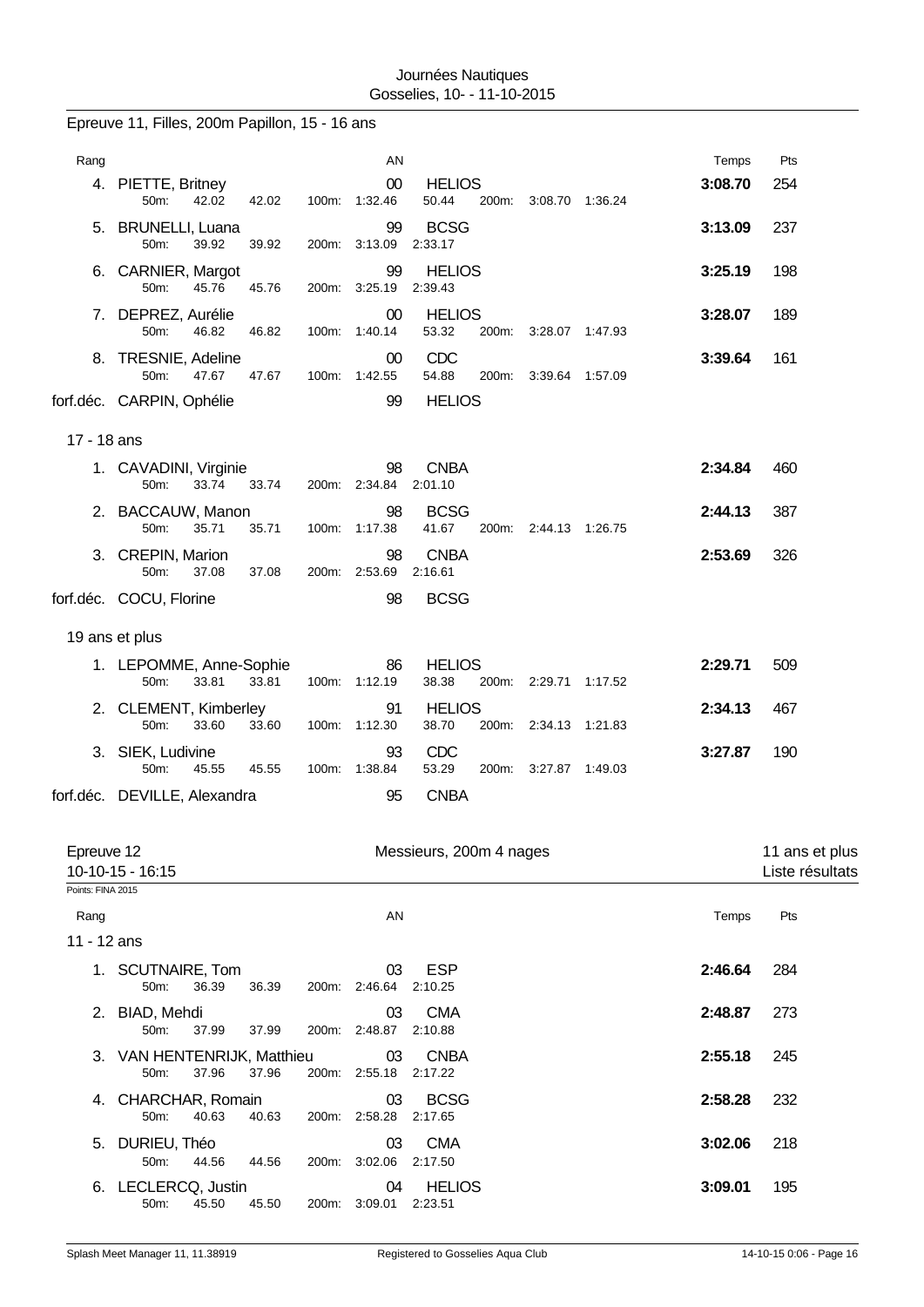|             | Epreuve 12, Garçons, 200m 4 nages, 11 - 12 ans                                                                                                                                            |       |                                            |                                                                                                    |         |     |
|-------------|-------------------------------------------------------------------------------------------------------------------------------------------------------------------------------------------|-------|--------------------------------------------|----------------------------------------------------------------------------------------------------|---------|-----|
| Rang        |                                                                                                                                                                                           |       | AN                                         |                                                                                                    | Temps   | Pts |
| 7.          | <b>TCHKAREOULI, Andrey</b><br>43.67<br>50m:                                                                                                                                               | 43.67 | 03<br>200m: 3:17.43                        | <b>GAC</b><br>2:33.76                                                                              | 3:17.43 | 171 |
|             | 8. HERMANS, Louis<br>50m:<br>54.64                                                                                                                                                        | 54.64 | 04<br>200m: 3:44.86                        | <b>HELIOS</b><br>2:50.22                                                                           | 3:44.86 | 115 |
|             | 9. SODDU, Marco<br>50m:<br>55.07                                                                                                                                                          | 55.07 | 04<br>200m: 3:45.52                        | <b>ESP</b><br>2:50.45                                                                              | 3:45.52 | 114 |
|             | forf.nd. MONSEUX, Maxime<br>forf.nd. STROICA, Samuel<br>forf.déc. MARQUES ROBALO, Luca<br>forf.déc. ABDO, Abdellah<br>forf.déc. BARBIER, Nicolas                                          |       | 04<br>04<br>03<br>04<br>03                 | <b>ESP</b><br><b>CNBA</b><br><b>CNBA</b><br><b>CNBA</b><br><b>CNBA</b>                             |         |     |
| 13 - 14 ans |                                                                                                                                                                                           |       |                                            |                                                                                                    |         |     |
|             | 1. VATA, Gjon<br>50m:<br>34.45                                                                                                                                                            | 34.45 | 02<br>200m: 2:36.14                        | <b>CNBA</b><br>2:01.69                                                                             | 2:36.14 | 346 |
|             | 2. BOXUS, Thomas<br>50m:<br>33.26                                                                                                                                                         | 33.26 | 01<br>200m: 2:40.05                        | <b>HELIOS</b><br>2:06.79                                                                           | 2:40.05 | 321 |
|             | 3. BEN NAIM, Rayane<br>50m:<br>35.00                                                                                                                                                      | 35.00 | 01<br>200m: 2:40.68                        | <b>CNBA</b><br>2:05.68                                                                             | 2:40.68 | 317 |
|             | 4. MITITELU, Armand<br>50m:<br>34.24                                                                                                                                                      | 34.24 | 01<br>200m: 2:40.96                        | <b>CNBA</b><br>2:06.72                                                                             | 2:40.96 | 315 |
|             | 5. LESCART, Alexandre<br>50m:<br>34.71                                                                                                                                                    | 34.71 | 01<br>200m: 2:45.10                        | <b>BCSG</b><br>2:10.39                                                                             | 2:45.10 | 292 |
|             | 6. DE LOOZ, Nathan<br>50m:<br>39.06                                                                                                                                                       | 39.06 | 01<br>200m: 2:48.78                        | <b>CNJ</b><br>2:09.72                                                                              | 2:48.78 | 274 |
|             | 7. DE VOS, Lionel<br>50m:<br>37.26                                                                                                                                                        | 37.26 | 01<br>200m: 2:50.09                        | <b>HELIOS</b><br>2:12.83                                                                           | 2:50.09 | 267 |
| 8.          | LIMBIOUL, Thomas<br>40.82<br>50m:                                                                                                                                                         | 40.82 | 02<br>200m: 2:56.18 2:15.36                | <b>HELIOS</b>                                                                                      | 2:56.18 | 240 |
|             | 9. MADARASZ, Loris<br>50m:<br>36.02                                                                                                                                                       | 36.02 | 200m: 2:57.51 2:21.49                      | 01 HELIOS                                                                                          | 2:57.51 | 235 |
|             | 10. MIKUS, Loïc<br>50m:<br>41.34                                                                                                                                                          | 41.34 | 02<br>200m: 3:00.06 2:18.72                | <b>BCSG</b>                                                                                        | 3:00.06 | 225 |
|             | 11. SEDDIK, Rayan<br>41.14<br>50m:                                                                                                                                                        | 41.14 | 02<br>200m: 3:00.77                        | <b>CNBA</b><br>2:19.63                                                                             | 3:00.77 | 223 |
|             | 12. WELTERS, Sébastien<br>50m:<br>42.58                                                                                                                                                   | 42.58 | 02<br>200m: 3:07.44                        | <b>CNSW</b><br>2:24.86                                                                             | 3:07.44 | 200 |
|             | 13. DOLHEN, Clement<br>50m:<br>45.92                                                                                                                                                      | 45.92 | 02<br>200m: 3:14.49                        | <b>CNJ</b><br>2:28.57                                                                              | 3:14.49 | 179 |
|             | 14. DRICOT, Joao<br>50m:<br>46.79                                                                                                                                                         | 46.79 | 02<br>200m: 3:18.32                        | <b>CNBA</b><br>2:31.53                                                                             | 3:18.32 | 168 |
|             | 15. MICHEL, Alexis<br>50m:<br>53.41                                                                                                                                                       | 53.41 | 02<br>200m: 3:43.69                        | <b>HELIOS</b><br>2:50.28                                                                           | 3:43.69 | 117 |
|             | disq. MONSEUX, thomas<br>disq. CILLA, Matteo<br>forf.nd. HERR, Lucas<br>forf.déc. ADIB, Ismail<br>forf.déc. ADIB MOHAMED,<br>forf.déc. BARMAKRAN, Zakaria<br>forf.déc. GHESQUIERE, Martin |       | 01<br>01<br>02<br>01<br>02<br>02<br>$02\,$ | <b>ESP</b><br><b>MHN</b><br><b>MHN</b><br><b>CNBA</b><br><b>CNBA</b><br><b>CNBA</b><br><b>BCSG</b> |         |     |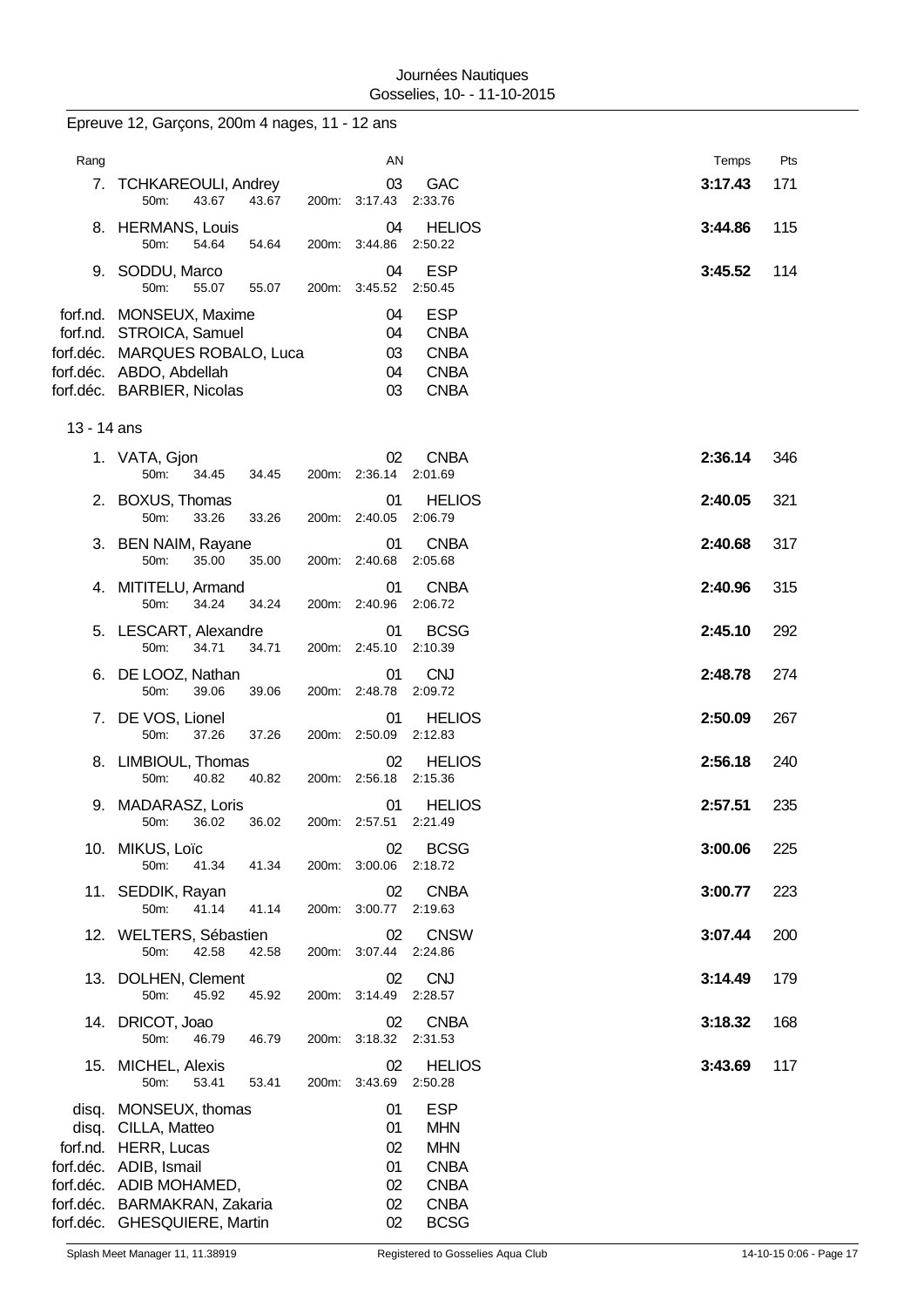# Epreuve 12, Messieurs, 200m 4 nages

| 15 - 16 ans |                                  |       |       |                                  |                          |         |     |
|-------------|----------------------------------|-------|-------|----------------------------------|--------------------------|---------|-----|
|             | 1. SIX, William<br>50m:          | 30.96 | 30.96 | 00 <sup>°</sup><br>200m: 2:23.06 | <b>BCSG</b><br>1:52.10   | 2:23.06 | 450 |
|             | 2. BIAD, Karim<br>50m:           | 31.96 | 31.96 | 99<br>200m: 2:26.93              | <b>CMA</b><br>1:54.97    | 2:26.93 | 415 |
|             | 3. COUNOY, Hugo<br>50m:          | 32.72 | 32.72 | 99<br>200m: 2:27.72              | <b>BCSG</b><br>1:55.00   | 2:27.72 | 408 |
|             | 4. VRIELYNCK, Maximilien<br>50m: | 30.02 | 30.02 | $00\,$<br>200m: 2:30.23 2:00.21  | <b>CNBA</b>              | 2:30.23 | 388 |
|             | 5. AERNOUDT, Eliott<br>50m:      | 30.82 | 30.82 | $00\,$<br>200m: 2:32.68 2:01.86  | ESP                      | 2:32.68 | 370 |
|             | 6. GUEDE, Amadou<br>50m:         | 35.16 | 35.16 | $00\,$<br>200m: 2:41.45          | <b>CNBA</b><br>2:06.29   | 2:41.45 | 313 |
|             | 7. MELIS, Lorenzo<br>50m:        | 33.06 | 33.06 | 99<br>200m: 2:42.51              | <b>MHN</b><br>2:09.45    | 2:42.51 | 307 |
|             | 8. ROBERT, Antony<br>50m:        | 36.34 | 36.34 | 99<br>200m: 2:47.92 2:11.58      | <b>HELIOS</b>            | 2:47.92 | 278 |
|             | 9. BAGHDADI, Amine<br>50m:       | 36.10 | 36.10 | $00\,$<br>200m: 2:53.27 2:17.17  | <b>HELIOS</b>            | 2:53.27 | 253 |
|             | 10. STUYCK, Louis<br>50m:        | 37.14 | 37.14 | 99<br>200m: 2:53.44 2:16.30      | <b>CNJ</b>               | 2:53.44 | 252 |
|             | 11. VAN CASTER, Cyril<br>50m:    | 39.67 | 39.67 | $00\,$<br>200m: 2:53.81 2:14.14  | <b>CNJ</b>               | 2:53.81 | 250 |
|             | 12. MICHAUX, Sacha<br>50m:       | 40.97 | 40.97 | 00<br>200m: 3:00.63 2:19.66      | <b>HELIOS</b>            | 3:00.63 | 223 |
| 17 - 18 ans |                                  |       |       |                                  |                          |         |     |
|             | 1. DOS SANTOS, Sam<br>50m:       | 28.90 | 28.90 | 98<br>200m: 2:25.40              | <b>CNBA</b><br>1:56.50   | 2:25.40 | 428 |
|             | 2. DISIÈRE, Thibeaut<br>50m:     | 31.29 | 31.29 | 98<br>200m: 2:26.98              | <b>ESP</b><br>1:55.69    | 2:26.98 | 414 |
|             | 3. LAGNEAU, Jean-Marie<br>50m:   | 31.92 | 31.92 | $97\,$<br>200m: 2.29.31 1:57.39  | GAC                      | 2:29.31 | 395 |
|             | 4. VOLCHER, Steven<br>50m:       | 31.45 | 31.45 | 97<br>200m: 2:29.35              | <b>MHN</b><br>1:57.90    | 2:29.35 | 395 |
|             | 5. NOTREDAME, Arthur<br>50m:     | 32.13 | 32.13 | 98<br>200m: 2:42.83 2:10.70      | <b>CMA</b>               | 2:42.83 | 305 |
|             | 6. MAHY, Nathan<br>50m:          | 42.15 | 42.15 | 97<br>200m: 3:01.06              | <b>HELIOS</b><br>2:18.91 | 3:01.06 | 221 |
|             | forf.déc. VAN SCHINGEN, Ludovic  |       |       | 98                               | <b>HELIOS</b>            |         |     |
|             | 19 ans et plus                   |       |       |                                  |                          |         |     |
|             | 1. TABI, Mehdi<br>50m:           | 31.40 | 31.40 | 95<br>200m: 2:30.22              | <b>HELIOS</b><br>1:58.82 | 2:30.22 | 388 |
|             | 2. ROLDAN SIMON, Adrien<br>50m:  | 32.14 | 32.14 | 90<br>200m: 2:31.38              | <b>HELIOS</b><br>1:59.24 | 2:31.38 | 379 |
|             | 3. MICHAUX, Vincent<br>50m:      | 34.28 | 34.28 | 75<br>200m: 2:46.34 2:12.06      | <b>CMA</b>               | 2:46.34 | 286 |
|             |                                  |       |       |                                  |                          |         |     |

forf.déc. HERMAN, Hugues 66 CMA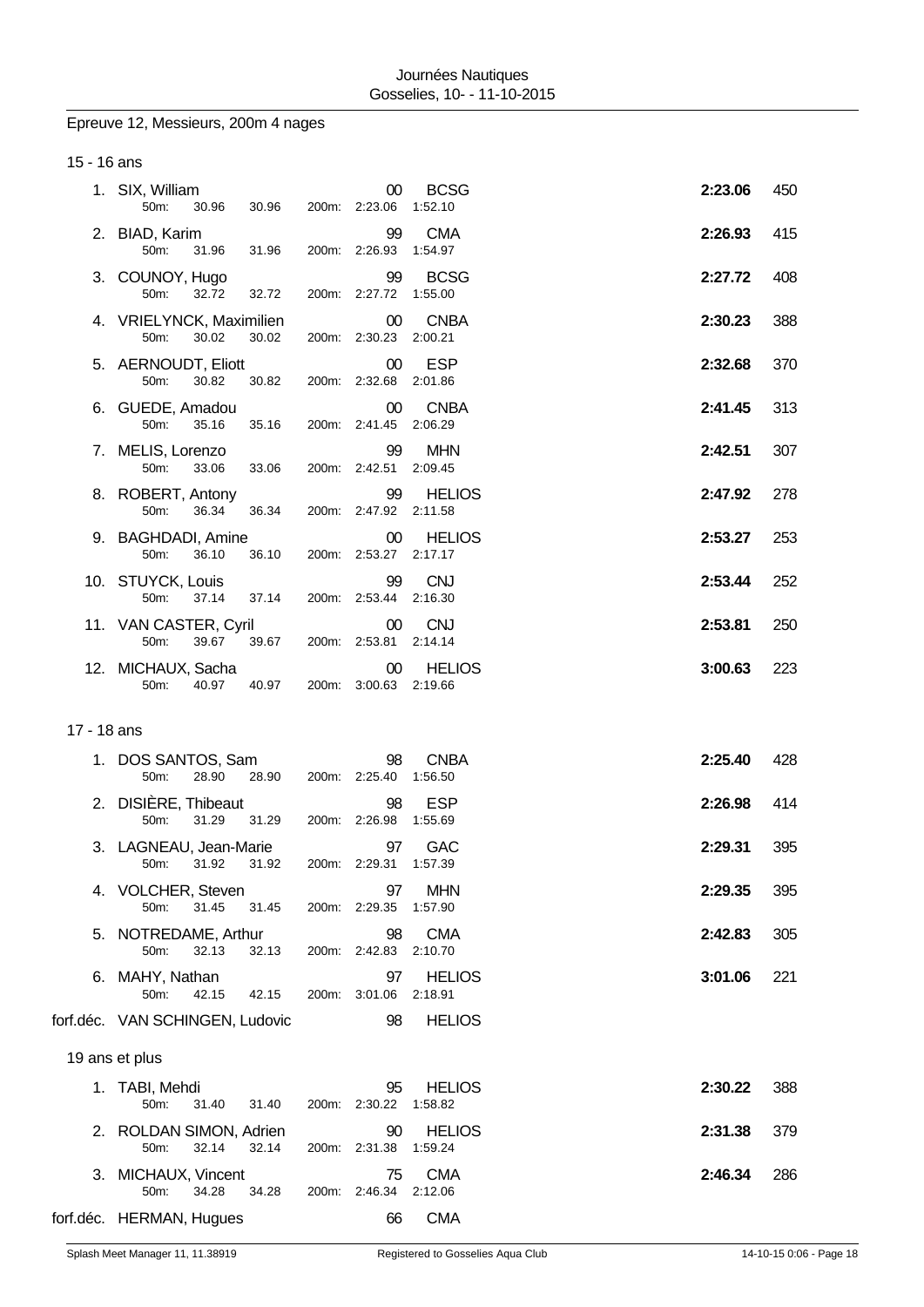| Epreuve 13<br>Points: FINA 2015 | 10-10-15 - 16:50                               |                |                     | Garçons, 100m Libre      |         | 8 - 10 ans<br>Liste résultats |
|---------------------------------|------------------------------------------------|----------------|---------------------|--------------------------|---------|-------------------------------|
| Rang<br>8 ans                   |                                                |                | AN                  |                          | Temps   | Pts                           |
| 1.                              | DURENNE, Thibaud<br>52.39<br>50m:              | 52.39          | 07<br>100m: 1:51.14 | <b>ESP</b><br>58.75      | 1:51.14 | 66                            |
|                                 | 2. MONSEUX, Justin<br>50m:<br>57.10            | 57.10          | 07<br>100m: 2:00.91 | <b>ESP</b><br>1:03.81    | 2:00.91 | 51                            |
| 9 ans                           |                                                |                |                     |                          |         |                               |
| 1.                              | PONCELET, Tom<br>50m:<br>41.89                 | 41.89          | 06<br>100m: 1:29.24 | <b>GAC</b><br>47.35      | 1:29.24 | 127                           |
|                                 | 2. AISSAOUI, Ayman<br>50m:<br>46.38            | 46.38          | 06<br>100m: 1:38.73 | <b>CNBA</b><br>52.35     | 1:38.73 | 94                            |
|                                 | 3. BOUCAU, Baptiste<br>50m:<br>49.97           | 49.97          | 06<br>100m: 1:44.02 | <b>ESP</b><br>54.05      | 1:44.02 | 80                            |
|                                 | 4. VIVIER, Romain<br>50m:<br>58.25             | 58.25          | 06<br>100m: 2:04.31 | <b>ESP</b><br>1:06.06    | 2:04.31 | 47                            |
| 5.                              | MAFFIA, Mathéo<br>50m: 1:00.35 1:00.35         |                | 06<br>100m: 2:07.95 | <b>HELIOS</b><br>1:07.60 | 2:07.95 | 43                            |
| 10 ans                          |                                                |                |                     |                          |         |                               |
|                                 | 1. COUNOY, Félix<br>50m:<br>36.17              | 36.17<br>100m: | 05<br>1:15.96       | <b>BCSG</b><br>39.79     | 1:15.96 | 207                           |
|                                 | 2. BIAD, Malik<br>50m:<br>36.80                | 36.80          | 05<br>100m: 1:16.16 | <b>CMA</b><br>39.36      | 1:16.16 | 205                           |
|                                 | 3. SUTERA, Livio<br>50m:<br>38.78              | 38.78          | 05<br>100m: 1:22.20 | <b>BCSG</b><br>43.42     | 1:22.20 | 163                           |
|                                 | 4. AERNOUDT, Max<br>50m:<br>44.48              | 44.48          | 05<br>100m: 1:28.67 | <b>ESP</b><br>44.19      | 1:28.67 | 130                           |
|                                 | 5. LAHAYE, Flavian<br>50m:<br>43.70            | 43.70          | 05<br>100m: 1:29.38 | <b>HELIOS</b><br>45.68   | 1:29.38 | 127                           |
|                                 | 6. LOMBARD, Thomas<br>50m:<br>43.28            | 43.28          | 05<br>100m: 1:32.13 | <b>CNJ</b><br>48.85      | 1:32.13 | 116                           |
|                                 | 7. PEREZ FERNANDEZ, Julian<br>50m:<br>45.07    | 45.07          | 05<br>100m: 1:39.66 | <b>HELIOS</b><br>54.59   | 1:39.66 | 91                            |
|                                 | 8. KULIK, Maciej<br>50m:<br>46.89              | 46.89          | 05<br>100m: 1:44.00 | <b>CNBA</b><br>57.11     | 1:44.00 | 80                            |
|                                 | 9. LAVIALLE, Alan<br>50m:<br>49.89             | 49.89          | 05<br>100m: 1:46.99 | <b>HELIOS</b><br>57.10   | 1:46.99 | 74                            |
|                                 | 10. AFALLAH, Nadhir<br>53.78<br>50m:           | 53.78          | 05<br>100m: 1:52.03 | <b>CNBA</b><br>58.25     | 1:52.03 | 64                            |
|                                 | 11. DARDENNE, Loris<br>50m: 1:05.44 1:05.44    |                | 05<br>100m: 2:22.41 | <b>HELIOS</b><br>1:16.97 | 2:22.41 | 31                            |
|                                 | forf.déc. MENU, Ewen<br>forf.déc. MOUMIN, Omar |                | 05<br>05            | <b>ESP</b><br>GAC        |         |                               |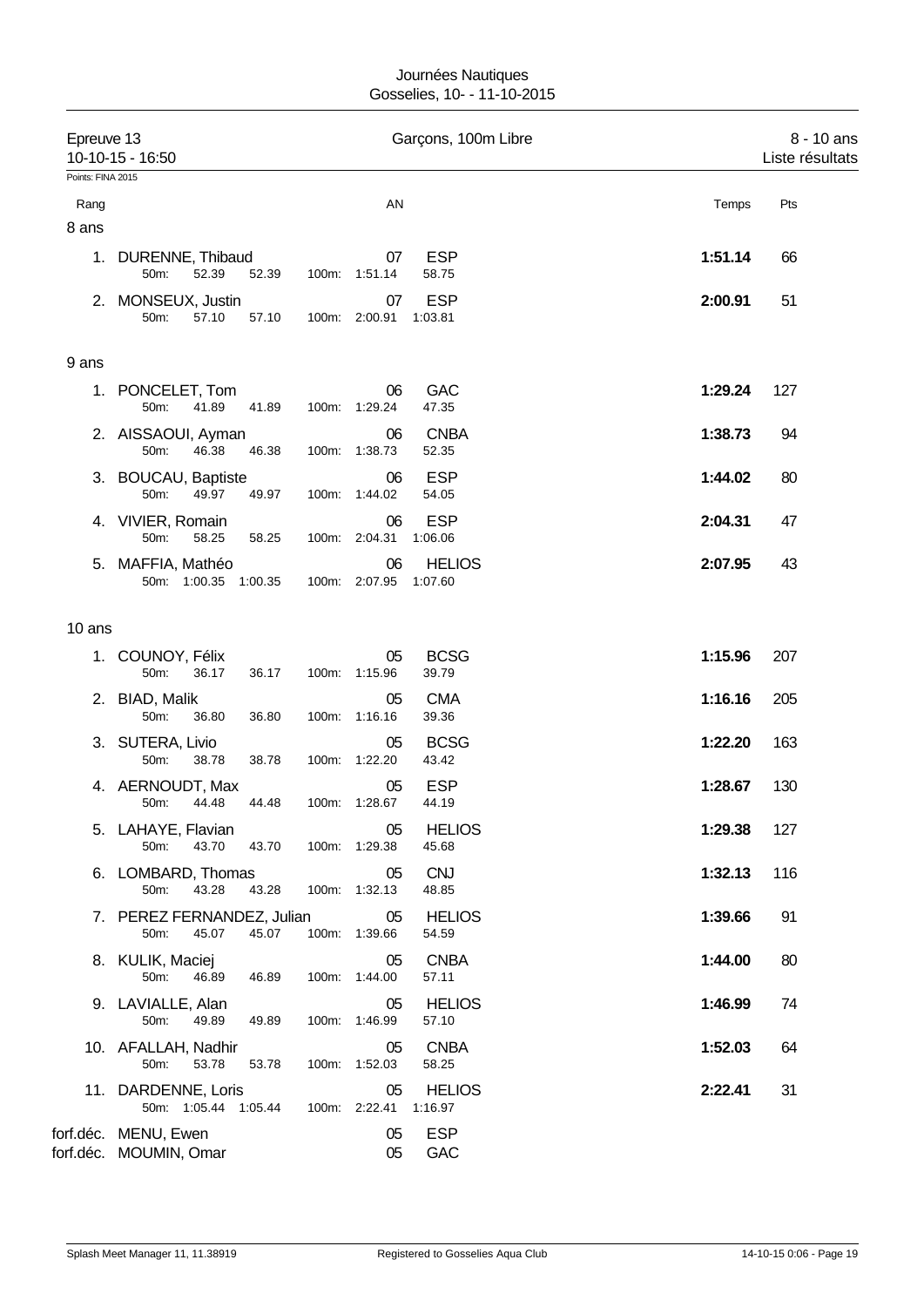| Epreuve 14        | 10-10-15 - 17:00                             |                     |                             | Dames, 200m Libre      |       |                       |         | 11 ans et plus<br>Liste résultats |
|-------------------|----------------------------------------------|---------------------|-----------------------------|------------------------|-------|-----------------------|---------|-----------------------------------|
| Points: FINA 2015 |                                              |                     |                             |                        |       |                       |         |                                   |
| Rang              |                                              |                     | AN                          |                        |       |                       | Temps   | Pts                               |
| 11 - 12 ans       |                                              |                     |                             |                        |       |                       |         |                                   |
|                   | 1. SIMOENS, Violaine<br>37.12<br>50m:        | 37.12               | 03<br>100m: 1:20.66         | <b>HELIOS</b><br>43.54 |       | 200m: 2:46.13 1:25.47 | 2:46.13 | 296                               |
|                   | 2. HURSON, Aisling<br>50m:<br>37.93          | 37.93               | 04<br>100m: 1:22.27         | <b>CNSW</b><br>44.34   |       | 200m: 2:51.30 1:29.03 | 2:51.30 | 270                               |
|                   | 3. PENA FERNANDEZ, Juliette<br>50m:<br>41.44 | 41.44               | 03<br>100m: 1:27.50         | <b>CNSW</b><br>46.06   |       | 200m: 2:55.56 1:28.06 | 2:55.56 | 251                               |
|                   | 4. COCCO, Emilie<br>50m:<br>39.79            | 39.79               | 03<br>100m: 1:26.11         | <b>MHN</b><br>46.32    |       | 200m: 2:57.04 1:30.93 | 2:57.04 | 245                               |
| 5.                | MIKUS, Coraline<br>50m:<br>43.84             | 43.84               | 04<br>100m: 1:30.16         | <b>BCSG</b><br>46.32   | 200m: | 3:00.48 1:30.32       | 3:00.48 | 231                               |
|                   | 6. APPELTANS, Maxine<br>50m:<br>41.76        | 41.76               | 04<br>100m: 1:29.90         | <b>CNSW</b><br>48.14   | 200m: | 3:06.51 1:36.61       | 3:06.51 | 209                               |
|                   | 7. SIMON, Océane<br>50m:<br>43.25            | 43.25               | 03<br>100m: 1:32.41         | <b>CMA</b><br>49.16    |       | 200m: 3:11.92 1:39.51 | 3:11.92 | 192                               |
|                   | 8. VOOGT, Natacha<br>50m:<br>46.49           | 46.49               | 04<br>100m: 1:40.35         | <b>CNBA</b><br>53.86   |       | 200m: 3:31.31 1:50.96 | 3:31.31 | 144                               |
|                   | 9. SCOPS, Charline<br>50m:<br>53.62          | 53.62               | 04<br>100m: 1:58.37 1:04.75 | <b>ESP</b>             |       | 200m: 4:15.48 2:17.11 | 4:15.48 | 81                                |
| 13 - 14 ans       |                                              |                     |                             |                        |       |                       |         |                                   |
|                   |                                              |                     | 01                          | <b>CNBA</b>            |       |                       | 2:21.36 | 481                               |
|                   | 1. KULIK, Daria<br>50m:<br>33.25             | 33.25               | 100m: 1:09.09               | 35.84                  |       | 200m: 2:21.36 1:12.27 |         |                                   |
|                   | 2. D'HONDT, Alexie<br>50m:<br>34.37          | 34.37               | 01<br>100m: 1:11.95         | <b>CNBA</b><br>37.58   |       | 200m: 2:26.24 1:14.29 | 2:26.24 | 434                               |
|                   | 3. VISÉE, Chloé<br>50m:<br>34.10             | 34.10               | 01<br>100m: 1:11.46         | <b>BCSG</b><br>37.36   |       | 200m: 2:27.58 1:16.12 | 2:27.58 | 422                               |
|                   | 4. BLOTHIAUX, Aline<br>33.14<br>50m:         | 33.14               | 01<br>100m: 1:10.17         | <b>BCSG</b><br>37.03   |       | 200m: 2:28.02 1:17.85 | 2:28.02 | 419                               |
|                   | 5. BEN NAIM, Nisserine<br>50m:<br>34.36      | 34.36               | 02<br>100m: 1:11.18         | <b>CNBA</b><br>36.82   |       | 200m: 2:28.77 1:17.59 | 2:28.77 | 412                               |
|                   | 6. BACCAUW, Margaux<br>50m:<br>35.02         | 35.02               | 01<br>100m: 1:13.99         | <b>BCSG</b><br>38.97   |       | 200m: 2:33.62 1:19.63 | 2:33.62 | 375                               |
|                   | 7. MARIN, Marie<br>50m:<br>34.38             | 34.38               | 01<br>100m: 1:14.41         | <b>CNBA</b><br>40.03   |       | 200m: 2:36.53 1:22.12 | 2:36.53 | 354                               |
|                   | 8. PAUL, Erin<br>50m:<br>36.73               | 36.73               | 02<br>100m: 1:18.26         | <b>HELIOS</b><br>41.53 |       | 200m: 2:37.39 1:19.13 | 2:37.39 | 348                               |
|                   | 9. HELAS, Jeanne<br>50m:<br>36.90            | 36.90               | 01<br>100m: 1:18.09         | <b>HELIOS</b><br>41.19 |       | 200m: 2:38.70 1:20.61 | 2:38.70 | 340                               |
|                   | 10. MAHY, Jennifer<br>50m:<br>35.12          | 35.12               | 01<br>100m: 1:15.69         | <b>CNJ</b><br>40.57    |       | 200m: 2:40.87 1:25.18 | 2:40.87 | 326                               |
|                   | 11. PONCELET, Lola<br>50m:<br>36.16          | 36.16               | 01<br>100m: 1:17.33         | <b>GAC</b><br>41.17    |       | 200m: 2:41.78 1:24.45 | 2:41.78 | 321                               |
|                   | 12. GREENFIELD, Ellen<br>50m: 36.96          | 36.96 100m: 1:18.75 | 01                          | <b>MHN</b><br>41.79    |       | 200m: 2:43.11 1:24.36 | 2:43.11 | 313                               |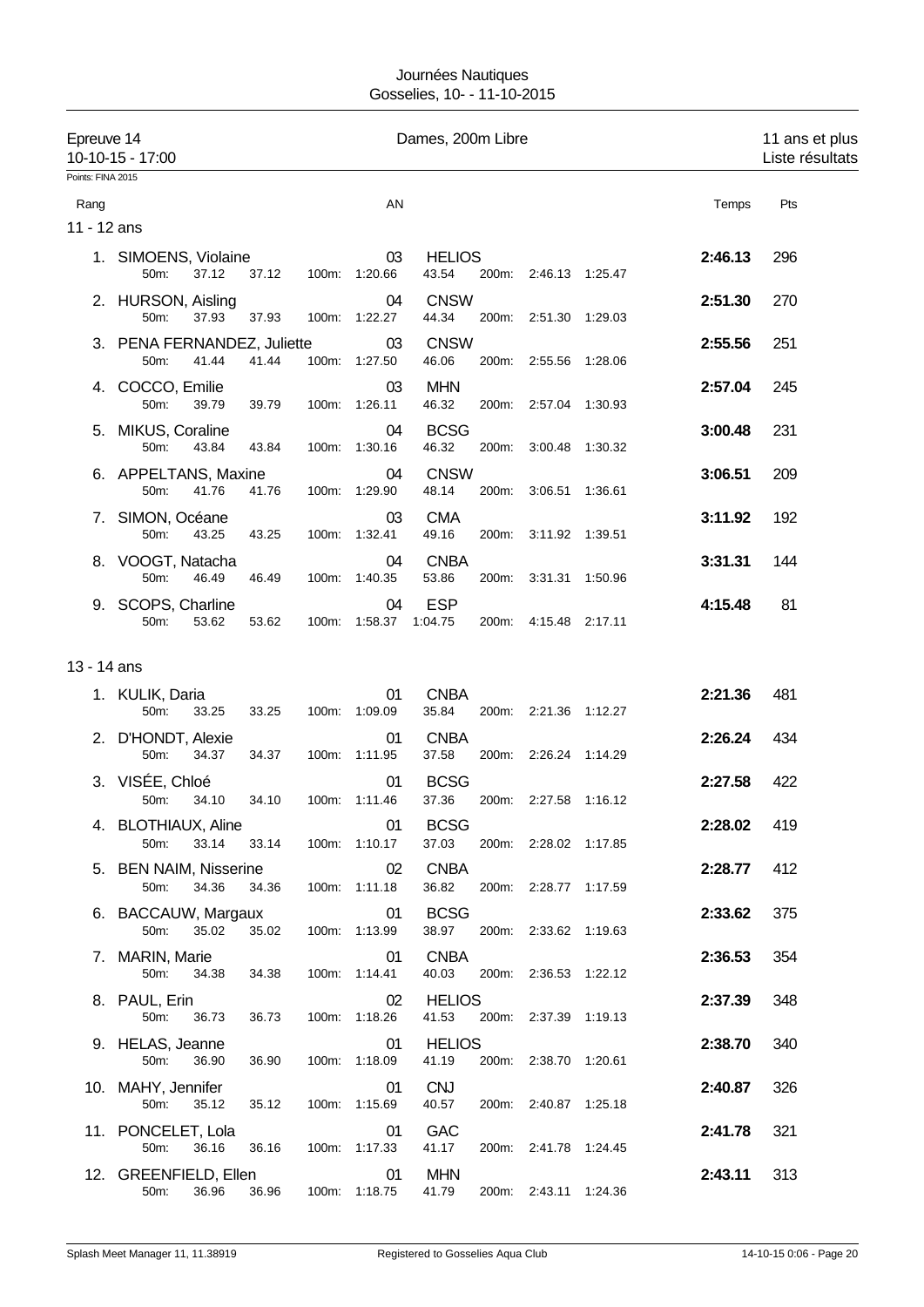| Epreuve 14, Filles, 200m Libre, 13 - 14 ans |  |  |  |  |  |  |  |
|---------------------------------------------|--|--|--|--|--|--|--|
|---------------------------------------------|--|--|--|--|--|--|--|

| Rang        |                                                                                                                 |       |       |       | AN                          |                                                           |       |                       |         | Temps   | Pts |
|-------------|-----------------------------------------------------------------------------------------------------------------|-------|-------|-------|-----------------------------|-----------------------------------------------------------|-------|-----------------------|---------|---------|-----|
|             | 13. HUBACOVA, Juliana<br>50m:                                                                                   | 39.51 | 39.51 |       | 01<br>100m: 1:24.72         | <b>CNJ</b><br>45.21                                       |       | 200m: 2:58.30 1:33.58 |         | 2:58.30 | 239 |
|             | 14. GILBERT, Louise<br>50m:                                                                                     | 38.77 | 38.77 |       | 02<br>100m: 1:26.49         | <b>MHN</b><br>47.72                                       | 200m: | 3:04.10 1:37.61       |         | 3:04.10 | 217 |
|             | 15. DOUDELET, Elodie<br>50m:                                                                                    | 40.56 | 40.56 |       | 01<br>100m: 1:29.53         | <b>HELIOS</b><br>48.97                                    | 200m: | 3:10.68               | 1:41.15 | 3:10.68 | 196 |
|             | 16. FOESTER, Camille<br>50m:                                                                                    | 40.46 | 40.46 |       | 02<br>100m: 1:29.45         | <b>CNBA</b><br>48.99                                      |       | 200m: 3:12.44 1:42.99 |         | 3:12.44 | 190 |
|             | 17. JADIN, Alexia<br>50m:                                                                                       | 43.25 | 43.25 |       | 01<br>100m: 1:30.96         | <b>CNBA</b><br>47.71                                      |       | 200m: 3:13.28 1:42.32 |         | 3:13.28 | 188 |
|             | 18. LASO IGLESIAS, Sara-Oliva<br>50m:                                                                           | 40.84 | 40.84 | 100m: | 02<br>1:29.28               | <b>CNSW</b><br>48.44                                      | 200m: | 3:15.34               | 1:46.06 | 3:15.34 | 182 |
|             | 19. DENEUBOURG, Florence<br>50m:                                                                                | 47.32 | 47.32 | 100m: | 02<br>1:37.75               | <b>ESP</b><br>50.43                                       |       | 200m: 3:17.59 1:39.84 |         | 3:17.59 | 176 |
|             | 20. BARAKAT, Dounia<br>50m:                                                                                     | 45.28 | 45.28 |       | 02<br>100m: 1:36.98         | <b>CDC</b><br>51.70                                       | 200m: | 3:26.20 1:49.22       |         | 3:26.20 | 155 |
|             | 21. KHAMAL, Mahéra<br>50m:                                                                                      | 51.11 | 51.11 | 100m: | 02<br>1:54.05               | <b>CNBA</b><br>1:02.94                                    | 200m: | 4:10.49 2:16.44       |         | 4:10.49 | 86  |
|             | forf.déc. NYSTAZOS, Maeva<br>forf.déc. WILLAYE, Lola<br>forf.déc. GOETHALS, Lutgard<br>forf.déc. ZERAIDI, Kenza |       |       |       | 01<br>02<br>02<br>02        | <b>HELIOS</b><br><b>MHN</b><br><b>CNBA</b><br><b>CNBA</b> |       |                       |         |         |     |
|             |                                                                                                                 |       |       |       |                             |                                                           |       |                       |         |         |     |
| 15 - 16 ans |                                                                                                                 |       |       |       |                             |                                                           |       |                       |         |         |     |
|             | 1. INGLESE, Eva<br>50m:                                                                                         | 32.20 | 32.20 | 100m: | $00\,$<br>1:06.65           | <b>CNBA</b><br>34.45                                      |       | 200m: 2:17.21         | 1:10.56 | 2:17.21 | 526 |
|             | 2. DELADRIER, Margault<br>50m:                                                                                  | 32.88 | 32.88 |       | $00\,$<br>100m: 1:09.34     | <b>BCSG</b><br>36.46                                      |       | 200m: 2:23.66 1:14.32 |         | 2:23.66 | 458 |
|             | 3. CORNET, Gaelle<br>50m:                                                                                       | 33.87 | 33.87 |       | $00\,$<br>100m: 1:12.27     | CDC<br>38.40                                              |       | 200m: 2:27.63 1:15.36 |         | 2:27.63 | 422 |
|             | 4. PIETTE, Britney<br>50m:                                                                                      | 33.97 | 33.97 |       | 00<br>100m: 1:11.53         | <b>HELIOS</b><br>37.56                                    |       | 200m: 2:27.94 1:16.41 |         | 2:27.94 | 419 |
|             | 5. BRUNELLI, Luana<br>50m:                                                                                      | 34.07 | 34.07 |       | 99<br>200m: 2:33.78 1:59.71 | <b>BCSG</b>                                               |       |                       |         | 2:33.78 | 373 |
|             | 6. CARNIER, Margot<br>50m:                                                                                      | 37.13 | 37.13 |       | 99<br>100m: 1:18.03         | <b>HELIOS</b><br>40.90                                    |       | 200m: 2:40.30 1:22.27 |         | 2:40.30 | 330 |
|             | 7. TRESNIE, Adeline<br>50m:                                                                                     | 38.48 | 38.48 |       | 00<br>100m: 1:19.33         | <b>CDC</b><br>40.85                                       |       | 200m: 2:45.40 1:26.07 |         | 2:45.40 | 300 |
|             | 8. MAHY, Alexandra<br>50m:                                                                                      | 37.34 | 37.34 |       | 99<br>100m: 1:19.48         | <b>CNJ</b><br>42.14                                       |       | 200m: 2:45.62 1:26.14 |         | 2:45.62 | 299 |
|             | 9. DEPREZ, Aurélie<br>50m:                                                                                      | 37.74 | 37.74 |       | 00<br>100m: 1:21.55         | <b>HELIOS</b><br>43.81                                    |       | 200m: 2:47.36 1:25.81 |         | 2:47.36 | 290 |
|             | 10. RENAUD, Chloé<br>50m:                                                                                       | 39.00 | 39.00 |       | 00<br>100m: 1:22.02         | <b>ESP</b><br>43.02                                       |       | 200m: 2:48.90 1:26.88 |         | 2:48.90 | 282 |

50m: 39.33 39.33 100m: 1:26.02 46.69 200m: 2:59.74 1:33.72

12. CUMMING, Cameron **00** CNSW **2:59.74** 234<br>
50m: 39.33 39.33 100m: 1:26.02 46.69 200m: 2:59.74 1:33.72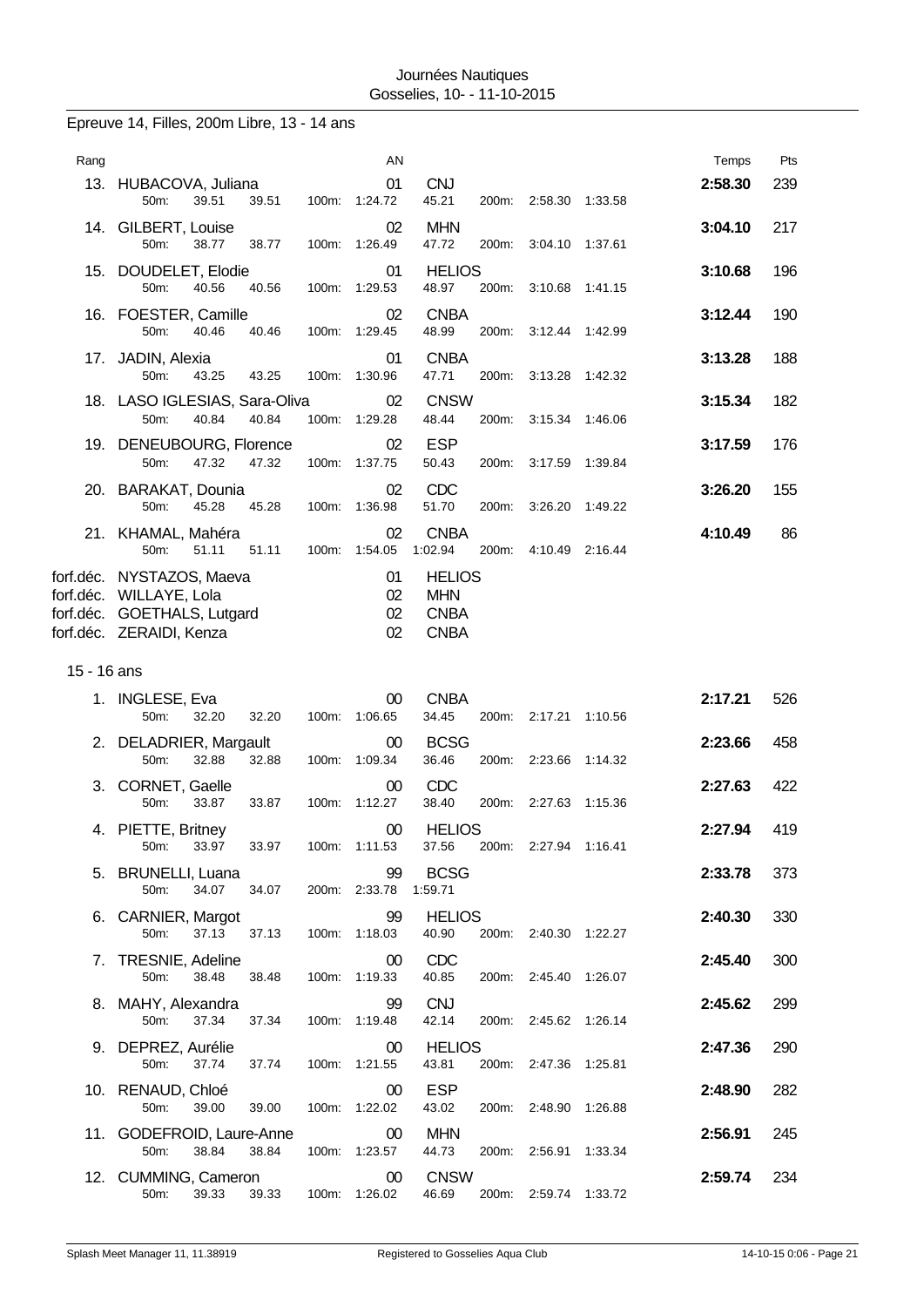|             | Epreuve 14, Filles, 200m Libre, 15 - 16 ans         |       |                     |                                 |                       |                 |         |     |
|-------------|-----------------------------------------------------|-------|---------------------|---------------------------------|-----------------------|-----------------|---------|-----|
|             |                                                     |       |                     |                                 |                       |                 |         |     |
| Rang        |                                                     |       | AN<br>99            | <b>CNSW</b>                     |                       |                 | Temps   | Pts |
|             | 13. FOISSY, Anne<br>50m:<br>43.45<br>43.45          |       | 100m: 1:35.01       | 51.56                           | 200m: 3:21.90 1:46.89 |                 | 3:21.90 | 165 |
|             | forf.déc. CARPIN, Ophélie                           |       | 99                  | <b>HELIOS</b>                   |                       |                 |         |     |
|             | forf.déc. GREENFIELD, Sydney                        |       | 99                  | <b>MHN</b>                      |                       |                 |         |     |
| 17 - 18 ans |                                                     |       |                     |                                 |                       |                 |         |     |
|             | 1. CAVADINI, Virginie                               |       | 98                  | <b>CNBA</b>                     |                       |                 | 2:15.91 | 541 |
|             | 50m:<br>31.07<br>31.07                              | 100m: | 1:05.39             | 34.32<br>200m:                  | 2:15.91               | 1:10.52         |         |     |
|             | 2. BACCAUW, Manon                                   |       | 98                  | <b>BCSG</b>                     |                       |                 | 2:28.29 | 416 |
|             | 34.30<br>34.30<br>50m:                              |       | 100m: 1:12.15       | 37.85<br>200m:                  | 2:28.29               | 1:16.14         |         |     |
|             | 3. VOLCHER, Wendy<br>50m:<br>33.44<br>33.44         | 100m: | 98<br>1:10.79       | <b>MHN</b><br>37.35<br>200m:    | 2:29.97               | 1:19.18         | 2:29.97 | 403 |
|             | 4. CREPIN, Marion                                   |       | 98                  | <b>CNBA</b>                     |                       |                 | 2:31.16 | 393 |
|             | 50m:<br>34.01<br>34.01                              | 100m: | 1:12.34             | 38.33<br>200m:                  | 2:31.16               | 1:18.82         |         |     |
|             | 5. AERNOUDT, Jade                                   |       | 98                  | <b>ESP</b>                      |                       |                 | 3:02.31 | 224 |
|             | 50m:<br>43.19<br>43.19                              |       | 100m: 1:30.06       | 46.87<br>200m:                  |                       | 3:02.31 1:32.25 |         |     |
| forf.déc.   | forf.déc. GOETHALS, Reinhilde<br>DEFRENNE, Blandine |       | 98<br>98            | <b>CNBA</b><br><b>MHN</b>       |                       |                 |         |     |
|             | forf.déc. COCU, Florine                             |       | 98                  | <b>BCSG</b>                     |                       |                 |         |     |
|             |                                                     |       |                     |                                 |                       |                 |         |     |
|             | 19 ans et plus                                      |       |                     |                                 |                       |                 |         |     |
|             | 1. CAVADINI, Caroline                               |       | 90                  | <b>CNBA</b>                     |                       |                 | 2:10.31 | 614 |
|             | 30.21<br>50m:<br>30.21                              | 100m: | 1:02.81             | 32.60<br>200m:                  | 2:10.31               | 1:07.50         |         |     |
|             | 2. CLEMENT, Kimberley<br>50m:<br>31.82<br>31.82     |       | 91<br>100m: 1:06.43 | <b>HELIOS</b><br>34.61<br>200m: | 2:15.13               | 1:08.70         | 2:15.13 | 550 |
|             | 3. LEPOMME, Anne-Sophie                             |       | 86                  | <b>HELIOS</b>                   |                       |                 | 2:15.53 | 546 |
|             | 50m:<br>32.56<br>32.56                              | 100m: | 1:06.75             | 34.19<br>200m:                  | 2:15.53               | 1:08.78         |         |     |
|             | 4. SIEK, Ludivine                                   |       | 93                  | <b>CDC</b>                      |                       |                 | 2:59.82 | 233 |
|             | 50m:<br>39.34<br>39.34                              | 200m: | 2:59.82             | 2:20.48                         |                       |                 |         |     |
|             | forf.déc. DEVILLE, Alexandra                        |       | 95                  | <b>CNBA</b>                     |                       |                 |         |     |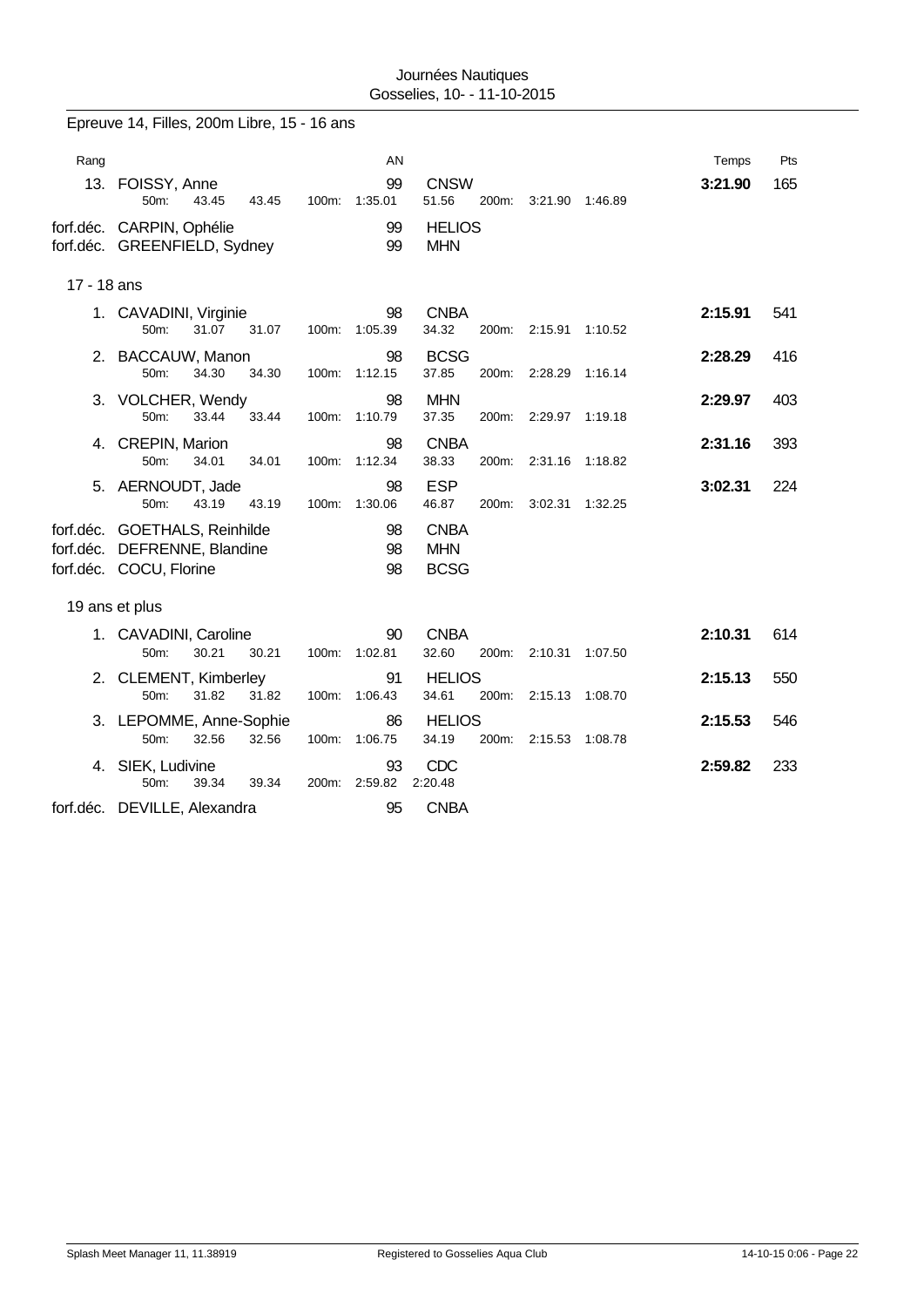# 2 - dimanche 11 octobre 2015 11-10-15 - 9:00

| Epreuve 15        | $11 - 10 - 15 - 9:00$                                                                                    | Messieurs, 400m 4 nages |  |                         |                                                           |       |                       |  | 13 ans et plus<br>Liste résultats |     |
|-------------------|----------------------------------------------------------------------------------------------------------|-------------------------|--|-------------------------|-----------------------------------------------------------|-------|-----------------------|--|-----------------------------------|-----|
| Points: FINA 2015 |                                                                                                          |                         |  |                         |                                                           |       |                       |  |                                   |     |
| Rang              |                                                                                                          |                         |  | AN                      |                                                           |       |                       |  | Temps                             | Pts |
| 13 - 14 ans       |                                                                                                          |                         |  |                         |                                                           |       |                       |  |                                   |     |
|                   | 1. VATA, Gjon<br>50m:<br>33.83                                                                           | 33.83                   |  | 02<br>100m: 1:16.24     | <b>CNBA</b><br>42.41                                      |       | 400m: 5:25.24 4:09.00 |  | 5:25.24                           | 379 |
|                   | 2. MITITELU, Armand<br>50m:<br>36.92                                                                     | 36.92                   |  | 01<br>100m: 1:20.58     | <b>CNBA</b><br>43.66                                      |       | 400m: 5:50.31 4:29.73 |  | 5:50.31                           | 303 |
|                   | 3. BEN NAIM, Rayane<br>50m:<br>42.02                                                                     | 42.02                   |  | 01<br>100m: 1:30.71     | <b>CNBA</b><br>48.69                                      |       | 400m: 5:51.91 4:21.20 |  | 5:51.91                           | 299 |
|                   | 4. DE VOS, Lionel<br>50m:<br>37.20                                                                       | 37.20                   |  | 01<br>100m: 1:21.49     | <b>HELIOS</b><br>44.29                                    |       | 400m: 5:53.57 4:32.08 |  | 5:53.57                           | 295 |
|                   | 5. FOUBERT, Sandy<br>50m:<br>39.69                                                                       | 39.69                   |  | 01<br>100m: 1:26.23     | <b>CCM</b><br>46.54                                       |       | 400m: 5:54.51 4:28.28 |  | 5:54.51                           | 293 |
|                   | 6. LESCART, Alexandre<br>50m:<br>31.63                                                                   | 31.63                   |  | 01<br>100m: 1:20.63     | <b>BCSG</b><br>49.00                                      |       | 400m: 5:57.60 4:36.97 |  | 5:57.60                           | 285 |
|                   | 7. GREGOIRE, Juan                                                                                        |                         |  | 01                      | <b>ENLN</b>                                               |       |                       |  | 6:07.25                           | 263 |
|                   | 50m:<br>40.15<br>8. MADARASZ, Loris                                                                      | 40.15                   |  | 100m: 1:28.03<br>01     | 47.88<br><b>HELIOS</b>                                    | 400m: | 6:07.25 4:39.22       |  | 6:11.46                           | 254 |
|                   | 50m:<br>36.91                                                                                            | 36.91                   |  | 400m: 6:11.46           | 5.34.55                                                   |       |                       |  |                                   |     |
|                   | 9. SEDDIK, Rayan<br>50m:<br>40.30                                                                        | 40.30                   |  | 02<br>100m: 1:28.68     | <b>CNBA</b><br>48.38                                      |       | 400m: 6:20.68 4:52.00 |  | 6:20.68                           | 236 |
|                   | 10. CUPA, Antoine<br>50m:<br>44.72                                                                       | 44.72                   |  | 02<br>100m: 1:37.05     | <b>CCM</b><br>52.33                                       |       | 400m: 6:22.32 4:45.27 |  | 6:22.32                           | 233 |
|                   | 11. MIKUS, Loïc<br>50m:<br>42.88                                                                         | 42.88                   |  | 02<br>400m: 6:25.91     | <b>BCSG</b><br>5:43.03                                    |       |                       |  | 6:25.91                           | 227 |
|                   | 12. BAUSSART, Tom<br>50m:<br>45.39                                                                       | 45.39                   |  | 01<br>100m: 1:40.53     | <b>HELIOS</b><br>55.14                                    |       | 400m: 6:28.39 4:47.86 |  | 6:28.39                           | 222 |
|                   | 13. MICHOT, Baptiste                                                                                     |                         |  | 01                      | <b>ENLN</b>                                               |       |                       |  | 6:36.20                           | 210 |
|                   | 43.36<br>50m:                                                                                            | 43.36                   |  | 100m: 1:34.91           | 51.55                                                     |       | 400m: 6:36.20 5:01.29 |  | 6:52.71                           |     |
|                   | 14. DELENS, Alexis<br>43.04<br>50m:                                                                      | 43.04                   |  | 02<br>100m: 1:32.26     | <b>HELIOS</b><br>49.22                                    |       | 400m: 6:52.71 5:20.45 |  |                                   | 185 |
|                   | 15. MAMBOUR, Alexei<br>50m:<br>50.46                                                                     | 50.46                   |  | 02<br>100m: 1:50.24     | <b>SCR</b><br>59.78                                       |       | 400m: 6:55.06 5:04.82 |  | 6:55.06                           | 182 |
|                   | 16. BOGAERT, Dorian<br>50m:<br>44.37                                                                     | 44.37                   |  | 02<br>100m: 1:41.16     | <b>HELIOS</b><br>56.79                                    | 400m: | 7:17.83 5:36.67       |  | 7:17.83                           | 155 |
|                   | disq. MAMBOUR, Anton<br>forf.nd. BOXUS, Thomas<br>forf.déc. GHESQUIERE, Martin<br>forf.déc. LEVECQ, Alex |                         |  | 01<br>01<br>02<br>01    | <b>SCR</b><br><b>HELIOS</b><br><b>BCSG</b><br><b>ENLN</b> |       |                       |  |                                   |     |
| 15 - 16 ans       |                                                                                                          |                         |  |                         |                                                           |       |                       |  |                                   |     |
|                   | 1. RUELLE, Thibault<br>50m:<br>30.74                                                                     | 30.74                   |  | 00<br>100m: 1:05.43     | <b>CCM</b><br>34.69                                       |       | 400m: 4:45.16 3:39.73 |  | 4:45.16                           | 563 |
|                   | 2. SIX, William<br>50m:<br>30.31                                                                         | 30.31                   |  | $00\,$<br>100m: 1:05.31 | <b>BCSG</b><br>35.00                                      |       | 400m: 4:58.96 3:53.65 |  | 4:58.96                           | 488 |
|                   | 3. GLINEUR, Raphaël<br>50m:<br>34.62                                                                     | 34.62                   |  | 00<br>100m: 1:16.34     | <b>CCM</b><br>41.72                                       |       | 400m: 5:14.05 3:57.71 |  | 5:14.05                           | 421 |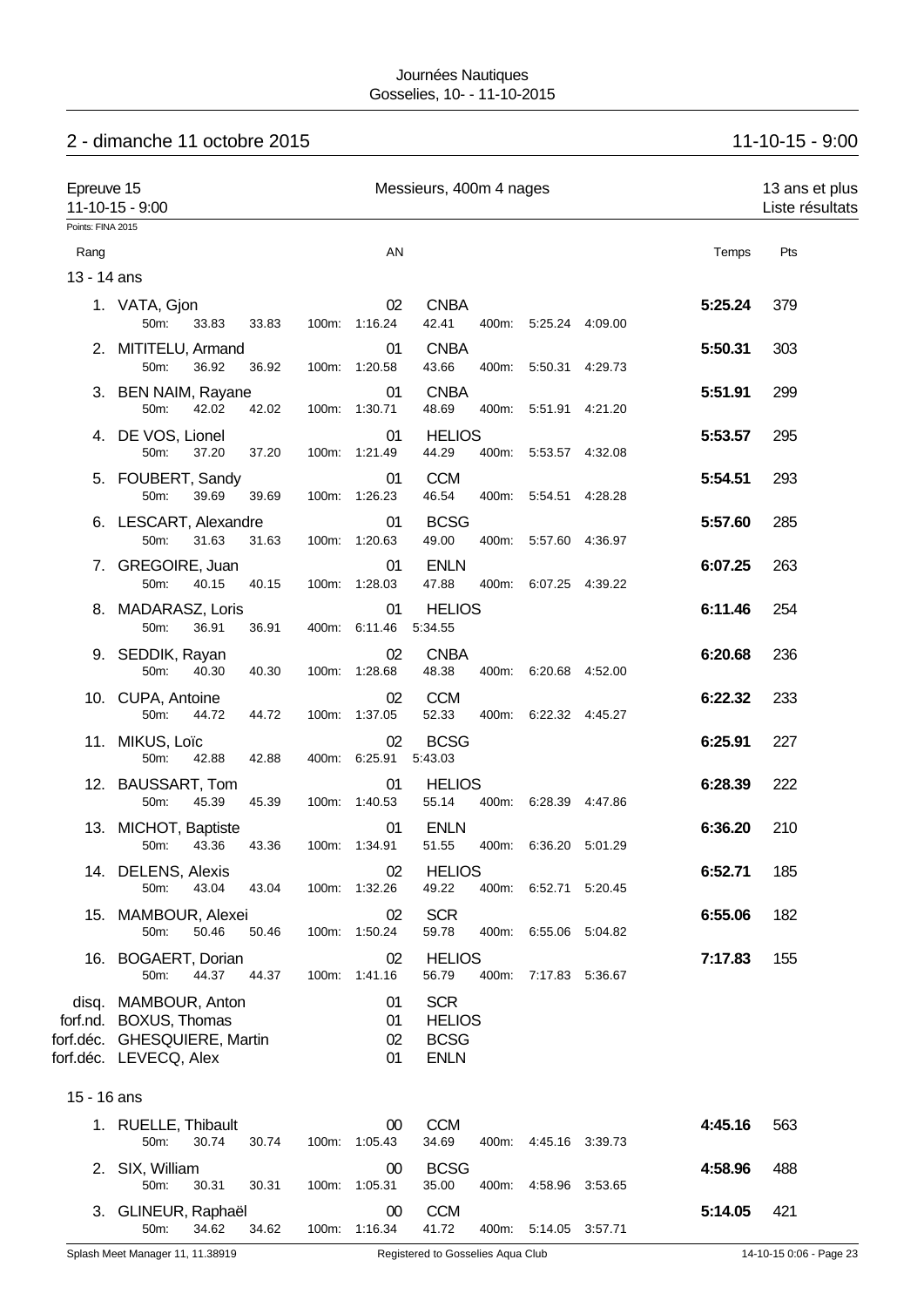|                                     | Epreuve 15, Garçons, 400m 4 nages, 15 - 16 ans                                                                           |                                  |                                                                           |                |
|-------------------------------------|--------------------------------------------------------------------------------------------------------------------------|----------------------------------|---------------------------------------------------------------------------|----------------|
| Rang                                |                                                                                                                          | AN                               |                                                                           | Pts<br>Temps   |
|                                     | 4. COUNOY, Hugo<br>50m:<br>34.26<br>34.26                                                                                | 99<br>100m: 1:13.77              | <b>BCSG</b><br>39.51<br>400m: 5:19.02 4:05.25                             | 5:19.02<br>402 |
| 5.                                  | <b>VRIELYNCK, Maximilien</b><br>50m:<br>32.34<br>32.34                                                                   | 00<br>100m:<br>1:12.34           | <b>CNBA</b><br>40.00<br>400m:<br>5:27.49 4:15.15                          | 371<br>5:27.49 |
|                                     | 6. KUBAT, Guillaume<br>50m:<br>37.05<br>37.05                                                                            | $00\,$<br>1:21.56<br>100m:       | <b>ESP</b><br>44.51<br>400m: 5:47.59 4:26.03                              | 311<br>5:47.59 |
|                                     | 7. GUEDE, Amadou<br>50m:<br>37.68<br>37.68                                                                               | $00\,$<br>100m: 1:23.15          | <b>CNBA</b><br>45.47<br>400m:<br>5.50.00 4.26.85                          | 304<br>5:50.00 |
|                                     | 8. VARGA, Jean<br>50m:<br>35.72<br>35.72                                                                                 | 99<br>100m:<br>1:19.07           | <b>ENLN</b><br>43.35<br>400m:<br>6:03.22 4:44.15                          | 272<br>6:03.22 |
|                                     | 9. ROBERT, Antony<br>50m:<br>36.98<br>36.98                                                                              | 99<br>1:24.94<br>100m:           | <b>HELIOS</b><br>47.96<br>400m:<br>6:14.52 4:49.58                        | 6:14.52<br>248 |
|                                     | 10. BAGHDADI, Amine<br>50m:<br>40.23<br>40.23                                                                            | $00\,$<br>100m: 1:29.72          | <b>HELIOS</b><br>49.49<br>400m: 6:18.25 4:48.53                           | 6:18.25<br>241 |
|                                     | 11. MICHAUX, Sacha<br>50m:<br>41.66<br>41.66                                                                             | 00<br>1:32.63<br>100m:           | <b>HELIOS</b><br>50.97<br>400m:<br>6:32.13 4:59.50                        | 6:32.13<br>216 |
|                                     | disq. AERNOUDT, Eliott<br>disq. DURANT, Ernaut<br>forf.déc. BAUDOUX, Valentin<br>forf.déc. RICKER, Adrien                | $00\,$<br>$00\,$<br>99<br>$00\,$ | <b>ESP</b><br><b>CCM</b><br><b>ENLN</b><br><b>ENLN</b>                    |                |
| 17 - 18 ans                         |                                                                                                                          |                                  |                                                                           |                |
|                                     | 1. LAGNEAU, Jean-Marie<br>50m:<br>32.14<br>32.14                                                                         | 97<br>1:07.98<br>100m:           | <b>GAC</b><br>35.84<br>400m:<br>5:10.69 4:02.71                           | 5:10.69<br>435 |
|                                     | 2. DOS SANTOS, Sam<br>50m:<br>30.93<br>30.93                                                                             | 98<br>100m: 1:07.96              | <b>CNBA</b><br>37.03<br>400m:<br>5:20.63 4:12.67                          | 5:20.63<br>396 |
| 3.                                  | DISIÈRE, Thibeaut<br>50m:<br>33.13<br>33.13                                                                              | 98<br>100m: 1:13.05              | <b>ESP</b><br>39.92<br>400m:<br>5:29.95 4:16.90                           | 5:29.95<br>363 |
| 4.                                  | SIMOENS, Jerome<br>50m:<br>32.70<br>32.70                                                                                | 98<br>1:12.11<br>100m:           | <b>ENLN</b><br>39.41<br>400m:<br>5:40.03 4:27.92                          | 5:40.03<br>332 |
| 5.                                  | MAHY, Nathan<br>50m:<br>46.80<br>46.80                                                                                   | 97<br>100m: 1:44.47              | <b>HELIOS</b><br>57.67<br>400m:<br>6:46.38 5:01.91                        | 6:46.38<br>194 |
| forf.déc.<br>forf.déc.<br>forf.déc. | VAN SCHINGEN, Ludovic<br><b>BRUNO, Anthony</b><br>DOLIVIER, Cyril<br>forf.déc. MABILLE, Loic<br>forf.déc. MOUALHI, Yanni | 98<br>98<br>98<br>97<br>98       | <b>HELIOS</b><br><b>ENLN</b><br><b>ENLN</b><br><b>ENLN</b><br><b>ENLN</b> |                |
|                                     | 19 ans et plus                                                                                                           |                                  |                                                                           |                |
| 1.                                  | TABI, Mehdi<br>50m:<br>31.47<br>31.47                                                                                    | 95<br>1:09.39<br>100m:           | <b>HELIOS</b><br>37.92<br>400m:<br>5:11.82 4:02.43                        | 5:11.82<br>430 |
| 2.                                  | CREMER, Jean<br>50m:<br>32.51<br>32.51                                                                                   | 95<br>100m:<br>1:09.84           | <b>ENLN</b><br>37.33<br>400m:<br>5:31.06 4:21.22                          | 5:31.06<br>359 |
|                                     | forf.déc. CACCIATORE, Mickaël                                                                                            | 88                               | <b>ENLN</b>                                                               |                |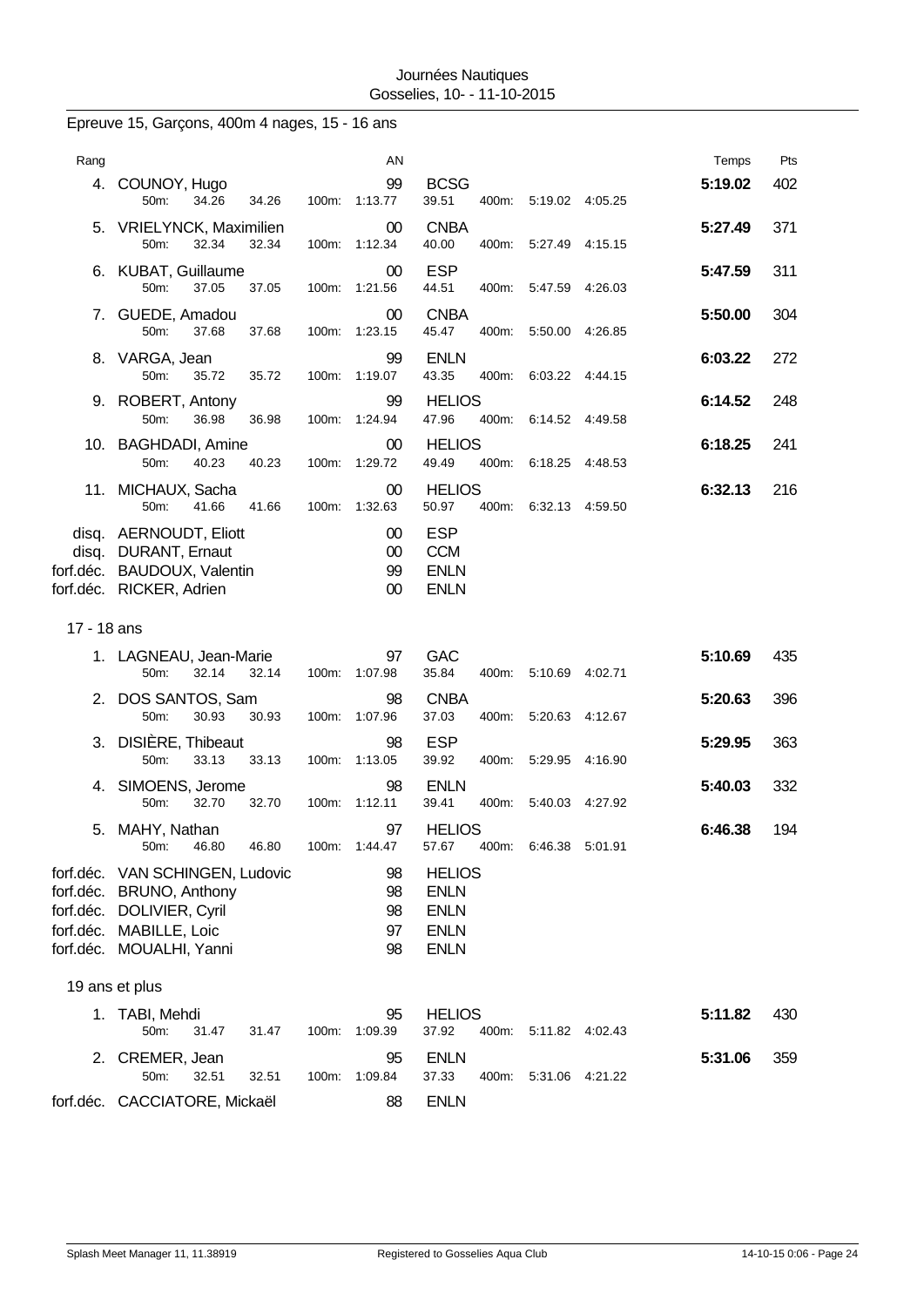| Epreuve 16        | 11-10-15 - 9:55                                         |                         |       |                     | Dames, 400m Libre          |                |              |                |                    | 11 ans et plus<br>Liste résultats |
|-------------------|---------------------------------------------------------|-------------------------|-------|---------------------|----------------------------|----------------|--------------|----------------|--------------------|-----------------------------------|
| Points: FINA 2015 |                                                         |                         |       |                     |                            |                |              |                |                    |                                   |
| Rang              |                                                         |                         |       | AN                  |                            |                |              |                | Temps              | Pts                               |
| 11 - 12 ans       |                                                         |                         |       |                     |                            |                |              |                |                    |                                   |
|                   | 1. VALLÉE, Laurane<br>50m:<br>100m: 1:08.64             | 32.67<br>32.67<br>35.97 | 150m: | 03<br>200m: 2:24.42 | <b>ESP</b><br>596:30:15.00 | 250m:<br>300m: | 596:28:59.22 | 350m:<br>400m: | 4:53.78<br>4:53.78 | 508                               |
|                   |                                                         |                         |       |                     |                            |                |              |                |                    |                                   |
|                   | 2. SAÏDANE, Kémilia<br>50m:<br>100m: 1:16.01            | 36.77<br>36.77<br>39.24 | 150m: | 03<br>200m: 2:37.31 | <b>CDC</b><br>596:30:07.63 | 250m:<br>300m: | 596:28:46.33 | 350m:<br>400m: | 5:16.06<br>5:16.06 | 408                               |
|                   | 3. LESSAGE, Marie                                       |                         |       | 03                  | <b>ENLN</b>                |                |              |                | 5:30.89            | 356                               |
|                   | 50m:<br>100m: 1:18.81                                   | 37.59<br>37.59<br>41.22 | 150m: | 200m: 2:44.44       | 596:30:04.83               | 250m:<br>300m: | 596:28:39.20 | 350m:<br>400m: | 5:30.89            |                                   |
|                   | 4. ZINQUE, Krissanthy                                   |                         |       | 04                  | <b>ENLN</b>                |                |              |                | 5:57.92            | 281                               |
|                   | 50m:<br>100m: 1:23.46                                   | 38.62<br>38.62<br>44.84 | 150m: | 200m: 2:56.61       | 596:30:00.18               | 250m:<br>300m: | 596:28:27.03 | 350m:<br>400m: | 5:57.92            |                                   |
|                   | 5. RONDEAU, Lola                                        |                         |       | 03                  | <b>ENLN</b>                |                |              |                | 6:10.13            | 254                               |
|                   | 50m:<br>100m: 1:26.06                                   | 39.93<br>39.93<br>46.13 | 150m: | 200m: 3:01.59       | 596:29:57.58               | 250m:<br>300m: | 596:28:22.05 | 350m:<br>400m: | 6:10.13            |                                   |
|                   | 6. MIKUS, Coraline                                      |                         |       | 04                  | <b>BCSG</b>                |                |              |                | 6:15.72            | 243                               |
|                   | 50m:<br>100m: 1:32.34                                   | 44.84<br>44.84<br>47.50 | 150m: | 200m: 3:06.12       | 596:29:51.30               | 250m:<br>300m: | 596:28:17.52 | 350m:<br>400m: | 6:15.72            |                                   |
|                   | 7. DARGE, Zoé                                           |                         |       | 04                  | <b>SCR</b>                 |                |              |                | 6:33.11            | 212                               |
|                   | 50m:<br>100m: 1:29.63                                   | 41.52<br>41.52<br>48.11 | 150m: | 200m: 3:08.54       | 596:29:54.01               | 250m:<br>300m: | 596:28:15.10 | 350m:<br>400m: | 6:33.11            |                                   |
|                   | 8. VAN RUYMBEKE, Julie                                  |                         |       | 04                  | <b>CNJ</b>                 |                |              |                | 6:37.45            | 205                               |
|                   | 50m:<br>100m: 1:33.95                                   | 44.24<br>44.24<br>49.71 | 150m: | 200m: 3:15.71       | 596:29:49.69               | 250m:<br>300m: | 596:28:07.93 | 350m:<br>400m: | 6:37.45            |                                   |
|                   | 9. HANICQ, Aube                                         |                         |       | 04                  | <b>HELIOS</b>              |                |              |                | 6:42.38            | 197                               |
|                   | 50m:<br>100m: 1:36.21                                   | 45.95<br>45.95<br>50.26 | 150m: | 200m: 3:20.56       | 596:29:47.43               | 250m:<br>300m: | 596:28:03.08 | 350m:<br>400m: | 6:42.38            |                                   |
|                   | 10. SIMON, Océane                                       |                         |       | 03                  | <b>CMA</b>                 |                |              |                | 6:42.97            | 197                               |
|                   | 50m:<br>100m: 1:31.66                                   | 41.45<br>41.45<br>50.21 | 150m: | 200m: 3:15.16       | 596:29:51.98               | 250m:<br>300m: | 596:28:08.48 | 350m:<br>400m: | 6:42.97            |                                   |
|                   | 11. DAIF, Lina                                          |                         |       | 03                  | <b>CNBA</b>                |                |              |                | 6:52.97            | 183                               |
|                   | 50m:<br>100m: 1:36.20                                   | 45.29<br>45.29<br>50.91 | 150m: | 200m: 3:20.34       | 596:29:47.44               | 250m:<br>300m: | 596:28:03.30 | 350m:          | 400m: 6:52.97      |                                   |
|                   | 12. LOSSIGNOL, Elea                                     |                         |       | 04                  | <b>ENLN</b>                |                |              |                | 7:06.64            | 166                               |
|                   | 50m:<br>100m: 1:42.30                                   | 47.28<br>47.28<br>55.02 | 150m: | 200m: 3:37.58       | 596:29:41.34               | 250m:<br>300m: | 596:27:46.06 | 350m:<br>400m: | 7:06.64            |                                   |
|                   | 13. VOOGT, Natacha                                      |                         |       | 04                  | <b>CNBA</b>                |                |              |                | 7:23.67            | 147                               |
|                   | 50m:<br>100m: 1:43.00                                   | 47.40<br>47.40<br>55.60 | 150m: | 200m: 3:39.80       | 596:29:40.64               | 250m:<br>300m: | 596:27:43.84 | 350m:<br>400m: | 7:23.67            |                                   |
|                   | 14. VARGA, Anna                                         |                         |       | 03                  | <b>ENLN</b>                |                |              |                | 7:25.38            | 145                               |
|                   | 50m:<br>100m: 1:46.47                                   | 49.24<br>49.24<br>57.23 | 150m: | 200m: 3:40.85       | 596:29:37.17               | 250m:<br>300m: | 596:27:42.79 | 350m:<br>400m: | 7:25.38            |                                   |
|                   | forf.déc. ADAM, Clarisse<br>forf.déc. RAVAIAU, Caroline |                         |       | 04<br>04            | <b>ENLN</b><br><b>ENLN</b> |                |              |                |                    |                                   |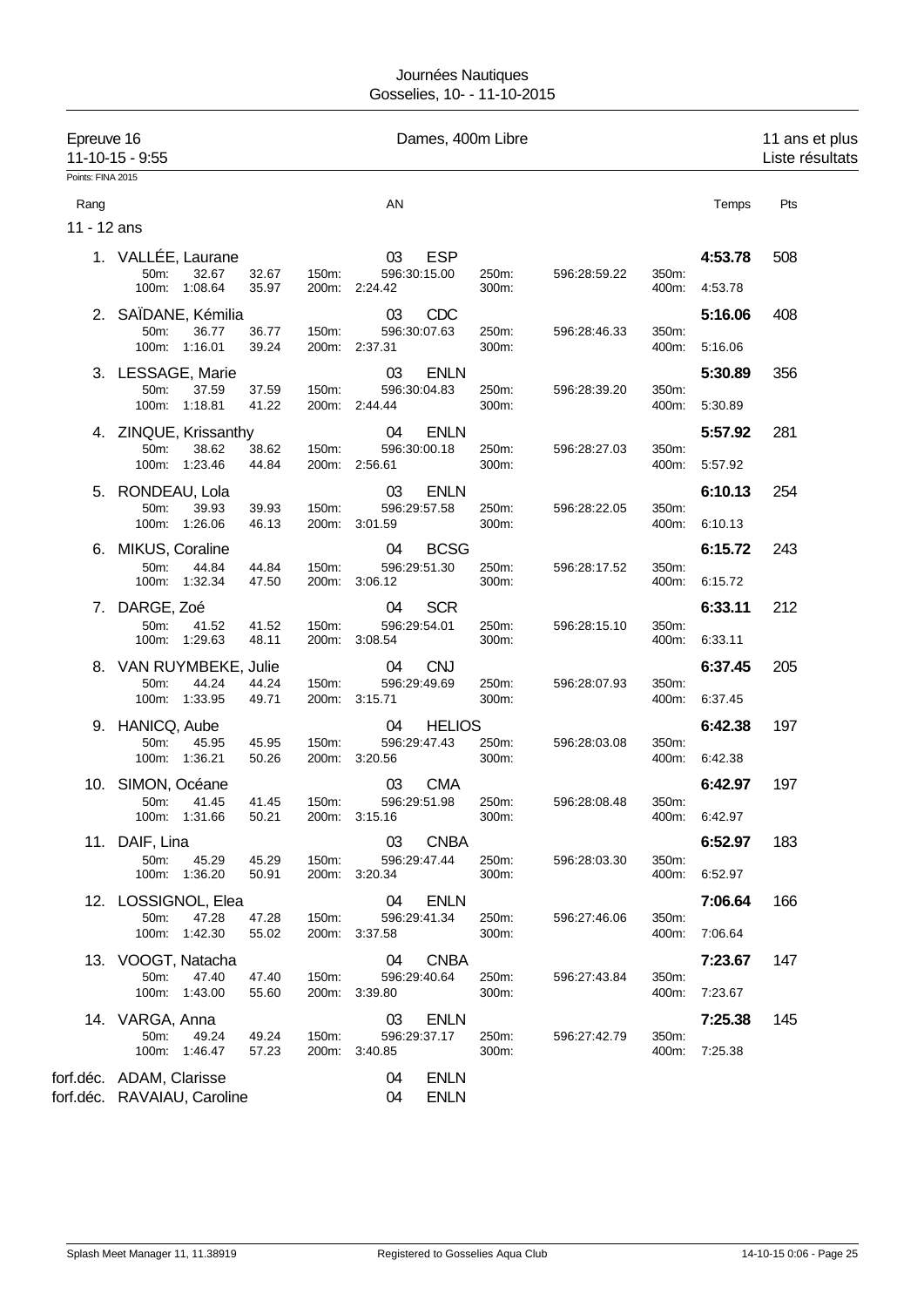# Epreuve 16, Dames, 400m Libre

13 - 14 ans

|     | 1. KULIK, Daria<br>50m:<br>33.02  | 33.02          | 150m:                     | <b>CNBA</b><br>01<br>596:30:14.34   | 250m:          | 596:28:59.59 | 350m:          | 4:53.34 | 511 |
|-----|-----------------------------------|----------------|---------------------------|-------------------------------------|----------------|--------------|----------------|---------|-----|
|     | 100m:<br>1:09.30                  | 36.28          | 2:24.05<br>200m:          |                                     | 300m:          |              | 400m:          | 4:53.34 |     |
|     | 2. VISÉE, Chloé<br>50m:<br>34.78  | 34.78          | 150m:                     | <b>BCSG</b><br>01<br>596:30:11.71   | 250m:          | 596:28:54.40 | 350m:          | 5:04.38 | 457 |
|     | 1:11.93<br>100m:                  | 37.15          | 200m:<br>2:29.24          |                                     | 300m:          |              | 400m:          | 5:04.38 |     |
|     | 3. D'HONDT, Alexie                |                |                           | 01<br><b>CNBA</b>                   |                |              |                | 5:04.91 | 455 |
|     | 50m:<br>33.98<br>100m:<br>1:11.25 | 33.98<br>37.27 | 150m:<br>2:29.21<br>200m: | 596:30:12.39                        | 250m:<br>300m: | 596:28:54.43 | 350m:<br>400m: | 5:04.91 |     |
|     | 4. BEN NAIM, Nisserine            | 36.15          |                           | 02<br><b>CNBA</b><br>596:30:08.24   | 250m:          |              |                | 5:17.92 | 401 |
|     | 50m:<br>36.15<br>100m:<br>1:15.40 | 39.25          | 150m:<br>200m:<br>2:39.06 |                                     | 300m:          | 596:28:44.58 | 350m:<br>400m: | 5:17.92 |     |
|     | 5. BLOTHIAUX, Aline               |                |                           | <b>BCSG</b><br>01                   |                |              |                | 5:20.17 | 393 |
|     | 50m:<br>34.98<br>100m: 1:14.23    | 34.98<br>39.25 | 150m:<br>2:37.50<br>200m: | 596:30:09.41                        | 250m:<br>300m: | 596:28:46.14 | 350m:<br>400m: | 5:20.17 |     |
| 6.  | <b>BACCAUW, Margaux</b>           |                |                           | 01<br><b>BCSG</b>                   |                |              |                | 5:21.16 | 389 |
|     | 50m:<br>35.65<br>100m: 1:15.24    | 35.65<br>39.59 | 150m:<br>200m:<br>2:38.08 | 596:30:08.40                        | 250m:<br>300m: | 596:28:45.56 | 350m:<br>400m: | 5:21.16 |     |
| 7.  | DECORTE, Louise<br>36.51<br>50m:  | 36.51          | 150m:                     | <b>CNJ</b><br>01<br>596:30:06.41    | 250m:          | 596:28:42.12 | 350m:          | 5:24.20 | 378 |
|     | 100m:<br>1:17.23                  | 40.72          | 200m: 2:41.52             |                                     | 300m:          |              | 400m:          | 5:24.20 |     |
|     | 8. PAUL, Erin<br>50m:<br>36.87    | 36.87          | 150m:                     | 02<br><b>HELIOS</b><br>596:30:05.62 | 250m:          | 596:28:40.26 | 350m:          | 5:37.12 | 336 |
|     | 100m:<br>1:18.02                  | 41.15          | 200m: 2:43.38             |                                     | 300m:          |              | 400m:          | 5:37.12 |     |
|     | 9. HELAS, Jeanne<br>50m:<br>37.91 | 37.91          | 150m:                     | <b>HELIOS</b><br>01<br>596:30:03.08 | 250m:          | 596:28:36.62 | 350m:          | 5:38.83 | 331 |
|     | 100m:<br>1:20.56                  | 42.65          | 200m:<br>2:47.02          |                                     | 300m:          |              | 400m:          | 5:38.83 |     |
|     | 10. MARIN, Marie<br>50m:<br>35.62 |                |                           | <b>CNBA</b><br>01<br>596:30:07.80   | 250m:          |              |                | 5:39.61 | 329 |
|     | 100m:<br>1:15.84                  | 35.62<br>40.22 | 150m:<br>200m:<br>2:46.66 |                                     | 300m:          | 596:28:36.98 | 350m:<br>400m: | 5:39.61 |     |
| 11. | PONCELET, Lola<br>37.03           |                |                           | GAC<br>01                           |                |              |                | 5:43.70 | 317 |
|     | 50m:<br>100m:<br>1:18.03          | 37.03<br>41.00 | 150m:<br>200m: 2:47.80    | 596:30:05.61                        | 250m:<br>300m: | 596:28:35.84 | 350m:<br>400m: | 5:43.70 |     |
|     | 12. SCARCEZ, Marie<br>39.33       |                | 150m:                     | <b>CCM</b><br>02<br>596:30:01.03    | 250m:          | 596:28:31.87 | 350m:          | 5:43.75 | 317 |
|     | 50m:<br>100m: 1:22.61             | 39.33<br>43.28 | 200m: 2:51.77             |                                     | 300m:          |              | 400m:          | 5:43.75 |     |
|     | 13. MAHY, Jennifer                |                |                           | <b>CNJ</b><br>01                    |                |              |                | 5:44.22 | 316 |
|     | 50m:<br>38.56<br>100m:<br>1:21.13 | 38.56<br>42.57 | 150m:<br>200m:<br>2:49.27 | 596:30:02.51                        | 250m:<br>300m: | 596:28:34.37 | 350m:<br>400m: | 5:44.22 |     |
|     | 14. HANICQ, Ambre                 |                |                           | 01<br><b>HELIOS</b>                 |                |              |                | 5:49.39 | 302 |
|     | 50m:<br>40.54<br>100m:<br>1:24.59 | 40.54<br>44.05 | 150m:<br>200m:<br>2:52.55 | 596:29:59.05                        | 250m:<br>300m: | 596:28:31.09 | 350m:<br>400m: | 5:49.39 |     |
|     | 15. ZARIOH, Ines                  |                |                           | 02<br><b>HELIOS</b>                 |                |              |                | 5:55.06 | 288 |
|     | 50m:<br>39.53<br>100m: 1:23.00    | 39.53<br>43.47 | 150m:<br>2:53.50<br>200m: | 596:30:00.64                        | 250m:<br>300m: | 596:28:30.14 | 350m:<br>400m: | 5:55.06 |     |
|     | 16. LHOSTTE, Léa                  |                |                           | <b>CCM</b><br>01                    |                |              |                | 5:59.59 | 277 |
|     | 50m:<br>39.46<br>1:23.74<br>100m: | 39.46<br>44.28 | 150m:<br>200m:<br>2:55.53 | 596:29:59.90                        | 250m:<br>300m: | 596:28:28.11 | 350m:<br>400m: | 5.59.59 |     |
|     | 17. ZARIOH, Imane                 |                |                           | 02<br><b>HELIOS</b>                 |                |              |                | 6:01.18 | 273 |
|     | 40.64<br>50m:<br>100m:<br>1:25.80 | 40.64<br>45.16 | 150m:<br>200m: 2:57.28    | 596:29:57.84                        | 250m:<br>300m: | 596:28:26.36 | 350m:<br>400m: | 6:01.18 |     |
|     | 18. MICHOT, Alice                 |                |                           | 02<br><b>ENLN</b>                   |                |              |                | 6:14.53 | 245 |
|     | 50m:<br>40.23<br>1:26.71<br>100m: | 40.23<br>46.48 | 150m:<br>3:02.73<br>200m: | 596:29:56.93                        | 250m:<br>300m: | 596:28:20.91 | 350m:<br>400m: | 6:14.53 |     |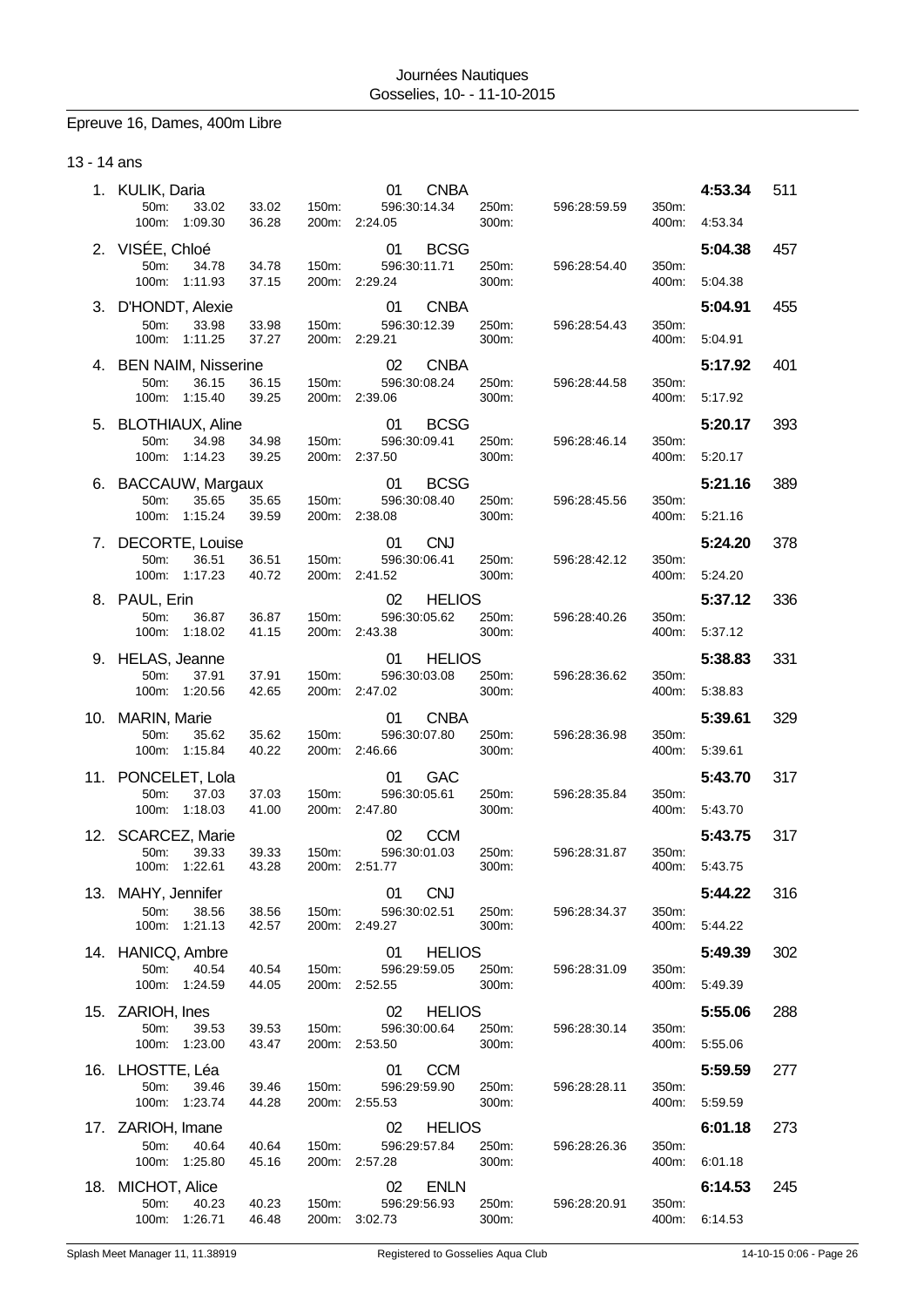# Epreuve 16, Filles, 400m Libre, 13 - 14 ans

| Rang      |                                                     |                | AN                      |                |              |                | Temps   | Pts |
|-----------|-----------------------------------------------------|----------------|-------------------------|----------------|--------------|----------------|---------|-----|
| 19.       | <b>CAMBIER, Elise</b>                               |                | 01<br><b>ENLN</b>       |                |              |                | 6:22.17 | 231 |
|           | 50m:<br>43.28<br>43.28<br>1:30.59<br>47.31<br>100m: | 150m:<br>200m: | 596:29:53.05<br>3:07.41 | 250m:<br>300m: | 596:28:16.23 | 350m:<br>400m: | 6:22.17 |     |
|           | 20. SARTORI, Juliette                               |                | <b>CCM</b><br>01        |                |              |                | 6:28.49 | 219 |
|           | 50m:<br>41.49<br>41.49<br>100m:<br>1:28.21<br>46.72 | 150m.<br>200m: | 596:29:55.43<br>3:04.78 | 250m:<br>300m: | 596:28:18.86 | 350m:<br>400m: | 6:28.49 |     |
| 21.       | DOUDELET, Elodie                                    |                | 01                      | <b>HELIOS</b>  |              |                | 6:42.12 | 198 |
|           | $50m$ :<br>44.22<br>44.22                           | 150m:          | 596:29:48.52            | 250m:          | 596:28:06.17 | 350m:          |         |     |
|           | 1:35.12<br>100m:<br>50.90                           | 200m:          | 3:17.47                 | 300m:          |              | 400m:          | 6:42.12 |     |
|           | 22. DENEUBOURG, Florence                            |                | 02<br><b>ESP</b>        |                |              |                | 6:42.59 | 197 |
|           | 46.52<br>46.52<br>50m:<br>1:37.15<br>100m:<br>50.63 | 150m:<br>200m: | 596:29:46.49<br>3:19.93 | 250m:<br>300m: | 596:28:03.71 | 350m:<br>400m: | 6:42.59 |     |
|           | 23. FOESTER, Camille                                |                | 02                      | <b>CNBA</b>    |              |                | 6:50.63 | 186 |
|           | 41.42<br>41.42<br>50m:                              | 150m:          | 596:29:53.96            | 250m:          | 596:28:07.92 | 350m:          |         |     |
|           | 100m:<br>1:29.68<br>48.26                           | 200m:          | 3:15.72                 | 300m:          |              | 400m:          | 6:50.63 |     |
|           | 24. JADIN, Alexia                                   |                | 01                      | <b>CNBA</b>    |              |                | 6:51.62 | 184 |
|           | 50m:<br>44.72<br>44.72<br>100m:<br>1:34.15<br>49.43 | 150m:<br>200m: | 596:29:49.49<br>3:20.43 | 250m:<br>300m: | 596:28:03.21 | 350m:<br>400m: | 6:51.62 |     |
| 25.       | KHAMAL, Mahéra                                      |                | 02                      | <b>CNBA</b>    |              |                | 9:06.35 | 79  |
|           | 53.13<br>$50m$ :<br>53.13                           | 150m:          | 596:29:22.73            | 250m:          | 596:27:04.29 | 350m:          |         |     |
|           | 2:00.91<br>1:07.78<br>100m:                         | 200m:          | 4:19.35                 | 300m:          |              | 400m:          | 9:06.35 |     |
|           | forf.déc. NYSTAZOS, Maeva                           |                | 01                      | <b>HELIOS</b>  |              |                |         |     |
|           | forf.déc. HUBACOVA, Juliana                         |                | <b>CNJ</b><br>01        |                |              |                |         |     |
|           | forf.déc. GOETHALS, Lutgard                         |                | 02                      | <b>CNBA</b>    |              |                |         |     |
| forf.déc. | ZERAIDI, Kenza<br>forf.déc. BAUDOUX, Camille        |                | 02<br><b>ENLN</b><br>01 | <b>CNBA</b>    |              |                |         |     |
|           |                                                     |                |                         |                |              |                |         |     |

### 15 - 16 ans

| INGLESE, Eva                      |                                                                                            | 00<br><b>CNBA</b>                                                                                                                                         |                                                                                             |                                                                                            | 5:02.35                                                                                                                                                                   | 466                                      |
|-----------------------------------|--------------------------------------------------------------------------------------------|-----------------------------------------------------------------------------------------------------------------------------------------------------------|---------------------------------------------------------------------------------------------|--------------------------------------------------------------------------------------------|---------------------------------------------------------------------------------------------------------------------------------------------------------------------------|------------------------------------------|
| 100m:<br>1:11.36                  | 37.70<br>200m:                                                                             | 2:26.34                                                                                                                                                   | 300m:                                                                                       | 400m:                                                                                      | 5:02.35                                                                                                                                                                   |                                          |
|                                   |                                                                                            | $00\,$                                                                                                                                                    |                                                                                             |                                                                                            | 5:02.69                                                                                                                                                                   | 465                                      |
| 33.20<br>50m:<br>100m:<br>1:10.16 | 33.20<br>150m:<br>36.96<br>200m:                                                           | 596:30:13.48<br>2:26.90                                                                                                                                   | 250m:<br>300m:                                                                              | 350m:<br>400m:                                                                             | 5:02.69                                                                                                                                                                   |                                          |
| PIETTE, Britney                   |                                                                                            | $00\,$                                                                                                                                                    |                                                                                             |                                                                                            | 5:06.84                                                                                                                                                                   | 446                                      |
| 1:11.31<br>100m:                  | 37.24<br>200m:                                                                             | 2:29.46                                                                                                                                                   | 300m:                                                                                       | 400m:                                                                                      | 5:06.84                                                                                                                                                                   |                                          |
| CORNET, Gaelle                    |                                                                                            | <b>CDC</b><br>00                                                                                                                                          |                                                                                             |                                                                                            | 5:18.02                                                                                                                                                                   | 401                                      |
| 34.99<br>50m:<br>1:14.78<br>100m: | 34.99<br>150m:<br>39.79<br>200m:                                                           | 596:30:08.86<br>2:37.36                                                                                                                                   | 250m:<br>300m:                                                                              | 350m:<br>400m:                                                                             | 5:18.02                                                                                                                                                                   |                                          |
| TALEB, Yasmine                    |                                                                                            | <b>CCM</b><br>99                                                                                                                                          |                                                                                             |                                                                                            | 5:19.30                                                                                                                                                                   | 396                                      |
| 35.48<br>50m:                     | 35.48<br>150m:                                                                             | 596:30:09.05                                                                                                                                              | 250m:                                                                                       | 350m:                                                                                      |                                                                                                                                                                           |                                          |
|                                   |                                                                                            |                                                                                                                                                           |                                                                                             |                                                                                            |                                                                                                                                                                           | 338                                      |
| 38.61<br>50m:                     | 38.61<br>150m.                                                                             | 596:30:03.12                                                                                                                                              | 250m:                                                                                       | 350m:                                                                                      |                                                                                                                                                                           |                                          |
|                                   |                                                                                            |                                                                                                                                                           |                                                                                             |                                                                                            |                                                                                                                                                                           |                                          |
| VAEL, Ornella                     |                                                                                            | <b>ENLN</b><br>$00\,$                                                                                                                                     |                                                                                             |                                                                                            |                                                                                                                                                                           | 337                                      |
| 1:19.09<br>100m:                  | 42.02<br>200m:                                                                             | 2:45.33                                                                                                                                                   | 300m:                                                                                       | 400m:                                                                                      | 5:36.99                                                                                                                                                                   |                                          |
|                                   |                                                                                            | 99                                                                                                                                                        |                                                                                             |                                                                                            | 5:44.56                                                                                                                                                                   | 315                                      |
| 50m:<br>39.17<br>100m:<br>1:22.24 | 39.17<br>150m:<br>43.07<br>200m:                                                           | 596:30:01.40<br>2:50.52                                                                                                                                   | 250m:<br>300m:                                                                              | 350m:<br>400m:                                                                             | 5:44.56                                                                                                                                                                   |                                          |
|                                   | $50m$ :<br>33.66<br>34.07<br>50m:<br>1:14.59<br>100m:<br>100m:<br>1:20.52<br>50m:<br>37.07 | 33.66<br>150m:<br>2. DELADRIER, Margault<br>34.07<br>150m:<br>39.11<br>200m:<br>6. LATOUR, Emeline<br>41.91<br>200m:<br>37.07<br>150m:<br>CARNIER, Margot | 596:30:12.28<br>596:30:12.33<br>2:35.20<br>$00\,$<br><b>ENLN</b><br>2:46.96<br>596:30:04.55 | 250m:<br><b>BCSG</b><br><b>HELIOS</b><br>250m:<br>300m:<br>300m:<br>250m:<br><b>HELIOS</b> | 596:28:57.30<br>350m:<br>596:28:56.74<br>596:28:54.18<br>350m:<br>596:28:46.28<br>596:28:48.44<br>400m:<br>596:28:36.68<br>400m:<br>596:28:38.31<br>350m:<br>596:28:33.12 | 5:19.30<br>5:36.44<br>5:36.44<br>5:36.99 |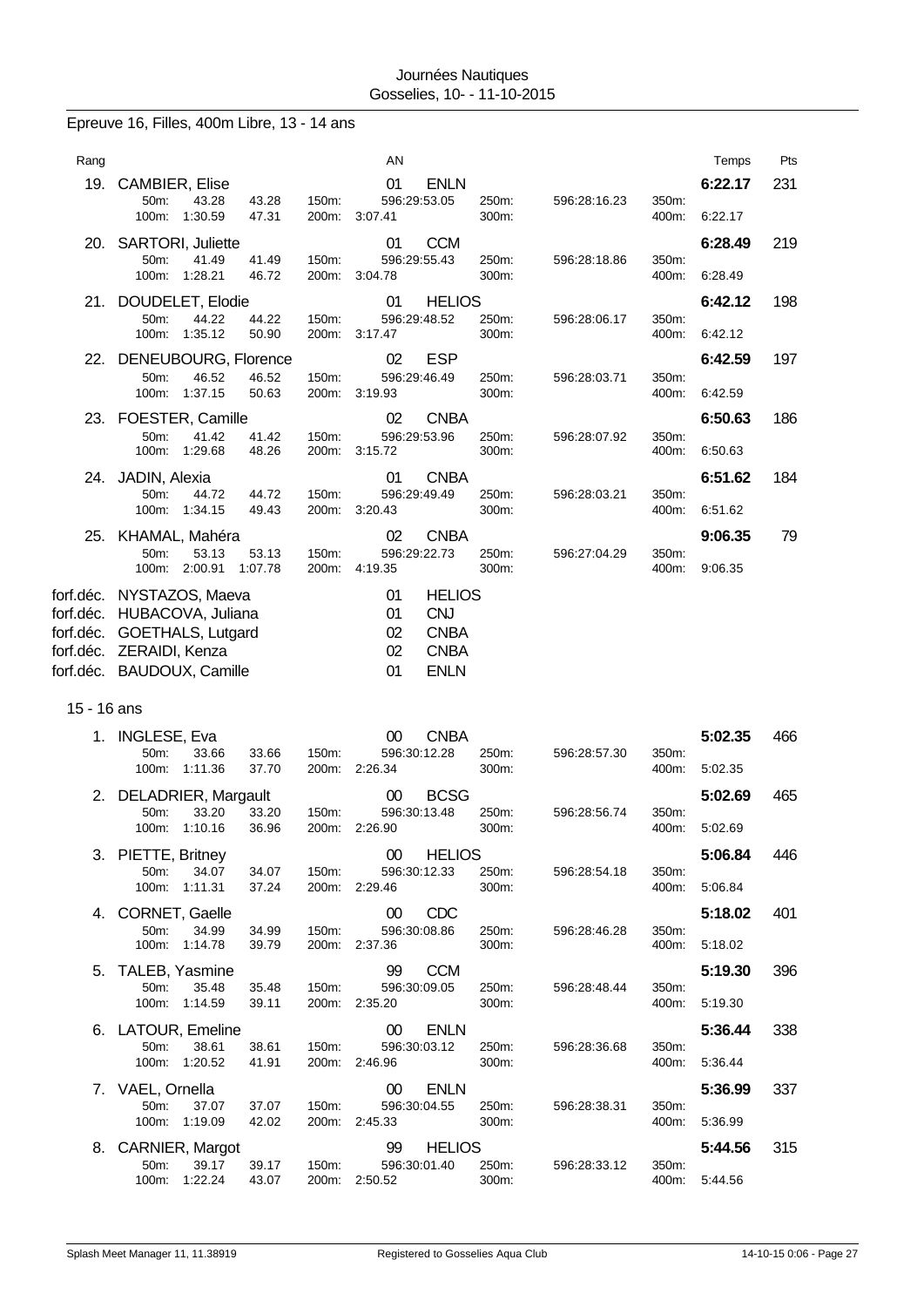|                        | Epreuve 16, Filles, 400m Libre, 15 - 16 ans                                      |                |                |                                     |                                             |                |              |                |                    |     |
|------------------------|----------------------------------------------------------------------------------|----------------|----------------|-------------------------------------|---------------------------------------------|----------------|--------------|----------------|--------------------|-----|
| Rang                   |                                                                                  |                |                | AN                                  |                                             |                |              |                | Temps              | Pts |
| 9.                     | DEPREZ, Aurélie                                                                  |                |                | 00                                  | <b>HELIOS</b>                               |                |              |                | 5:56.21            | 285 |
|                        | 40.17<br>50m:<br>100m:<br>1:24.62                                                | 40.17<br>44.45 | 150m:          | 596:29:59.02<br>200m: 2:57.15       |                                             | 250m:<br>300m: | 596:28:26.49 | 350m:<br>400m: | 5:56.21            |     |
|                        | 10. SCARCEZ, Julie                                                               |                |                | 00                                  | <b>CCM</b>                                  |                |              |                | 5:56.22            | 285 |
|                        | 37.30<br>50m:<br>100m: 1:20.80                                                   | 37.30<br>43.50 | 150m:          | 596:30:02.84<br>200m: 2:52.21       |                                             | 250m:<br>300m: | 596:28:31.43 | 350m:<br>400m: | 5:56.22            |     |
| 11.                    | TRESNIE, Adeline<br>50m:<br>42.75                                                | 42.75          | 400m:          | 00<br>6:10.50                       | CDC<br>5:27.75                              |                |              |                | 6:10.50            | 253 |
|                        | forf.déc. CARPIN, Ophélie<br>forf.déc. HAMACHE, Dalya<br>forf.déc. MOSKWIAK, Zoe |                |                | 99<br>00<br>99                      | <b>HELIOS</b><br><b>ENLN</b><br><b>ENLN</b> |                |              |                |                    |     |
| 17 - 18 ans            |                                                                                  |                |                |                                     |                                             |                |              |                |                    |     |
|                        | 1. CAVADINI, Virginie<br>50m:<br>32.63<br>100m:<br>1:08.41                       | 32.63          | 150m:          | 98<br>596:30:15.23                  | <b>CNBA</b>                                 | 250m:          | 596:29:00.56 | 350m:          | 4:51.02            | 523 |
|                        |                                                                                  | 35.78          |                | 200m: 2:23.08                       |                                             | 300m:          |              | 400m:          | 4:51.02            |     |
| 2.                     | <b>BACCAUW, Manon</b><br>50m:<br>34.93<br>100m:<br>1:12.63                       | 34.93<br>37.70 | 150m:          | 98<br>596:30:11.01<br>200m: 2:32.25 | <b>BCSG</b>                                 | 250m:<br>300m: | 596:28:51.39 | 350m:<br>400m: | 5:12.79<br>5:12.79 | 421 |
| 3.                     | <b>CARPIN, Violette</b>                                                          |                |                | 97                                  | <b>ENLN</b>                                 |                |              |                | 5:16.13            | 408 |
|                        | 50m:<br>33.12<br>100m:<br>1:12.30                                                | 33.12<br>39.18 | 150m:<br>200m: | 596:30:11.34<br>2:33.05             |                                             | 250m:<br>300m: | 596:28:50.59 | 350m:<br>400m: | 5:16.13            |     |
| 4.                     | <b>CREPIN, Marion</b>                                                            |                |                | 98                                  | <b>CNBA</b>                                 |                |              |                | 5:22.21            | 385 |
|                        | 50m:<br>35.07<br>100m:<br>1:13.32                                                | 35.07<br>38.25 | 150m:<br>200m: | 596:30:10.32<br>2:34.01             |                                             | 250m:<br>300m: | 596:28:49.63 | 350m:<br>400m: | 5:22.21            |     |
|                        | 5. KOZAK, Ilona                                                                  |                |                | 97                                  | <b>ENLN</b>                                 |                |              |                | 6:01.23            | 273 |
|                        | 50m:<br>39.70<br>100m:<br>1:24.36                                                | 39.70<br>44.66 | 150m:<br>200m: | 596:29:59.28<br>2:57.09             |                                             | 250m:<br>300m: | 596:28:26.55 | 350m:<br>400m: | 6:01.23            |     |
| forf.nd.               | DEWULF, Shawny                                                                   |                |                | 98                                  | <b>ENLN</b>                                 |                |              |                |                    |     |
| forf.déc.<br>forf.déc. | GOETHALS, Reinhilde<br>COCU, Florine                                             |                |                | 98<br>98                            | <b>CNBA</b><br><b>BCSG</b>                  |                |              |                |                    |     |
| forf.déc.              | HENNEBERT, Barbara                                                               |                |                | 98                                  | <b>ENLN</b>                                 |                |              |                |                    |     |
|                        | forf.déc. VAN DESSEL, Erika                                                      |                |                | 98                                  | <b>ENLN</b>                                 |                |              |                |                    |     |
|                        | 19 ans et plus                                                                   |                |                |                                     |                                             |                |              |                |                    |     |
|                        | 1. DOBRIN, Alexandra                                                             |                |                | 93                                  | <b>CNBA</b>                                 |                |              |                | 4:33.98            | 627 |
|                        | 50m:<br>30.69<br>100m:<br>1:04.58                                                | 30.69<br>33.89 | 150m:          | 596:30:19.06<br>200m: 2:14.82       |                                             | 250m:<br>300m: | 596:29:08.82 | 350m:<br>400m: | 4:33.98            |     |
|                        | 2. CLEMENT, Kimberley                                                            |                |                | 91                                  | <b>HELIOS</b>                               |                |              |                | 4:36.15            | 612 |
|                        | 50m:<br>32.74<br>1:07.52<br>100m:                                                | 32.74<br>34.78 | 150m:          | 596:30:16.12<br>200m: 2:16.99       |                                             | 250m:<br>300m: | 596:29:06.65 | 350m:<br>400m: | 4:36.15            |     |
|                        | 3. DEVILLE, Alexandra                                                            |                |                | 95                                  | <b>CNBA</b>                                 |                |              |                | 4:43.29            | 567 |
|                        | 50m:<br>32.00<br>100m:<br>1:07.28                                                | 32.00<br>35.28 | 150m:          | 596:30:16.36<br>200m: 2:19.78       |                                             | 250m:<br>300m: | 596:29:03.86 | 350m:<br>400m: | 4:43.29            |     |
|                        | 4. LEPOMME, Anne-Sophie                                                          |                |                | 86                                  | <b>HELIOS</b>                               |                |              |                | 4:45.45            | 554 |
|                        | 50m:<br>33.12<br>100m:<br>1:08.35                                                | 33.12<br>35.23 | 150m:<br>200m: | 596:30:15.29<br>2:20.28             |                                             | 250m:<br>300m: | 596:29:03.36 | 350m:<br>400m: | 4:45.45            |     |
|                        | 5. SIEK, Ludivine                                                                |                |                | 93                                  | CDC                                         |                |              |                | 6:10.67            | 253 |
|                        | 50m:<br>40.22<br>100m:<br>1:25.27                                                | 40.22<br>45.05 | 150m:<br>200m: | 596:29:58.37<br>3:00.73             |                                             | 250m:<br>300m: | 596:28:22.91 | 350m:<br>400m: | 6:10.67            |     |
|                        | forf.nd. MERZOUGUI, Manal<br>forf.déc. HENNEBERT, Alyssa                         |                |                | 96<br>96                            | <b>ENLN</b><br><b>ENLN</b>                  |                |              |                |                    |     |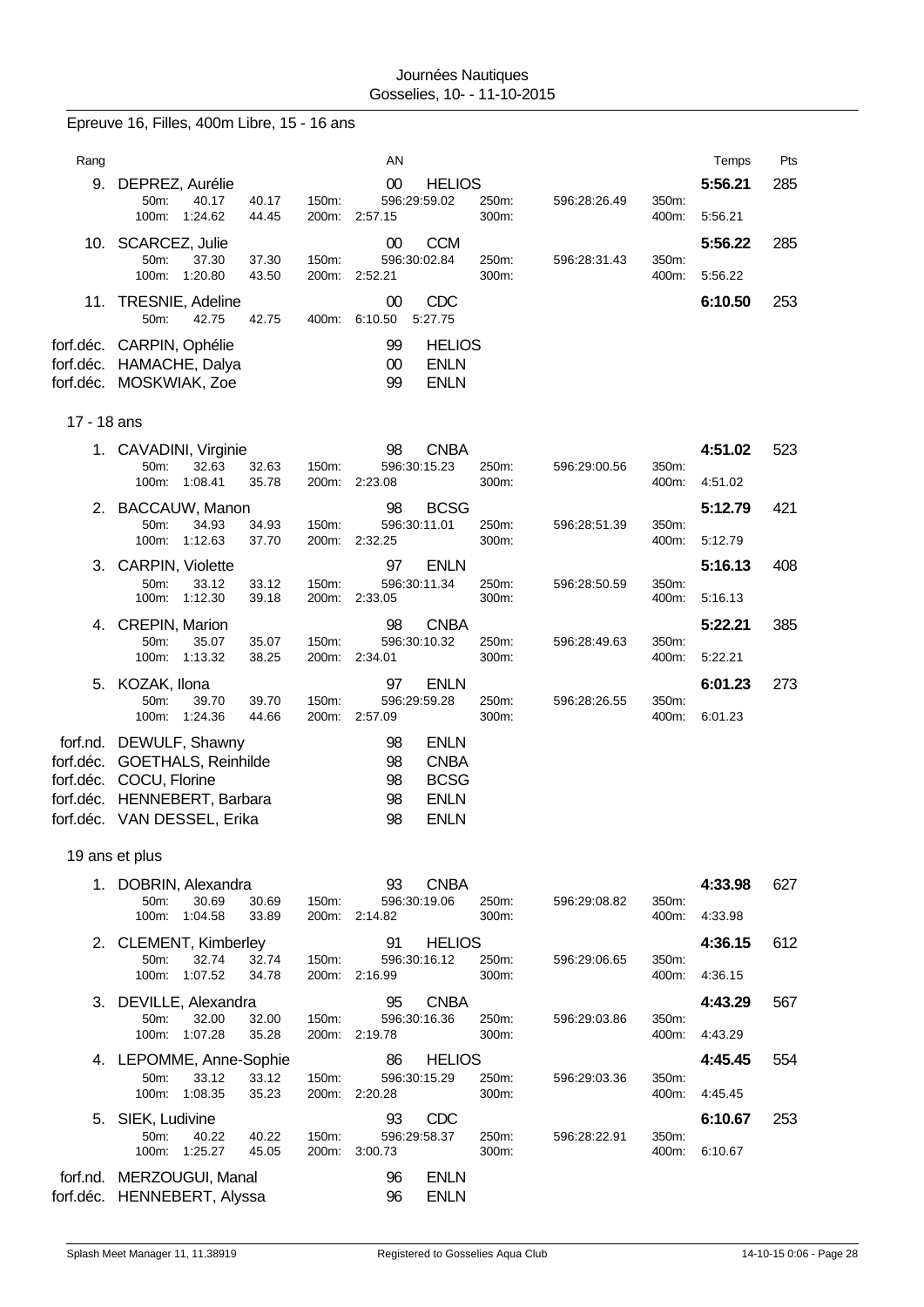| Epreuve 17<br>Points: FINA 2015 | 11-10-15 - 11:40                                                                |       | Garçons, 400m Libre                                  |                |              |                |                          | 8 - 10 ans<br>Liste résultats |
|---------------------------------|---------------------------------------------------------------------------------|-------|------------------------------------------------------|----------------|--------------|----------------|--------------------------|-------------------------------|
| Rang                            |                                                                                 |       | AN                                                   |                |              |                | Temps                    | Pts                           |
| 9 ans                           |                                                                                 |       |                                                      |                |              |                |                          |                               |
|                                 | 1. PONCELET, Tom<br>43.79<br>50m:<br>43.79<br>100m: 1:36.41<br>52.62            | 150m: | GAC<br>06<br>596:29:47.23<br>200m: 3:23.77           | 250m:<br>300m: | 596:27:59.87 | 350m:<br>400m: | 6:55.81<br>6.55.81       | 133                           |
|                                 | 2. AISSAOUI, Ayman<br>48.63<br>50m:<br>48.63<br>100m: 1:41.16<br>52.53          | 150m: | <b>CNBA</b><br>06<br>596:29:42.48<br>200m: 3:32.26   | 250m:<br>300m: | 596:27:51.38 | 350m:<br>400m: | 7:10.81<br>7:10.81       | 119                           |
|                                 | 3. BOUCAU, Baptiste<br>50m:<br>48.41<br>48.41<br>100m:<br>1:44.64<br>56.23      | 150m: | <b>ESP</b><br>06<br>596:29:39.00<br>200m: 3:45.55    | 250m:<br>300m: | 596:27:38.09 | 350m:<br>400m: | 7:48.52<br>7:48.52       | 92                            |
|                                 | 4. VIVIER, Romain<br>50m:<br>55.22<br>55.22<br>2:01.49<br>100m:<br>1:06.27      | 150m: | <b>ESP</b><br>06<br>596:29:22.15<br>200m: 4:15.52    | 250m:<br>300m: | 596:27:08.12 | 350m:<br>400m: | 8:43.50<br>8:43.50       | 66                            |
|                                 | disq. DEWAELE, Thibaut                                                          |       | <b>ESP</b><br>06                                     |                |              |                |                          |                               |
| 10 ans                          |                                                                                 |       |                                                      |                |              |                |                          |                               |
| 1.                              | COUNOY, Félix<br>50m:<br>37.27                                                  | 150m: | <b>BCSG</b><br>05<br>596:30:04.11                    |                |              |                | 5:37.06                  | 249                           |
|                                 | 37.27<br>100m: 1:19.53<br>42.26                                                 |       | 200m: 2:45.11                                        | 250m:<br>300m: | 596:28:38.53 | 350m:<br>400m: | 5:37.06                  |                               |
|                                 | 2. BIAD, Malik<br>50m:<br>40.34<br>40.34<br>100m:<br>1:24.22<br>43.88           | 150m: | 05<br><b>CMA</b><br>596:29:59.42<br>200m: 2:58.12    | 250m:<br>300m: | 596:28:25.52 | 350m:<br>400m: | 6:01.98<br>6:01.98       | 201                           |
|                                 | 3. SUTERA, Livio<br>50m:<br>40.51<br>40.51<br>1:26.32<br>100m:<br>45.81         | 150m: | <b>BCSG</b><br>05<br>596:29:57.32<br>200m: 2:58.70   | 250m:<br>300m: | 596:28:24.94 | 350m:<br>400m: | 6:02.00<br>6:02.00       | 201                           |
|                                 | 4. DECORTE, Lucien<br>50m:<br>45.16<br>45.16<br>100m: 1:33.72<br>48.56          | 150m: | <b>CNJ</b><br>05<br>596:29:49.92<br>200m: 3:09.97    | 250m:<br>300m: | 596:28:13.67 | 350m:<br>400m: | 6:07.41<br>6:07.41       | 192                           |
| 5.                              | DELANNOY, Thomas<br>50m:<br>40.43<br>40.43<br>100m: 1:28.23<br>47.80            | 150m: | <b>CCM</b><br>05<br>596:29:55.41<br>200m: 3:05.16    | 250m:<br>300m: | 596:28:18.48 | 350m:          | 6:18.55<br>400m: 6:18.55 | 176                           |
|                                 | 6. MAROTTA, Baptiste<br>50m:<br>42.94<br>42.94<br>100m: 1:32.28<br>49.34        | 150m: | <b>CCM</b><br>05<br>596:29:51.36<br>200m: 3:13.70    | 250m:<br>300m: | 596:28:09.94 | 350m:<br>400m: | 6:27.91<br>6:27.91       | 163                           |
|                                 | 7. LAHAYE, Flavian<br>50m:<br>44.40<br>44.40<br>100m: 1:33.55<br>49.15          | 150m: | 05<br><b>HELIOS</b><br>596:29:50.09<br>200m: 3:15.82 | 250m:<br>300m: | 596:28:07.82 | 350m:<br>400m: | 6:35.31<br>6:35.31       | 154                           |
|                                 | 8. FILALI, Samih<br>50m:<br>42.73<br>42.73<br>100m: 1:32.52<br>49.79            | 150m: | 05<br><b>ENLN</b><br>596:29:51.12<br>200m: 3:14.89   | 250m:<br>300m: | 596:28:08.75 | 350m:<br>400m: | 6:40.23<br>6:40.23       | 149                           |
|                                 | 9. KULIK, Maciej<br>50m:<br>41.66<br>41.66<br>51.87<br>100m:<br>1:33.53         | 150m: | <b>CNBA</b><br>05<br>596:29:50.11<br>200m: 3:26.60   | 250m:<br>300m: | 596:27:57.04 | 350m:<br>400m: | 7:08.92<br>7:08.92       | 121                           |
|                                 | 10. PEREZ FERNANDEZ, Julian<br>45.49<br>45.49<br>50m:<br>100m: 1:40.48<br>54.99 | 150m: | <b>HELIOS</b><br>05<br>596:29:43.16<br>200m: 3:31.86 | 250m:<br>300m: | 596:27:51.78 | 350m:<br>400m: | 7:14.25<br>7:14.25       | 116                           |
|                                 | 11. AFALLAH, Nadhir<br>50m:<br>46.91<br>46.91<br>100m: 1:47.56 1:00.65          | 150m: | <b>CNBA</b><br>05<br>596:29:36.08<br>200m: 3:49.88   | 250m:<br>300m: | 596:27:33.76 | 350m:<br>400m: | 7:52.58<br>7:52.58       | 90                            |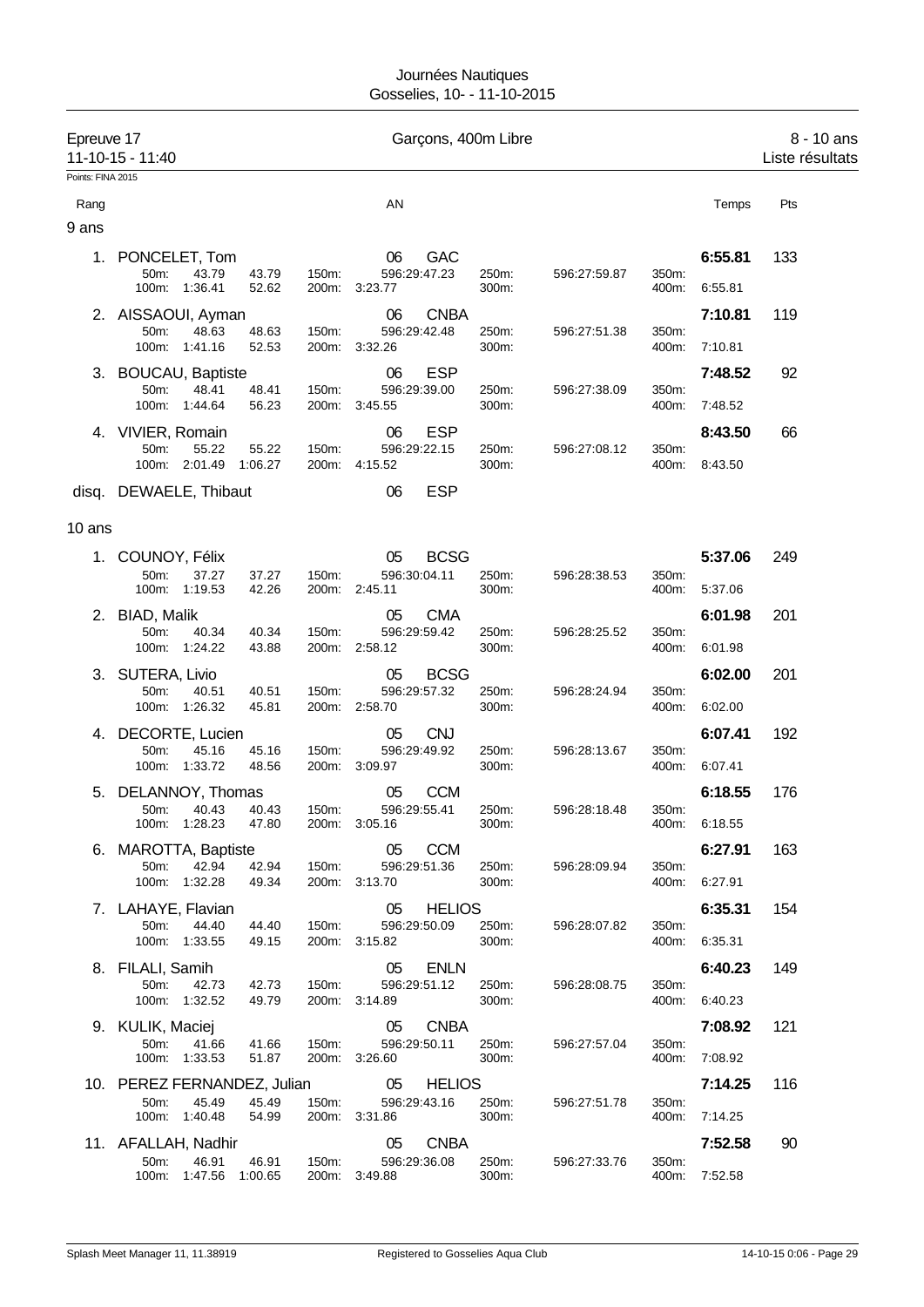|                                    | Epreuve 17, Garçons, 400m Libre, 10 ans                                 |                |                |                     |                                 |                |                       |              |                |                             |                               |
|------------------------------------|-------------------------------------------------------------------------|----------------|----------------|---------------------|---------------------------------|----------------|-----------------------|--------------|----------------|-----------------------------|-------------------------------|
| Rang                               | 12. LAVIALLE, Alan<br>50m:<br>53.81<br>100m:<br>1:52.34                 | 53.81<br>58.53 | 150m:<br>200m: | AN<br>05<br>3:54.14 | <b>HELIOS</b><br>596:29:31.30   | 250m:<br>300m: |                       | 596:27:29.50 | 350m:<br>400m: | Temps<br>8:01.72<br>8:01.72 | Pts<br>85                     |
| forf.déc.                          | forf.déc. HONOREZ, Cyril<br>PINGITORE, Ilario<br>forf.déc. MOUMIN, Omar |                |                | 05<br>05<br>05      | <b>CCM</b><br><b>CCM</b><br>GAC |                |                       |              |                |                             |                               |
| Epreuve 18                         | 11-10-15 - 12:20                                                        |                |                |                     | Filles, 200m Libre              |                |                       |              |                |                             | 8 - 10 ans<br>Liste résultats |
| Points: FINA 2015<br>Rang<br>8 ans |                                                                         |                |                | AN                  |                                 |                |                       |              |                | Temps                       | Pts                           |
| 1.                                 | MICHAUX, Valentine<br>50m:<br>44.62                                     | 44.62          |                | 07<br>100m: 1:37.81 | <b>HELIOS</b><br>53.19          | 200m:          | 3:26.77 1:48.96       |              |                | 3:26.77                     | 153                           |
|                                    | 2. REJRAJI, Iness<br>50m:<br>48.52                                      | 48.52          |                | 07<br>100m: 1:46.63 | <b>GAC</b><br>58.11             | 200m:          | 3:38.88 1:52.25       |              |                | 3:38.88                     | 129                           |
|                                    | 3. LECUTIER, Hélène<br>56.42<br>50m:                                    | 56.42          |                | 07<br>100m: 2:10.47 | <b>ESP</b><br>1:14.05           | 200m:          | 4:27.17 2:16.70       |              |                | 4:27.17                     | 71                            |
|                                    | 4. CUVELIER, Juline<br>57.74<br>50m:                                    | 57.74          |                | 07<br>100m: 2:09.79 | <b>ESP</b><br>1:12.05           |                | 200m: 4:30.02 2:20.23 |              |                | 4:30.02                     | 69                            |
| 9 ans                              |                                                                         |                |                |                     |                                 |                |                       |              |                |                             |                               |
| 1.                                 | BEAUPREZ, Clémentine<br>48.78<br>50m:                                   | 48.78          |                | 06<br>100m: 1:45.21 | <b>ESP</b><br>56.43             | 200m:          | 3:41.78 1:56.57       |              |                | 3:41.78                     | 124                           |
|                                    | 2. COWEZ, Clara<br>50m:<br>50.17                                        | 50.17          | 100m:          | 06<br>1:47.91       | <b>HELIOS</b><br>57.74          | 200m:          | 3:45.58 1:57.67       |              |                | 3:45.58                     | 118                           |
| З.                                 | <b>DUCATTEEUW, Tara</b><br>55.39<br>50m:                                | 55.39          | 100m:          | 06<br>1:58.45       | <b>ESP</b><br>1:03.06           | 200m:          | 4:08.49               | 2:10.04      |                | 4:08.49                     | 88                            |
| 10 ans                             |                                                                         |                |                |                     |                                 |                |                       |              |                |                             |                               |
|                                    | 1. DUBREUCQ, Magdalena<br>35.75<br>50m:                                 | 35.75          |                | 05<br>100m: 1:16.70 | <b>BCSG</b><br>40.95            |                | 200m: 2:42.57 1:25.87 |              |                | 2:42.57                     | 316                           |
|                                    | 2. DRUEZ, Léna<br>50m:<br>35.59                                         | 35.59          |                | 05<br>100m: 1:18.26 | <b>CCM</b><br>42.67             |                | 200m: 2:44.01 1:25.75 |              |                | 2:44.01                     | 308                           |
|                                    | 3. BAGHDADI, Amel<br>50m:<br>35.68                                      | 35.68          |                | 05<br>100m: 1:19.38 | <b>HELIOS</b><br>43.70          |                | 200m: 2:51.43 1:32.05 |              |                | 2:51.43                     | 269                           |
|                                    | 4. PUISSANT, Lise<br>50m:<br>37.45                                      | 37.45          |                | 05<br>100m: 1:22.87 | <b>CCM</b><br>45.42             |                | 200m: 2:55.84 1:32.97 |              |                | 2:55.84                     | 250                           |
|                                    | 5. CAULIER, Jeanne<br>50m:<br>40.66                                     | 40.66          |                | 05<br>100m: 1:27.73 | <b>ESP</b><br>47.07             | 200m:          | 3:07.77 1:40.04       |              |                | 3:07.77                     | 205                           |
|                                    | 6. SMETTE, Maîa<br>50m:<br>42.22                                        | 42.22          |                | 05<br>100m: 1:30.47 | <b>ESP</b><br>48.25             |                | 200m: 3:08.69 1:38.22 |              |                | 3:08.69                     | 202                           |
|                                    | 7. CHKAREULI, Alika<br>50m:<br>42.73                                    | 42.73          |                | 05<br>100m: 1:32.78 | <b>GAC</b><br>50.05             |                | 200m: 3:11.24 1:38.46 |              |                | 3:11.24                     | 194                           |
|                                    | 8. SARTORI, Camille<br>50m:<br>42.72                                    | 42.72          |                | 05<br>100m: 1:34.88 | <b>CCM</b><br>52.16             | 200m:          | 3:14.02 1:39.14       |              |                | 3:14.02                     | 186                           |
|                                    | 9. GARCIA RIBEIRO COWLING, Benedita 05<br>50m:<br>42.18                 | 42.18          |                | 100m: 1:31.05       | <b>CNBA</b><br>48.87            |                | 200m: 3:14.22 1:43.17 |              |                | 3:14.22                     | 185                           |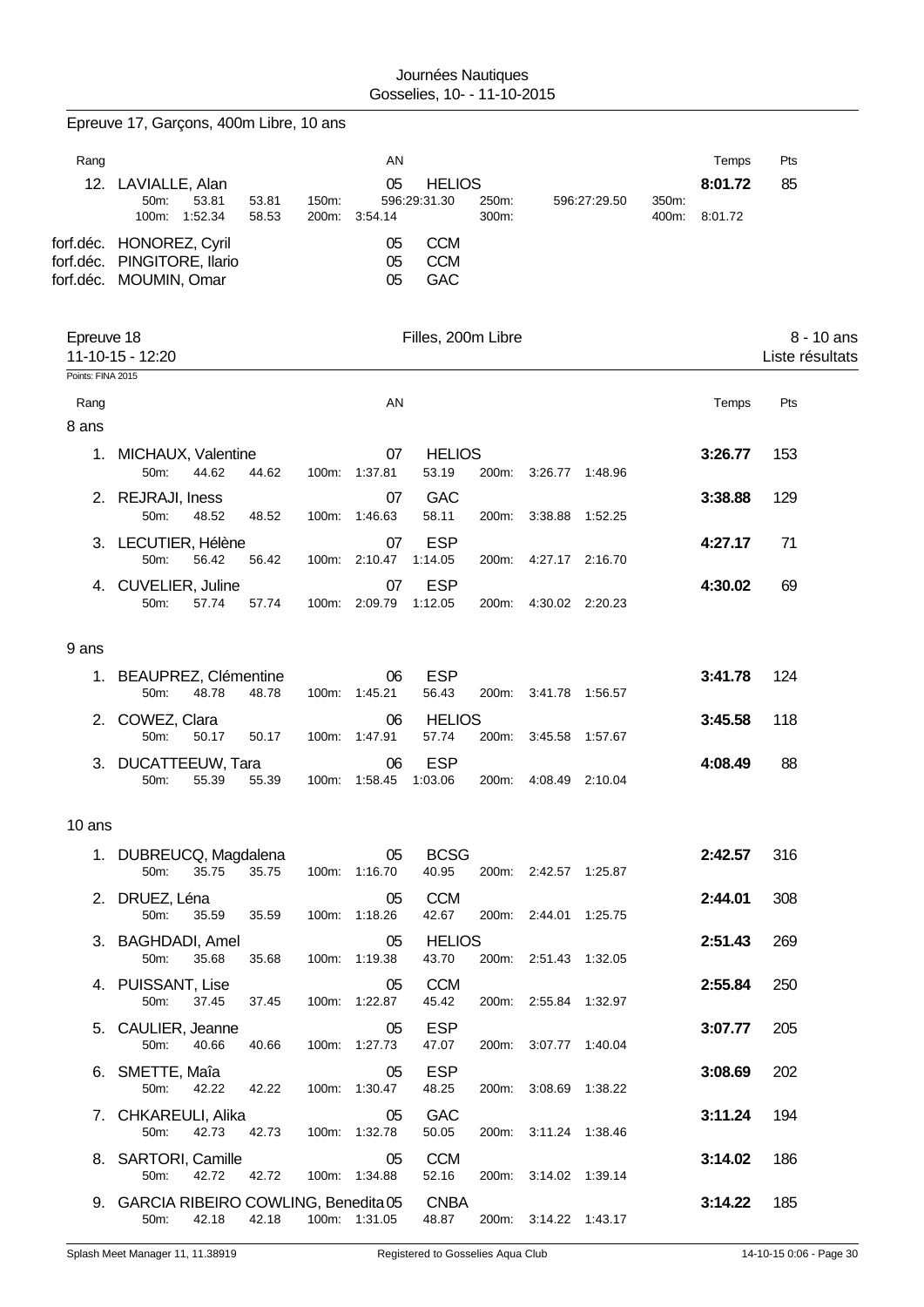|                     | Epreuve 18, Filles, 200m Libre, 10 ans     |          |                                     |                    |                 |
|---------------------|--------------------------------------------|----------|-------------------------------------|--------------------|-----------------|
| Rang                |                                            | AN       |                                     | Temps              | Pts             |
|                     | 10. MOUMIN, Zeïna                          | 05       | <b>GAC</b>                          | 4:22.32            | 75              |
|                     | 50m:<br>53.65<br>53.65<br>100m:            | 1:58.77  | 1:05.12<br>4:22.32 2:23.55<br>200m: |                    |                 |
|                     | forf.nd. DURENNE, Adelie                   | 05       | <b>ESP</b>                          |                    |                 |
| Epreuve 19          |                                            |          | Garçons, 100m Dos                   |                    | 8 - 10 ans      |
|                     | 11-10-15 - 14:00                           |          |                                     |                    | Liste résultats |
| Points: FINA 2015   |                                            |          |                                     |                    |                 |
| Rang                |                                            | AN       |                                     | Temps              | Pts             |
| 9 ans               |                                            |          |                                     |                    |                 |
|                     | 1. AISSAOUI, Ayman                         | 06       | <b>CNBA</b>                         | 1:45.81            | 98              |
| 2.                  | DEWAELE, Thibaut                           | 06       | <b>ESP</b>                          | 1:47.86            | 93              |
| 3.                  | <b>BOUCAU, Baptiste</b>                    | 06       | <b>ESP</b>                          | 1:52.38            | 82              |
|                     | 4. VIVIER, Romain                          | 06       | <b>ESP</b>                          | 2:03.47            | 62              |
| 5.                  | MAFFIA, Mathéo                             | 06       | <b>HELIOS</b>                       | 2:21.18            | 41              |
|                     | disq. PONCELET, Tom                        | 06       | <b>GAC</b>                          |                    |                 |
| 10 ans              |                                            |          |                                     |                    |                 |
|                     | 1. COUNOY, Félix                           | 05       | <b>BCSG</b>                         | 1:24.75            | 192             |
|                     | 2. BIAD, Malik                             | 05       | <b>CMA</b>                          | 1:30.19            | 159             |
|                     | 3. LOMBARD, Thomas                         | 05       | <b>CNJ</b>                          | 1:38.65            | 122             |
|                     | 4. LAHAYE, Flavian                         | 05       | <b>HELIOS</b>                       | 1:40.45            | 115             |
|                     | 5. KULIK, Maciej                           | 05       | <b>CNBA</b>                         | 1:48.23            | 92              |
| 6.                  | PEREZ FERNANDEZ, Julian                    | 05       | <b>HELIOS</b>                       | 1:56.95            | 73              |
| 8.                  | 7. AFALLAH, Nadhir<br>PESTIEAU, Pellegrino | 05<br>05 | <b>CNBA</b><br><b>HELIOS</b>        | 1:57.44<br>2:00.28 | 72<br>67        |
| 9.                  | LAVIALLE, Alan                             | 05       | <b>HELIOS</b>                       | 2:03.63            | 62              |
| disq.               | SUTERA, Livio                              | 05       | <b>BCSG</b>                         | 1:25.19            |                 |
|                     | forf.déc. MOUMIN, Omar                     | 05       | GAC                                 |                    |                 |
|                     |                                            |          |                                     |                    |                 |
| Epreuve 20          |                                            |          | Messieurs, 200m Dos                 |                    | 11 ans et plus  |
| Points: FINA 2015   | 11-10-15 - 14:10                           |          |                                     |                    | Liste résultats |
|                     |                                            | AN       |                                     |                    | Pts             |
| Rang<br>11 - 12 ans |                                            |          |                                     | Temps              |                 |
|                     | 1. SCUTNAIRE, Tom                          | 03       | <b>ESP</b>                          | 2:36.57            | 311             |
|                     | 2. VAN HENTENRIJK, Matthieu                | 03       | <b>CNBA</b>                         | 2:49.29            | 246             |
| 3.                  | CHARCHAR, Romain                           | 03       | <b>BCSG</b>                         | 2:56.85            | 216             |
|                     | 4. DURIEU, Théo                            | 03       | <b>CMA</b>                          | 2:57.19            | 214             |
|                     | 5. LECLERCQ, Justin                        | 04       | <b>HELIOS</b>                       | 3:03.79            | 192             |
| 6.                  | <b>TCHKAREOULI, Andrey</b>                 | 03       | GAC                                 | 3:12.24            | 168             |
| 7.                  | DERUMIER, Thomas                           | 04       | <b>ESP</b>                          | 3:29.05            | 130             |
| 8.                  | STROICA, Samuel                            | 04       | <b>CNBA</b>                         | 3:32.43            | 124             |
| 9.                  | MARET, Antoine                             | 04       | <b>HELIOS</b>                       | 3:34.12            | 121             |
|                     | 10. SIMON, Andréas                         | 04       | <b>CMA</b>                          | 3:34.28            | 121             |
|                     | 11. ABDO, Abdellah<br>12. LEMAIRE, Antoine | 04<br>03 | <b>CNBA</b><br><b>HELIOS</b>        | 3:52.07<br>3:53.04 | 95<br>94        |
|                     | 13. BARBIER, Nicolas                       | 03       | <b>CNBA</b>                         | 3:53.51            | 93              |
| forf.nd.            | <b>MARQUES ROBALO, Luca</b>                | 03       | <b>CNBA</b>                         |                    |                 |
|                     |                                            |          |                                     |                    |                 |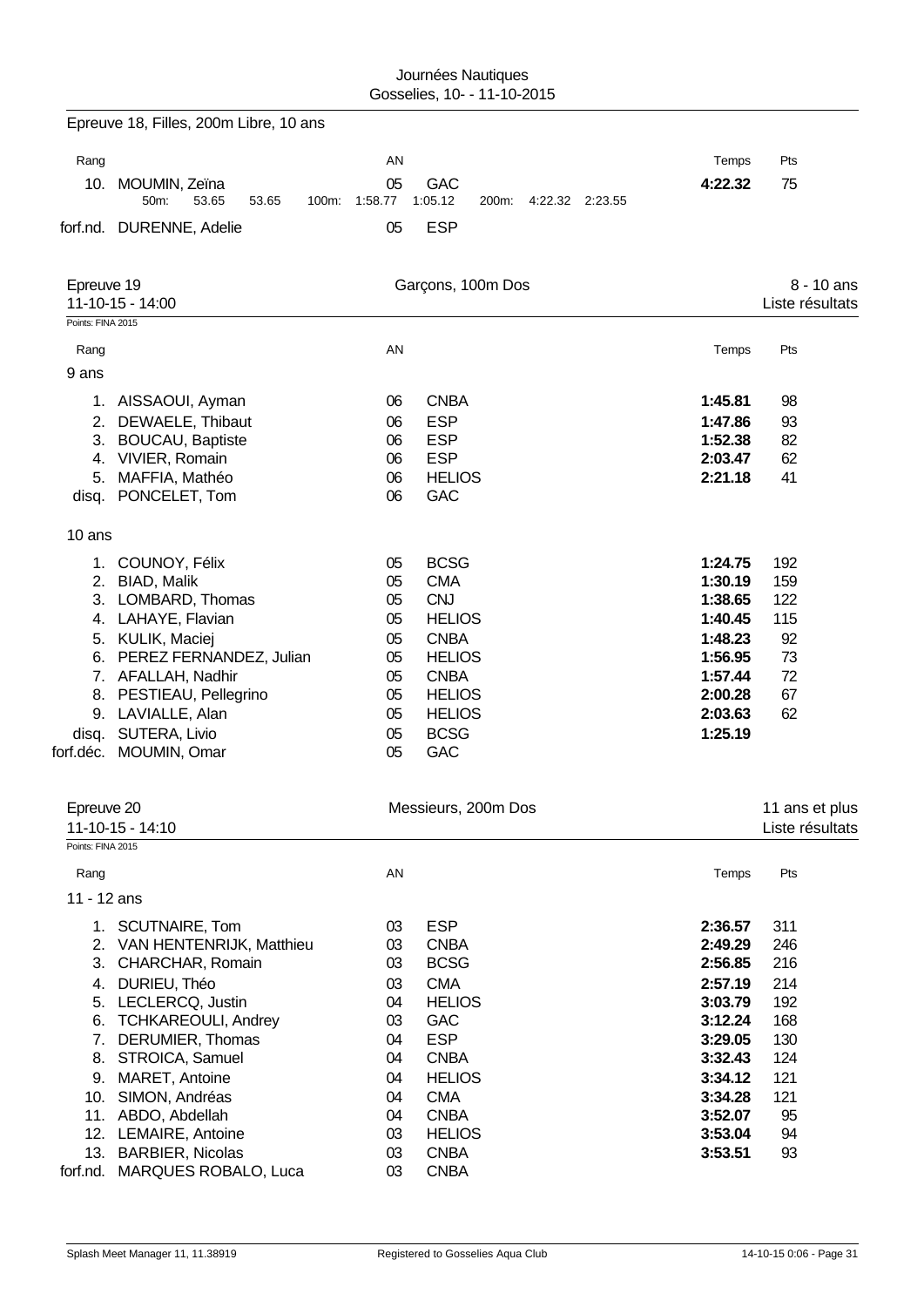#### Epreuve 20, Messieurs, 200m Dos

| 13 - 14 ans                      |                                                                                                                                                                                                                                                                                                                                                                        |                                                                                              |                                                                                                                                                                                                                                                        |                                                                                                                                  |                                                                                  |
|----------------------------------|------------------------------------------------------------------------------------------------------------------------------------------------------------------------------------------------------------------------------------------------------------------------------------------------------------------------------------------------------------------------|----------------------------------------------------------------------------------------------|--------------------------------------------------------------------------------------------------------------------------------------------------------------------------------------------------------------------------------------------------------|----------------------------------------------------------------------------------------------------------------------------------|----------------------------------------------------------------------------------|
| 3.<br>5.<br>6.<br>7.<br>8.<br>9. | 1. VATA, Gjon<br>2. BEN NAIM, Rayane<br><b>BOXUS, Thomas</b><br>4. LESCART, Alexandre<br>DE VOS, Lionel<br>MITITELU, Armand<br>LIMBIOUL, Thomas<br>MIKUS, Loïc<br><b>BAUSSART, Tom</b><br>10. DRICOT, Joao<br>11. DELENS, Alexis<br>12. ADIB MOHAMED,<br>disq. SEDDIK, Rayan<br>forf.déc. ADIB, Ismail<br>forf.déc. BARMAKRAN, Zakaria<br>forf.déc. GHESQUIERE, Martin | 02<br>01<br>01<br>01<br>01<br>01<br>02<br>02<br>01<br>02<br>02<br>02<br>02<br>01<br>02<br>02 | <b>CNBA</b><br><b>CNBA</b><br><b>HELIOS</b><br><b>BCSG</b><br><b>HELIOS</b><br><b>CNBA</b><br><b>HELIOS</b><br><b>BCSG</b><br><b>HELIOS</b><br><b>CNBA</b><br><b>HELIOS</b><br><b>CNBA</b><br><b>CNBA</b><br><b>CNBA</b><br><b>CNBA</b><br><b>BCSG</b> | 2:24.81<br>2:33.00<br>2:34.26<br>2:46.42<br>2:50.68<br>2:51.52<br>2:55.21<br>2:59.32<br>3:05.27<br>3:14.67<br>3:14.94<br>3:42.12 | 393<br>333<br>325<br>259<br>240<br>236<br>222<br>207<br>187<br>161<br>161<br>109 |
| 15 - 16 ans                      |                                                                                                                                                                                                                                                                                                                                                                        |                                                                                              |                                                                                                                                                                                                                                                        |                                                                                                                                  |                                                                                  |
| 3.<br>6.<br>7.<br>8.             | 1. SIX, William<br>2. VRIELYNCK, Maximilien<br>COUNOY, Hugo<br>4. AERNOUDT, Eliott<br>5. KUBAT, Guillaume<br>ROBERT, Antony<br>MICHAUX, Sacha<br>LUSIAU, Kylian<br>disq. BAGHDADI, Amine<br>disq. GUEDE, Amadou                                                                                                                                                        | $00\,$<br>$00\,$<br>99<br>$00\,$<br>$00\,$<br>99<br>00<br>$00\,$<br>$00\,$<br>$00\,$         | <b>BCSG</b><br><b>CNBA</b><br><b>BCSG</b><br><b>ESP</b><br><b>ESP</b><br><b>HELIOS</b><br><b>HELIOS</b><br><b>HELIOS</b><br><b>HELIOS</b><br><b>CNBA</b>                                                                                               | 2:21.92<br>2:28.69<br>2:33.00<br>2:34.64<br>2:34.76<br>2:48.44<br>3:03.35<br>3:38.02                                             | 417<br>363<br>333<br>323<br>322<br>249<br>193<br>115                             |
| 17 - 18 ans                      |                                                                                                                                                                                                                                                                                                                                                                        |                                                                                              |                                                                                                                                                                                                                                                        |                                                                                                                                  |                                                                                  |
| 3.                               | 1. DISIÈRE, Thibeaut<br>2. LAGNEAU, Jean-Marie<br>MAHY, Nathan<br>forf.déc. VAN SCHINGEN, Ludovic                                                                                                                                                                                                                                                                      | 98<br>97<br>97<br>98                                                                         | <b>ESP</b><br><b>GAC</b><br><b>HELIOS</b><br><b>HELIOS</b>                                                                                                                                                                                             | 2:27.22<br>2:30.89<br>2:58.41                                                                                                    | 374<br>347<br>210                                                                |
|                                  | 19 ans et plus                                                                                                                                                                                                                                                                                                                                                         |                                                                                              |                                                                                                                                                                                                                                                        |                                                                                                                                  |                                                                                  |
| 3.                               | 1. CANON, Thomas<br>2. ROLDAN SIMON, Adrien<br>TABI, Mehdi<br>forf.déc. HERMAN, Hugues                                                                                                                                                                                                                                                                                 | 91<br>90<br>95<br>66                                                                         | <b>HELIOS</b><br><b>HELIOS</b><br><b>HELIOS</b><br><b>CMA</b>                                                                                                                                                                                          | 2:16.20<br>2:30.22<br>2:41.05                                                                                                    | 472<br>352<br>286                                                                |
| Epreuve 21<br>Points: FINA 2015  | 11-10-15 - 14:40                                                                                                                                                                                                                                                                                                                                                       |                                                                                              | Filles, 100m Brasse                                                                                                                                                                                                                                    |                                                                                                                                  | 8 - 10 ans<br>Liste résultats                                                    |
| Rang                             |                                                                                                                                                                                                                                                                                                                                                                        | AN                                                                                           |                                                                                                                                                                                                                                                        | Temps                                                                                                                            | Pts                                                                              |
| 8 ans                            |                                                                                                                                                                                                                                                                                                                                                                        |                                                                                              |                                                                                                                                                                                                                                                        |                                                                                                                                  |                                                                                  |
| 1.                               | <b>CUVELIER, Juline</b><br>59.70<br>59.70<br>50m:                                                                                                                                                                                                                                                                                                                      | 07<br>100m: 2:04.06                                                                          | <b>ESP</b><br>1:04.36                                                                                                                                                                                                                                  | 2:04.06                                                                                                                          | 127                                                                              |
|                                  | 2. REJRAJI, Iness<br>50m: 1:03.97<br>1:03.97                                                                                                                                                                                                                                                                                                                           | 07<br>100m: 2:18.36                                                                          | <b>GAC</b><br>1:14.39                                                                                                                                                                                                                                  | 2:18.36                                                                                                                          | 91                                                                               |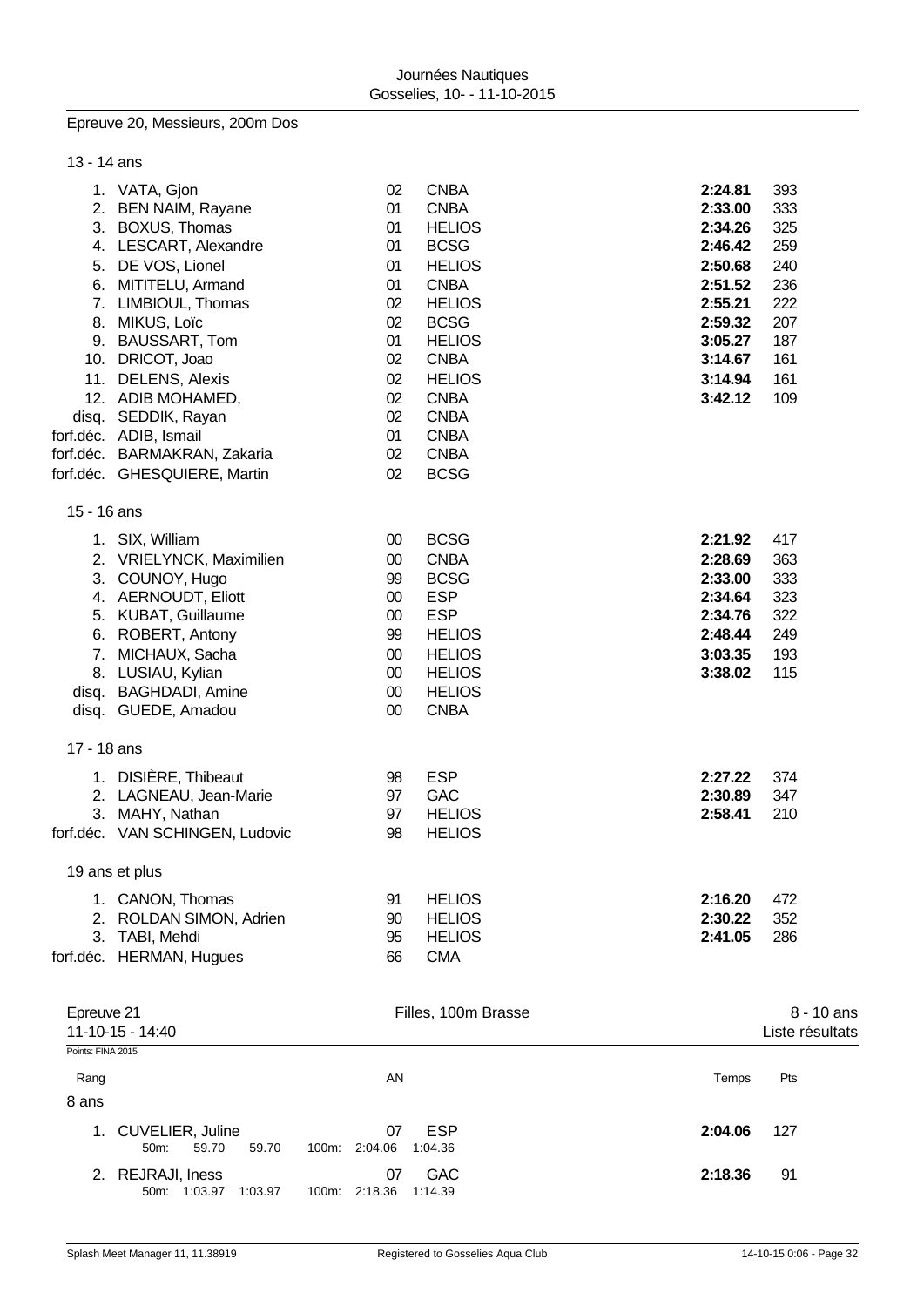|        | Epreuve 21, Filles, 100m Brasse, 8 ans                        |                        |                          |         |     |
|--------|---------------------------------------------------------------|------------------------|--------------------------|---------|-----|
| Rang   |                                                               | AN                     |                          | Temps   | Pts |
|        | 3. LECUTIER, Hélène<br>50m: 1:10.83 1:10.83                   | 07<br>100m: 2:26.06    | <b>ESP</b><br>1:15.23    | 2:26.06 | 77  |
|        | disq. MICHAUX, Valentine                                      | 07                     | <b>HELIOS</b>            |         |     |
| 9 ans  |                                                               |                        |                          |         |     |
|        | 1. BEAUPREZ, Clémentine<br>50m: 1:00.76 1:00.76               | 06<br>100m: 2:06.52    | <b>ESP</b><br>1:05.76    | 2:06.52 | 119 |
| 2.     | COWEZ, Clara<br>50m: 1:03.76 1:03.76                          | 06<br>100m: 2:09.66    | <b>HELIOS</b><br>1:05.90 | 2:09.66 | 111 |
|        | 3. DUCATTEEUW, Tara<br>50m: 1:07.10 1:07.10                   | 06<br>100m: 2:15.65    | <b>ESP</b><br>1:08.55    | 2:15.65 | 97  |
| 10 ans |                                                               |                        |                          |         |     |
| 1.     | DUBREUCQ, Magdalena<br>50m:<br>48.02<br>48.02                 | 05<br>100m: 1:38.60    | <b>BCSG</b><br>50.58     | 1:38.60 | 252 |
| 2.     | SMETTE, Maîa<br>50m:<br>52.74<br>52.74                        | 05<br>100m: 1:50.62    | <b>ESP</b><br>57.88      | 1:50.62 | 179 |
| 3.     | <b>BAGHDADI, Amel</b><br>50m:<br>52.75<br>52.75               | 05<br>1:51.40<br>100m: | <b>HELIOS</b><br>58.65   | 1:51.40 | 175 |
| 4.     | CHKAREULI, Alika<br>54.40<br>50m:<br>54.40                    | 05<br>100m: 1:54.18    | <b>GAC</b><br>59.78      | 1:54.18 | 162 |
| 5.     | CAULIER, Jeanne<br>50m:<br>54.71<br>54.71                     | 05<br>100m: 1:54.44    | <b>ESP</b><br>59.73      | 1:54.44 | 161 |
| 6.     | GARCIA RIBEIRO COWLING, Benedita 05<br>50m:<br>55.25<br>55.25 | 100m: 1:56.32          | <b>CNBA</b><br>1:01.07   | 1:56.32 | 154 |
|        | disq. MOUMIN, Zeïna<br>forf.nd. DURENNE, Adelie               | 05<br>05               | <b>GAC</b><br><b>ESP</b> |         |     |
|        |                                                               |                        |                          |         |     |

| Epreuve 22        |                                 |       |       | Dames, 200m Brasse |                     |                        |       |                       |  |         | 11 ans et plus  |  |
|-------------------|---------------------------------|-------|-------|--------------------|---------------------|------------------------|-------|-----------------------|--|---------|-----------------|--|
|                   | 11-10-15 - 14:50                |       |       |                    |                     |                        |       |                       |  |         | Liste résultats |  |
| Points: FINA 2015 |                                 |       |       |                    |                     |                        |       |                       |  |         |                 |  |
| Rang              |                                 |       |       |                    | AN                  |                        |       |                       |  | Temps   | Pts             |  |
| 11 - 12 ans       |                                 |       |       |                    |                     |                        |       |                       |  |         |                 |  |
|                   | 1. VALLÉE, Laurane<br>50m:      | 42.41 | 42.41 |                    | 03<br>100m: 1:28.31 | <b>ESP</b><br>45.90    | 200m: | 3:02.69 1:34.38       |  | 3:02.69 | 399             |  |
|                   | 2. SAÏDANE, Kémilia<br>50m:     | 43.65 | 43.65 |                    | 03<br>100m: 1:32.48 | <b>CDC</b><br>48.83    |       | 200m: 3:12.97 1:40.49 |  | 3:12.97 | 339             |  |
|                   | 3. SIMOENS, Violaine<br>$50m$ : | 48.46 | 48.46 |                    | 03<br>100m: 1:42.40 | <b>HELIOS</b><br>53.94 |       | 200m: 3:34.46 1:52.06 |  | 3:34.46 | 247             |  |
|                   | 4. VOOGT, Natacha<br>50m:       | 48.65 | 48.65 |                    | 04<br>100m: 1:45.87 | <b>CNBA</b><br>57.22   |       | 200m: 3:42.40 1:56.53 |  | 3:42.40 | 221             |  |
|                   | 5. HANICQ, Aube<br>50m:         | 53.23 | 53.23 |                    | 04<br>100m: 1:50.68 | <b>HELIOS</b><br>57.45 | 200m: | 3:43.39 1:52.71       |  | 3:43.39 | 218             |  |
| 6.                | SIMON, Océane<br>50m:           | 54.26 | 54.26 |                    | 03<br>100m: 1:49.83 | <b>CMA</b><br>55.57    | 200m: | 3:48.57 1:58.74       |  | 3:48.57 | 204             |  |
| 7.                | MIKUS, Coraline<br>50m:         | 52.03 | 52.03 | 100m:              | 04<br>1:50.23       | <b>BCSG</b><br>58.20   | 200m: | 3:51.60 2:01.37       |  | 3:51.60 | 196             |  |
|                   |                                 |       |       |                    |                     |                        |       |                       |  |         |                 |  |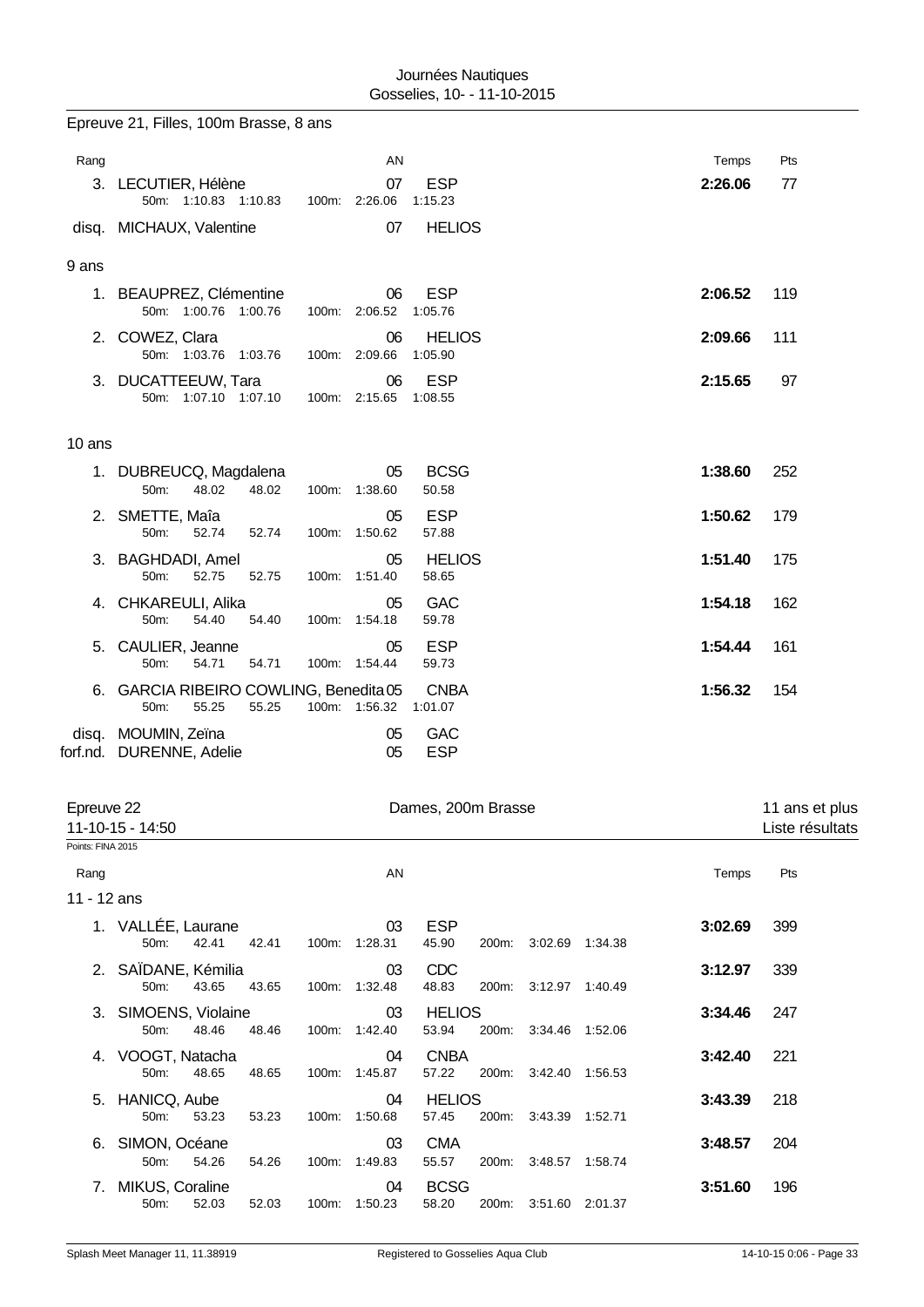|             | Epreuve 22, Filles, 200m Brasse, 11 - 12 ans                                                                 |       |       |                                 |                                                        |       |                       |         |         |     |
|-------------|--------------------------------------------------------------------------------------------------------------|-------|-------|---------------------------------|--------------------------------------------------------|-------|-----------------------|---------|---------|-----|
| Rang        |                                                                                                              |       |       | AN                              |                                                        |       |                       |         | Temps   | Pts |
|             | 8. VAN RUYMBEKE, Julie<br>50m:<br>55.21                                                                      | 55.21 |       | 04<br>100m: 1:55.89             | <b>CNJ</b><br>1:00.68                                  |       | 200m: 3:55.99 2:00.10 |         | 3:55.99 | 185 |
|             | 9. DAIF, Lina<br>50m:<br>55.25                                                                               | 55.25 | 100m: | 03<br>1:56.01                   | <b>CNBA</b><br>1:00.76                                 | 200m: | 3:56.05               | 2:00.04 | 3:56.05 | 185 |
| 13 - 14 ans |                                                                                                              |       |       |                                 |                                                        |       |                       |         |         |     |
|             | 1. KULIK, Daria<br>50m:<br>39.73                                                                             | 39.73 |       | 01<br>100m: 1:23.43             | <b>CNBA</b><br>43.70                                   |       | 200m: 2:53.07 1:29.64 |         | 2:53.07 | 470 |
|             | 2. HERMAN, Marie<br>50m:<br>41.02                                                                            | 41.02 |       | 01<br>100m: 1:25.75             | <b>CMA</b><br>44.73                                    | 200m: | 3:00.78               | 1:35.03 | 3:00.78 | 412 |
|             | 3. D'HONDT, Alexie<br>50m:<br>40.81                                                                          | 40.81 |       | 01<br>100m: 1:27.01             | <b>CNBA</b><br>46.20                                   | 200m: | 3:03.17               | 1:36.16 | 3:03.17 | 396 |
|             | 4. BEN NAIM, Nisserine<br>50m:<br>42.58                                                                      | 42.58 |       | 02<br>100m: 1:29.36             | <b>CNBA</b><br>46.78                                   | 200m: | 3:06.03               | 1:36.67 | 3:06.03 | 378 |
|             | 5. HANICQ, Ambre<br>50m:<br>45.52                                                                            | 45.52 |       | 01<br>100m: 1:36.76             | <b>HELIOS</b><br>51.24                                 | 200m: | 3:19.33               | 1:42.57 | 3:19.33 | 307 |
|             | 6. VISÉE, Chloé<br>50m:<br>46.67                                                                             | 46.67 | 100m: | 01<br>1:38.17                   | <b>BCSG</b><br>51.50                                   | 200m: | 3:21.31               | 1:43.14 | 3:21.31 | 298 |
|             | 7. HELAS, Jeanne<br>50m:<br>46.31                                                                            | 46.31 |       | 01<br>100m: 1:38.31             | <b>HELIOS</b><br>52.00                                 | 200m: | 3:21.41               | 1:43.10 | 3:21.41 | 298 |
|             | 8. MARIN, Marie<br>50m:<br>47.60                                                                             | 47.60 |       | 01<br>200m: 3:30.39             | <b>CNBA</b><br>2:42.79                                 |       |                       |         | 3:30.39 | 261 |
|             | 9. ROUGET, Julie<br>50m:<br>47.09                                                                            | 47.09 |       | 01<br>100m: 1:40.17             | <b>CNJ</b><br>53.08                                    |       | 200m: 3:31.42 1:51.25 |         | 3:31.42 | 257 |
|             | 10. BLOTHIAUX, Aline<br>50m:<br>48.93                                                                        | 48.93 |       | 01<br>100m: 1:41.77             | <b>BCSG</b><br>52.84                                   | 200m: | 3:32.03               | 1:50.26 | 3:32.03 | 255 |
|             | 11. PAUL, Erin<br>50m:<br>47.50                                                                              | 47.50 |       | 02<br>100m: 1:41.02             | <b>HELIOS</b><br>53.52                                 | 200m: | 3:32.50               | 1:51.48 | 3:32.50 | 253 |
|             | 12. PONCELET, Lola<br>50m:<br>50.67                                                                          | 50.67 |       | 01<br>100m: 1:47.71             | GAC<br>57.04                                           |       | 200m: 3:41.64 1:53.93 |         | 3:41.64 | 223 |
|             | 13. ZARIOH, Imane<br>50m:<br>51.74                                                                           | 51.74 | 100m: | 02<br>1:48.68                   | <b>HELIOS</b><br>56.94                                 |       | 200m: 3:43.83 1:55.15 |         | 3:43.83 | 217 |
|             | 14. ZARIOH, Ines<br>50m:<br>54.69                                                                            | 54.69 |       | 02<br>200m: 3:55.14             | <b>HELIOS</b><br>3:00.45                               |       |                       |         | 3:55.14 | 187 |
|             | 15. DENEUBOURG, Florence<br>50m:<br>54.75                                                                    | 54.75 |       | 02<br>100m: 1:55.70             | <b>ESP</b><br>1:00.95                                  |       | 200m: 3:56.51 2:00.81 |         | 3:56.51 | 184 |
|             | 16. JADIN, Alexia<br>50m:<br>53.10                                                                           | 53.10 |       | 01<br>200m: 3:57.87             | <b>CNBA</b><br>3:04.77                                 |       |                       |         | 3:57.87 | 181 |
|             | 17. FOESTER, Camille<br>50m:<br>53.69                                                                        | 53.69 |       | 02<br>200m: 4:03.82             | <b>CNBA</b><br>3:10.13                                 |       |                       |         | 4:03.82 | 168 |
|             | 18. DOUDELET, Elodie                                                                                         |       |       | 01                              | <b>HELIOS</b>                                          |       |                       |         | 4:12.71 | 151 |
|             | 59.46<br>50m:<br>19. KHAMAL, Mahéra                                                                          | 59.46 |       | 100m: 2:04.64<br>02             | 1:05.18<br><b>CNBA</b>                                 |       | 200m: 4:12.71 2:08.07 |         | 4:39.82 | 111 |
|             | 50m: 1:02.06 1:02.06<br>forf.déc. NYSTAZOS, Maeva<br>forf.déc. GOETHALS, Lutgard<br>forf.déc. ZERAIDI, Kenza |       |       | 100m: 2:11.54<br>01<br>02<br>02 | 1:09.48<br><b>HELIOS</b><br><b>CNBA</b><br><b>CNBA</b> |       | 200m: 4:39.82 2:28.28 |         |         |     |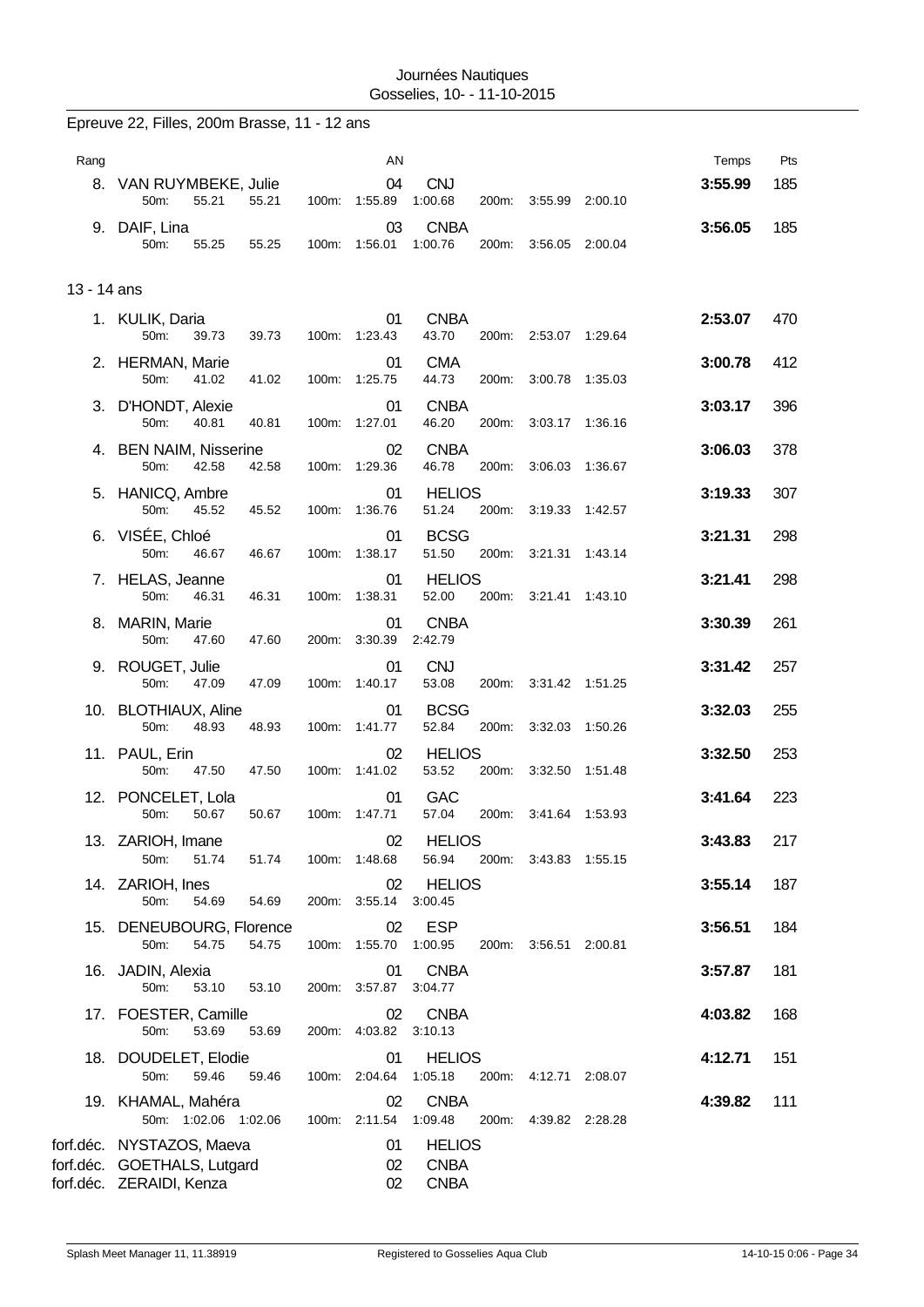## Epreuve 22, Dames, 200m Brasse

| 15 - 16 ans                      |                                                                                                               |       |       |                                  |                                                                                       |       |                       |                                                                |                                        |  |
|----------------------------------|---------------------------------------------------------------------------------------------------------------|-------|-------|----------------------------------|---------------------------------------------------------------------------------------|-------|-----------------------|----------------------------------------------------------------|----------------------------------------|--|
|                                  | 1. CORNET, Gaelle<br>50m:<br>41.71                                                                            | 41.71 |       | 00<br>100m: 1:27.65              | <b>CDC</b><br>45.94                                                                   |       | 200m: 3:00.50 1:32.85 | 3:00.50                                                        | 414                                    |  |
|                                  | 2. PIETTE, Britney<br>43.36<br>50m:                                                                           | 43.36 |       | 00<br>100m: 1:31.02              | <b>HELIOS</b><br>47.66                                                                |       | 200m: 3:08.19 1:37.17 | 3:08.19                                                        | 365                                    |  |
|                                  | 3. MAHY, Alexandra<br>50m:<br>43.55                                                                           | 43.55 |       | 99<br>100m: 1:34.61              | <b>CNJ</b><br>51.06                                                                   | 200m: | 3:15.27 1:40.66       | 3:15.27                                                        | 327                                    |  |
|                                  | 4. DELADRIER, Margault<br>44.91<br>50m:                                                                       | 44.91 |       | 00<br>100m: 1:36.88              | <b>BCSG</b><br>51.97                                                                  |       | 200m: 3:22.28 1:45.40 | 3:22.28                                                        | 294                                    |  |
|                                  | 5. CARNIER, Margot<br>50m:<br>47.91                                                                           | 47.91 |       | 99<br>100m: 1:41.76              | <b>HELIOS</b><br>53.85                                                                |       | 200m: 3:33.09 1:51.33 | 3:33.09                                                        | 251                                    |  |
|                                  | 6. TRESNIE, Adeline<br>50m:<br>50.33                                                                          | 50.33 |       | 00<br>100m: 1:44.57              | <b>CDC</b><br>54.24                                                                   | 200m: | 3:35.76 1:51.19       | 3:35.76                                                        | 242                                    |  |
|                                  | forf.déc. CARPIN, Ophélie                                                                                     |       |       | 99                               | <b>HELIOS</b>                                                                         |       |                       |                                                                |                                        |  |
| 17 - 18 ans                      |                                                                                                               |       |       |                                  |                                                                                       |       |                       |                                                                |                                        |  |
|                                  | 1. MELICE, Océane<br>40.98<br>50m:                                                                            | 40.98 |       | 98<br>100m: 1:26.63              | <b>CMA</b><br>45.65                                                                   |       | 200m: 3:04.10 1:37.47 | 3:04.10                                                        | 390                                    |  |
|                                  | 2. CAVADINI, Virginie<br>42.30<br>50m:                                                                        | 42.30 |       | 98<br>100m: 1:30.24              | <b>CNBA</b><br>47.94                                                                  |       | 200m: 3:06.52 1:36.28 | 3:06.52                                                        | 375                                    |  |
|                                  | 3. BACCAUW, Manon<br>43.27<br>50m:                                                                            | 43.27 |       | 98<br>100m: 1:32.08              | <b>BCSG</b><br>48.81                                                                  |       | 200m: 3:11.00 1:38.92 | 3:11.00                                                        | 349                                    |  |
|                                  | forf.déc. GOETHALS, Reinhilde                                                                                 |       |       | 98                               | <b>CNBA</b>                                                                           |       |                       |                                                                |                                        |  |
|                                  | 19 ans et plus                                                                                                |       |       |                                  |                                                                                       |       |                       |                                                                |                                        |  |
|                                  | 1. LEPOMME, Anne-Sophie<br>40.25<br>50m:                                                                      | 40.25 | 100m: | 86<br>1:24.60                    | <b>HELIOS</b><br>44.35                                                                | 200m: | 2:53.87 1:29.27       | 2:53.87                                                        | 463                                    |  |
|                                  | 2. DOBRIN, Alexandra<br>40.03<br>50m:                                                                         | 40.03 |       | 93<br>100m: 1:24.78              | <b>CNBA</b><br>44.75                                                                  |       | 200m: 2:55.46 1:30.68 | 2:55.46                                                        | 451                                    |  |
| Epreuve 23<br>Points: FINA 2015  | 11-10-15 - 15:40                                                                                              |       |       |                                  | Garçons, 100m 4 nages                                                                 |       |                       |                                                                | 8 - 10 ans<br>Liste résultats          |  |
| Rang<br>9 ans                    |                                                                                                               |       |       | AN                               |                                                                                       |       |                       | Temps                                                          | Pts                                    |  |
| 2.<br>3.                         | 1. AISSAOUI, Ayman<br>DEWAELE, Thibaut<br><b>BOUCAU, Baptiste</b><br>4. VIVIER, Romain                        |       |       | 06<br>06<br>06<br>06             | <b>CNBA</b><br><b>ESP</b><br><b>ESP</b><br><b>ESP</b>                                 |       |                       | 1:49.81<br>1:51.60<br>1:54.81<br>2:19.09                       | 98<br>93<br>85<br>48                   |  |
| 10 ans                           |                                                                                                               |       |       |                                  |                                                                                       |       |                       |                                                                |                                        |  |
| 1.<br>2.<br>3.<br>4.<br>5.<br>6. | COUNOY, Félix<br>SUTERA, Livio<br><b>BIAD, Malik</b><br>DECORTE, Lucien<br>LAHAYE, Flavian<br>LOMBARD, Thomas |       |       | 05<br>05<br>05<br>05<br>05<br>05 | <b>BCSG</b><br><b>BCSG</b><br><b>CMA</b><br><b>CNJ</b><br><b>HELIOS</b><br><b>CNJ</b> |       |                       | 1:25.58<br>1:28.12<br>1:29.32<br>1:31.44<br>1:40.21<br>1:44.17 | 207<br>190<br>182<br>170<br>129<br>115 |  |
|                                  | 7. KULIK, Maciej<br>8. AFALLAH, Nadhir                                                                        |       |       | 05<br>05                         | <b>CNBA</b><br><b>CNBA</b>                                                            |       |                       | 1:48.90<br>2:01.98                                             | 100<br>71                              |  |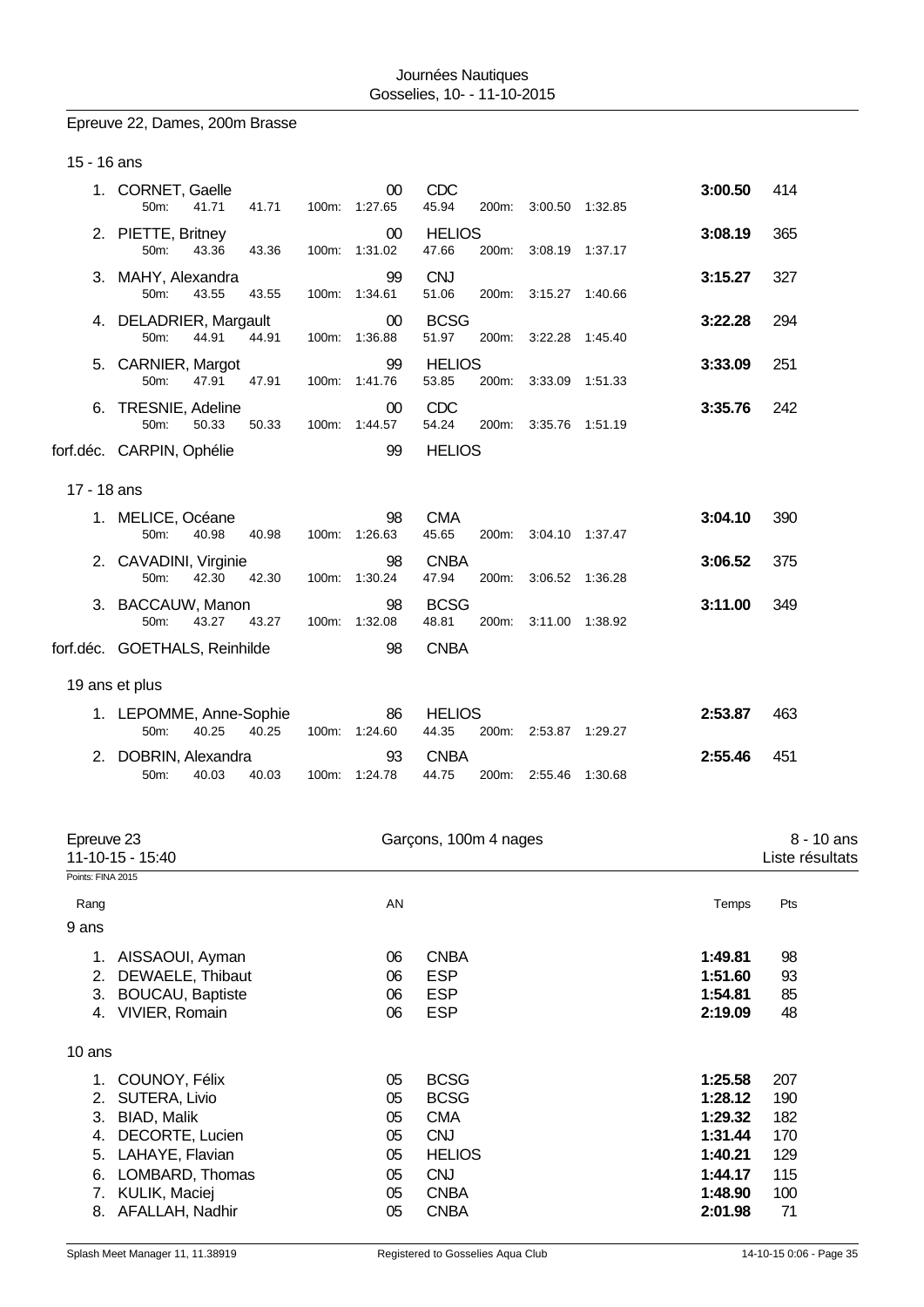|                     | Epreuve 23, Garçons, 100m 4 nages, 10 ans             |       |                             |                                 |                       |         |                                   |
|---------------------|-------------------------------------------------------|-------|-----------------------------|---------------------------------|-----------------------|---------|-----------------------------------|
| Rang                |                                                       |       | AN                          |                                 |                       | Temps   | Pts                               |
|                     | forf.déc. MOUMIN, Omar                                |       | 05                          | <b>GAC</b>                      |                       |         |                                   |
| Epreuve 24          | 11-10-15 - 15:45                                      |       |                             | Garçons, 100m Papillon          |                       |         | 11 - 12 ans<br>Liste résultats    |
| Points: FINA 2015   |                                                       |       |                             |                                 |                       |         |                                   |
| Rang                |                                                       |       | AN                          |                                 |                       | Temps   | Pts                               |
|                     | 1. SCUTNAIRE, Tom<br>50m:<br>35.43<br>35.43           | 100m: | 03<br>1:15.89               | <b>ESP</b><br>40.46             |                       | 1:15.89 | 260                               |
|                     | 2. VAN HENTENRIJK, Matthieu<br>37.72<br>50m:<br>37.72 | 100m: | 03<br>1:21.62               | <b>CNBA</b><br>43.90            |                       | 1:21.62 | 209                               |
|                     | 3. BIAD, Mehdi<br>50m:<br>37.87<br>37.87              | 100m: | 03<br>1:23.48               | <b>CMA</b><br>45.61             |                       | 1:23.48 | 195                               |
|                     | 4. CHARCHAR, Romain<br>39.08<br>50m:<br>39.08         |       | 03<br>100m: 1:26.59         | <b>BCSG</b><br>47.51            |                       | 1:26.59 | 175                               |
| 5.                  | <b>TCHKAREOULI, Andrey</b><br>41.91<br>50m:<br>41.91  |       | 03<br>100m: 1:33.00         | <b>GAC</b><br>51.09             |                       | 1:33.00 | 141                               |
|                     | 6. LECLERCQ, Justin<br>45.26<br>50m:<br>45.26         | 100m: | 04<br>1:40.72               | <b>HELIOS</b><br>55.46          |                       | 1:40.72 | 111                               |
|                     | 7. STROICA, Samuel<br>50m:<br>54.41<br>54.41          |       | 04<br>100m: 1:54.08         | <b>CNBA</b><br>59.67            |                       | 1:54.08 | 76                                |
|                     | 8. SIMON, Andréas<br>50m:<br>52.58<br>52.58           |       | 04<br>100m: 1:57.86         | <b>CMA</b><br>1:05.28           |                       | 1:57.86 | 69                                |
|                     | 9. MARET, Antoine<br>50m:<br>56.48<br>56.48           | 100m: | 04<br>2:00.40               | <b>HELIOS</b><br>1:03.92        |                       | 2:00.40 | 65                                |
|                     | 10. LEMAIRE, Antoine<br>50m:<br>57.77<br>57.77        |       | 03<br>100m: 2:06.77 1:09.00 | <b>HELIOS</b>                   |                       | 2:06.77 | 55                                |
|                     | 11. DERUMIER, Thomas                                  |       | 04                          | <b>ESP</b>                      |                       | 2:09.32 | 52                                |
| Epreuve 25          | 11-10-15 - 15:50                                      |       |                             | Messieurs, 200m Papillon        |                       |         | 13 ans et plus<br>Liste résultats |
| Points: FINA 2015   |                                                       |       |                             |                                 |                       |         |                                   |
| Rang<br>13 - 14 ans |                                                       |       | AN                          |                                 |                       | Temps   | Pts                               |
|                     | 1. MITITELU, Armand<br>50m:<br>34.26<br>34.26         | 100m: | 01<br>1:13.32               | <b>CNBA</b><br>39.06<br>200m:   | 2:33.38 1:20.06       | 2:33.38 | 354                               |
|                     | 2. VATA, Gjon<br>50m:<br>35.33<br>35.33               |       | 02<br>100m: 1:17.33         | <b>CNBA</b><br>42.00            | 200m: 2:33.56 1:16.23 | 2:33.56 | 353                               |
|                     | 3. BOXUS, Thomas<br>50m:<br>40.66<br>40.66            |       | 01<br>100m: 1:27.30         | <b>HELIOS</b><br>46.64<br>200m: | 3:01.86 1:34.56       | 3:01.86 | 212                               |
|                     | 4. DE VOS, Lionel<br>50m:<br>41.39<br>41.39           | 100m: | 01<br>1:30.08               | <b>HELIOS</b><br>48.69<br>200m: | 3:04.41 1:34.33       | 3:04.41 | 204                               |
|                     | 5. DELENS, Alexis<br>50m:<br>43.64<br>43.64           |       | 02<br>100m: 1:33.28         | <b>HELIOS</b><br>49.64<br>200m: | 3:22.14 1:48.86       | 3:22.14 | 154                               |
|                     | 6. LIMBIOUL, Thomas<br>50m:<br>41.55<br>41.55         |       | 02<br>100m: 1:34.80         | <b>HELIOS</b><br>53.25<br>200m: | 3:24.53 1:49.73       | 3:24.53 | 149                               |
|                     | 7. SEDDIK, Rayan<br>50m:<br>44.69<br>44.69            | 100m: | 02<br>1:39.34               | <b>CNBA</b><br>54.65<br>200m:   | 3:25.18 1:45.84       | 3:25.18 | 148                               |
|                     |                                                       |       |                             |                                 |                       |         |                                   |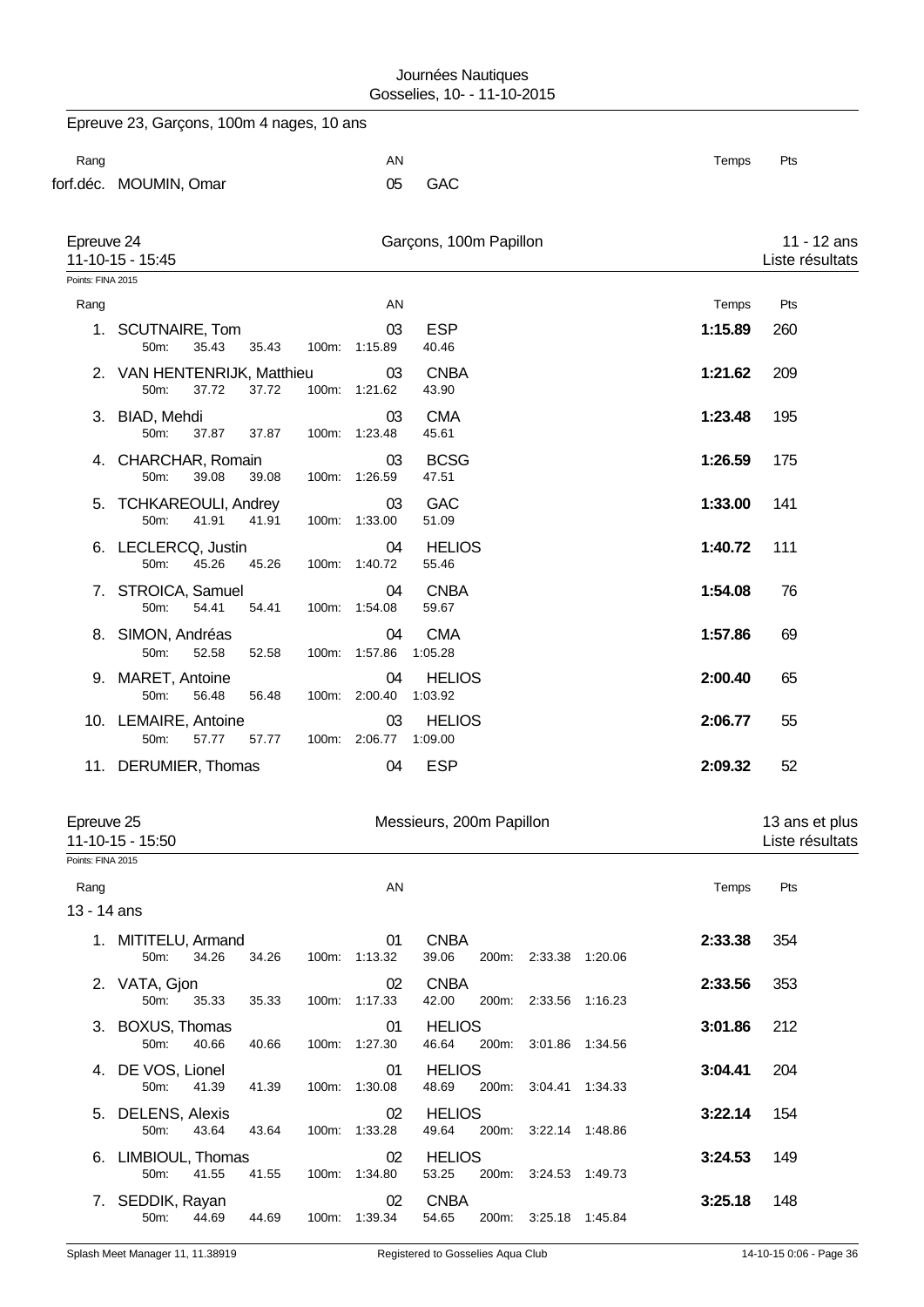|             | Epreuve 25, Garçons, 200m Papillon, 13 - 14 ans          |       |                         |                                   |                       |         |                  |            |
|-------------|----------------------------------------------------------|-------|-------------------------|-----------------------------------|-----------------------|---------|------------------|------------|
| Rang        | 8. BAUSSART, Tom                                         |       | AN<br>01                | <b>HELIOS</b>                     |                       |         | Temps<br>3:38.76 | Pts<br>122 |
|             | 50m:<br>48.62<br>48.62                                   |       | 100m: 1:46.19           | 57.57                             | 200m: 3:38.76 1:52.57 |         |                  |            |
|             | disq. LESCART, Alexandre<br>forf.déc. GHESQUIERE, Martin |       | 01<br>02                | <b>BCSG</b><br><b>BCSG</b>        |                       |         |                  |            |
| 15 - 16 ans |                                                          |       |                         |                                   |                       |         |                  |            |
|             | 1. SIX, William<br>50m:<br>31.71<br>31.71                |       | $00\,$<br>100m: 1:07.74 | <b>BCSG</b><br>36.03              | 200m: 2:22.37 1:14.63 |         | 2:22.37          | 443        |
|             | 2. COUNOY, Hugo<br>50m:<br>33.59<br>33.59                | 100m: | 99<br>1:13.19           | <b>BCSG</b><br>39.60<br>200m:     | 2:34.66               | 1:21.47 | 2:34.66          | 345        |
|             | 3. VRIELYNCK, Maximilien<br>50m:<br>33.39<br>33.39       | 100m: | 00<br>1:13.17           | <b>CNBA</b><br>39.78<br>200m:     | 2:44.45               | 1:31.28 | 2:44.45          | 287        |
|             | 4. ROBERT, Antony<br>50m:<br>41.63<br>41.63              |       | 99<br>100m: 1:31.79     | <b>HELIOS</b><br>50.16<br>200m:   | 3:17.00               | 1:45.21 | 3:17.00          | 167        |
|             | 5. BAGHDADI, Amine<br>50m:<br>44.13<br>44.13             | 100m: | 00<br>1:37.20           | <b>HELIOS</b><br>53.07<br>200m:   | 3:21.27 1:44.07       |         | 3:21.27          | 156        |
|             | 6. MICHAUX, Sacha<br>50m:<br>45.51<br>45.51              | 100m: | 00<br>1:40.02           | <b>HELIOS</b><br>54.51<br>200m:   | 3:28.16               | 1:48.14 | 3:28.16          | 141        |
|             | 7. LUSIAU, Kylian<br>50m:<br>54.61<br>54.61              |       | 00<br>100m: 1:58.80     | <b>HELIOS</b><br>200m:<br>1:04.19 | 4:12.65 2:13.85       |         | 4:12.65          | 79         |
| 17 - 18 ans |                                                          |       |                         |                                   |                       |         |                  |            |
|             | 1. LAGNEAU, Jean-Marie<br>50m:<br>31.65<br>31.65         |       | 97<br>100m: 1:07.74     | <b>GAC</b><br>36.09               | 200m: 2:24.24 1:16.50 |         | 2:24.24          | 426        |
|             | 2. DOS SANTOS, Sam<br>50m:<br>32.71<br>32.71             | 100m: | 98<br>1:11.22           | <b>CNBA</b><br>38.51<br>200m:     | 2:31.74               | 1:20.52 | 2:31.74          | 366        |
|             | 3. MAHY, Nathan<br>50m:<br>48.83<br>48.83                | 100m: | 97<br>1:47.40           | <b>HELIOS</b><br>58.57<br>200m:   | 3:55.71               | 2:08.31 | 3:55.71          | 97         |
|             | forf.déc. VAN SCHINGEN, Ludovic                          |       | 98                      | <b>HELIOS</b>                     |                       |         |                  |            |
|             | 19 ans et plus                                           |       |                         |                                   |                       |         |                  |            |
|             | 1. CANON, Thomas<br>50m:<br>32.67<br>32.67               |       | 91<br>100m: 1:08.99     | <b>HELIOS</b><br>36.32            | 200m: 2:18.92 1:09.93 |         | 2:18.92          | 477        |
|             | 2. TABI, Mehdi<br>50m:<br>34.21<br>34.21                 | 100m: | 95<br>1:13.03           | <b>HELIOS</b><br>38.82<br>200m:   | 2:31.53 1:18.50       |         | 2:31.53          | 367        |
|             | 3. ROLDAN SIMON, Adrien<br>33.29<br>50m:<br>33.29        |       | 90<br>100m: 1:12.30     | <b>HELIOS</b><br>39.01            | 200m: 2:32.33 1:20.03 |         | 2:32.33          | 361        |
|             | forf.déc. HERMAN, Hugues                                 |       | 66                      | <b>CMA</b>                        |                       |         |                  |            |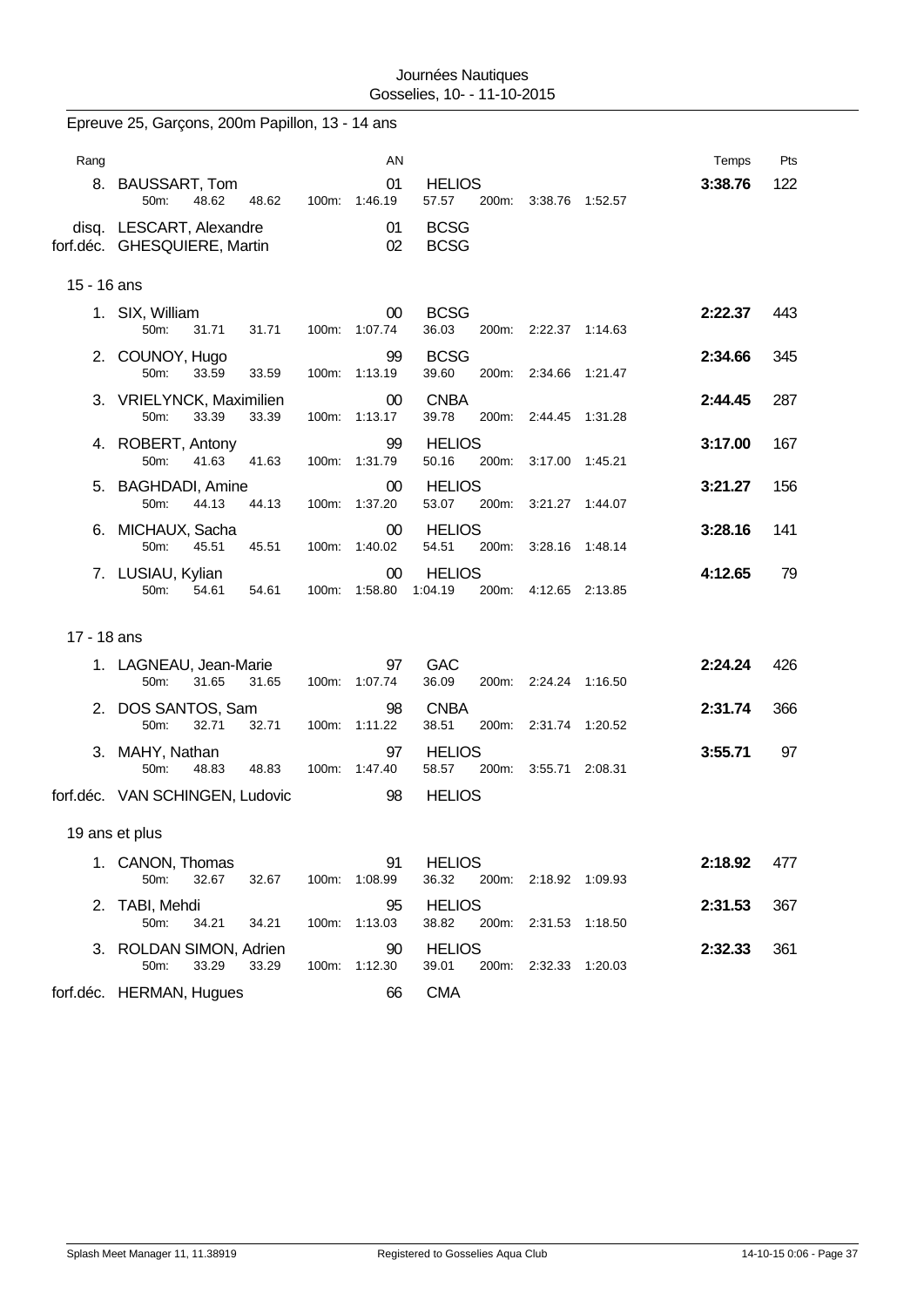| Epreuve 26        | 11-10-15 - 16:10                        |       |                             | Dames, 200m 4 nages      |         | 11 ans et plus<br>Liste résultats |
|-------------------|-----------------------------------------|-------|-----------------------------|--------------------------|---------|-----------------------------------|
| Points: FINA 2015 |                                         |       |                             |                          |         |                                   |
| Rang              |                                         |       | AN                          |                          | Temps   | Pts                               |
| 11 - 12 ans       |                                         |       |                             |                          |         |                                   |
|                   | 1. VALLÉE, Laurane<br>50m:<br>34.99     | 34.99 | 03<br>200m: 2:37.52 2:02.53 | <b>ESP</b>               | 2:37.52 | 462                               |
|                   | 2. SAÏDANE, Kémilia<br>50m:<br>35.53    | 35.53 | 03<br>200m: 2:46.23         | CDC<br>2:10.70           | 2:46.23 | 393                               |
|                   | 3. SIMOENS, Violaine<br>50m:<br>46.09   | 46.09 | 03<br>200m: 3:08.95         | <b>HELIOS</b><br>2:22.86 | 3:08.95 | 268                               |
|                   | 4. SIMON, Océane<br>50m:<br>46.74       | 46.74 | 03<br>200m: 3:26.86         | <b>CMA</b><br>2:40.12    | 3:26.86 | 204                               |
|                   | 5. MIKUS, Coraline<br>50m:<br>56.28     | 56.28 | 04<br>200m: 3:31.38         | <b>BCSG</b><br>2:35.10   | 3:31.38 | 191                               |
| 6.                | VAN RUYMBEKE, Julie<br>50m:<br>50.31    | 50.31 | 04<br>200m: 3:34.69 2:44.38 | <b>CNJ</b>               | 3:34.69 | 182                               |
|                   | 7. HANICQ, Aube<br>50m:<br>52.40        | 52.40 | 04<br>200m: 3:39.87         | <b>HELIOS</b><br>2:47.47 | 3:39.87 | 170                               |
|                   | 8. DAIF, Lina<br>50m:<br>54.21          | 54.21 | 03<br>200m: 3:40.31         | <b>CNBA</b><br>2:46.10   | 3:40.31 | 169                               |
|                   | forf.déc. VOOGT, Natacha                |       | 04                          | <b>CNBA</b>              |         |                                   |
| 13 - 14 ans       |                                         |       |                             |                          |         |                                   |
|                   | 1. KULIK, Daria<br>50m:<br>32.27        | 32.27 | 01<br>200m: 2:33.91         | <b>CNBA</b><br>2:01.64   | 2:33.91 | 496                               |
|                   | 2. DECORTE, Louise<br>50m:<br>38.40     | 38.40 | 01<br>200m: 2:43.99         | <b>CNJ</b><br>2:05.59    | 2:43.99 | 410                               |
|                   | 3. HERMAN, Marie<br>50m:<br>37.21       | 37.21 | 01<br>200m: 2:45.84         | <b>CMA</b><br>2:08.63    | 2:45.84 | 396                               |
|                   | 4. D'HONDT, Alexie<br>50m: 37.00        | 37.00 | 01<br>200m: 2:46.34         | <b>CNBA</b><br>2:09.34   | 2:46.34 | 393                               |
|                   | 5. BACCAUW, Margaux<br>50m:<br>35.69    | 35.69 | 01<br>200m: 2:50.22 2:14.53 | <b>BCSG</b>              | 2:50.22 | 366                               |
|                   | 6. BEN NAIM, Nisserine<br>50m:<br>38.27 | 38.27 | 02<br>200m: 2:52.55 2:14.28 | <b>CNBA</b>              | 2:52.55 | 352                               |
|                   | 7. VISÉE, Chloé<br>50m:<br>40.55        | 40.55 | 01<br>200m: 2:52.60 2:12.05 | <b>BCSG</b>              | 2:52.60 | 351                               |
|                   | 8. BLOTHIAUX, Aline<br>50m:<br>39.06    | 39.06 | 01<br>200m: 2:53.66 2:14.60 | <b>BCSG</b>              | 2:53.66 | 345                               |
|                   | 9. HANICQ, Ambre<br>50m:<br>42.90       | 42.90 | 01<br>200m: 3:00.61 2:17.71 | <b>HELIOS</b>            | 3:00.61 | 307                               |
|                   | 10. MARIN, Marie<br>50m:<br>39.83       | 39.83 | 01<br>200m: 3:00.98 2:21.15 | <b>CNBA</b>              | 3:00.98 | 305                               |
|                   | 11. PAUL, Erin<br>50m:<br>42.10         | 42.10 | 02<br>200m: 3:04.42 2:22.32 | <b>HELIOS</b>            | 3:04.42 | 288                               |
|                   | 12. HELAS, Jeanne<br>50m:<br>42.67      | 42.67 | 01<br>200m: 3:04.56 2:21.89 | <b>HELIOS</b>            | 3:04.56 | 287                               |
|                   | 13. MAHY, Jennifer<br>50m:<br>42.15     | 42.15 | 01<br>200m: 3:05.03 2:22.88 | <b>CNJ</b>               | 3:05.03 | 285                               |
|                   |                                         |       |                             |                          |         |                                   |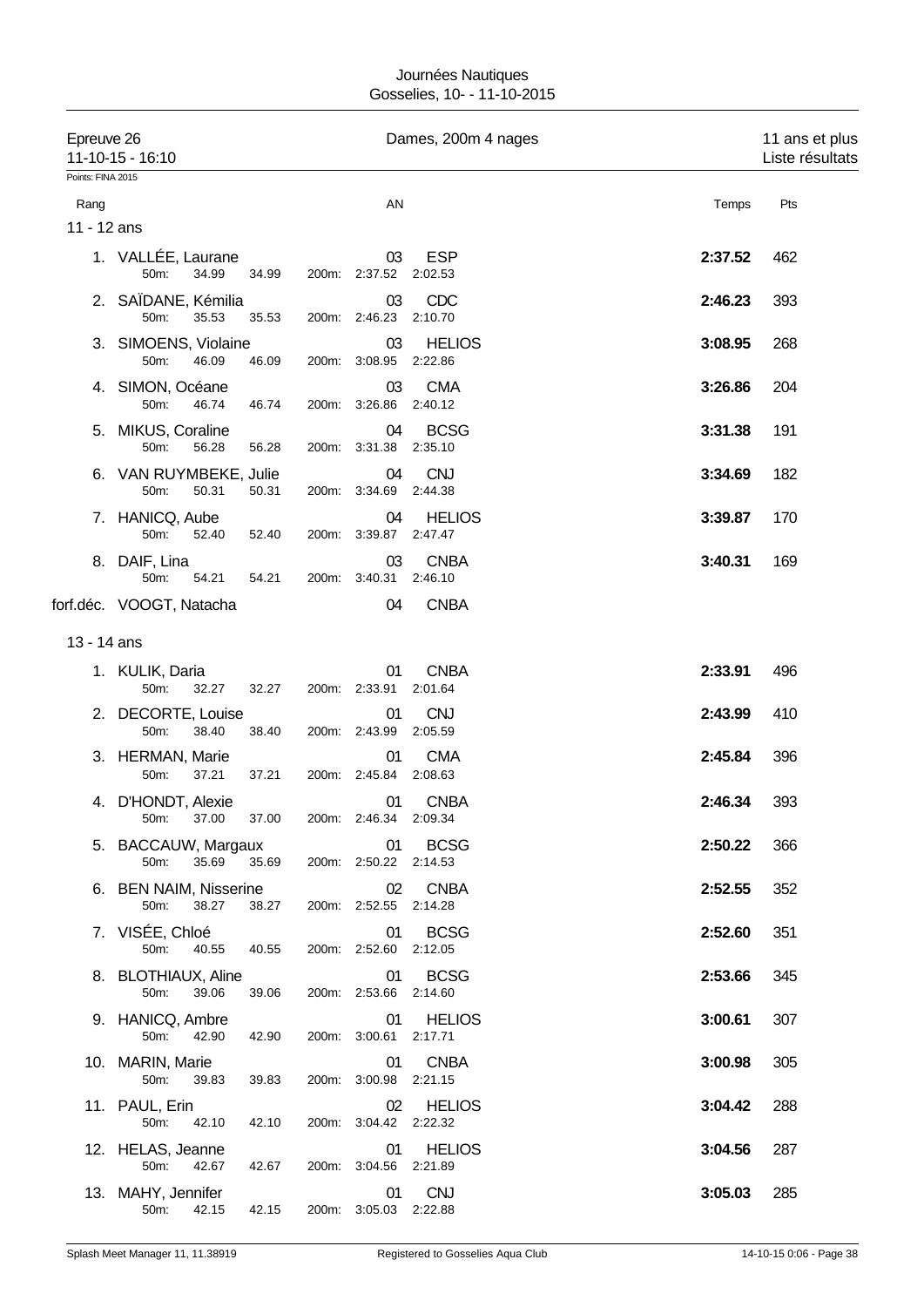|             | Epreuve 26, Filles, 200m 4 nages, 13 - 14 ans                                                                                                                    |                |                                  |                                                                                            |         |     |
|-------------|------------------------------------------------------------------------------------------------------------------------------------------------------------------|----------------|----------------------------------|--------------------------------------------------------------------------------------------|---------|-----|
| Rang        |                                                                                                                                                                  |                | AN                               |                                                                                            | Temps   | Pts |
|             | 14. ROUGET, Julie<br>50m:<br>43.65                                                                                                                               | 43.65          | 01<br>200m: 3:06.46              | <b>CNJ</b><br>2:22.81                                                                      | 3:06.46 | 279 |
|             | 15. PONCELET, Lola<br>45.07<br>50m:                                                                                                                              | 45.07<br>200m: | 01<br>3:12.41                    | <b>GAC</b><br>2:27.34                                                                      | 3:12.41 | 254 |
|             | 16. ZARIOH, Imane<br>50m:<br>48.19                                                                                                                               | 48.19<br>200m: | 02<br>3:17.75                    | <b>HELIOS</b><br>2:29.56                                                                   | 3:17.75 | 234 |
| 17.         | DOUDELET, Elodie<br>50m:<br>47.32                                                                                                                                | 47.32          | 01<br>200m: 3:32.40              | <b>HELIOS</b><br>2:45.08                                                                   | 3:32.40 | 188 |
|             | 18. DENEUBOURG, Florence<br>55.48<br>50m:                                                                                                                        | 55.48<br>200m: | 02<br>3:41.68                    | <b>ESP</b><br>2:46.20                                                                      | 3:41.68 | 166 |
| forf.déc.   | disq. ZARIOH, Ines<br>forf.déc. NYSTAZOS, Maeva<br><b>GOETHALS, Lutgard</b><br>forf.déc. JADIN, Alexia<br>forf.déc. ZERAIDI, Kenza<br>forf.déc. FOESTER, Camille |                | 02<br>01<br>02<br>01<br>02<br>02 | <b>HELIOS</b><br><b>HELIOS</b><br><b>CNBA</b><br><b>CNBA</b><br><b>CNBA</b><br><b>CNBA</b> |         |     |
| 15 - 16 ans |                                                                                                                                                                  |                |                                  |                                                                                            |         |     |
|             | 1. INGLESE, Eva<br>50m:<br>32.40                                                                                                                                 | 32.40          | 00<br>200m: 2:36.64              | <b>CNBA</b><br>2:04.24                                                                     | 2:36.64 | 470 |
|             | 2. CORNET, Gaelle<br>50m:<br>32.72                                                                                                                               | 32.72          | 00<br>200m: 2:43.13              | CDC<br>2:10.41                                                                             | 2:43.13 | 416 |
| З.          | PIETTE, Britney<br>50m:<br>38.10                                                                                                                                 | 38.10          | 00<br>200m: 2:46.82              | <b>HELIOS</b><br>2:08.72                                                                   | 2:46.82 | 389 |
| 4.          | DELADRIER, Margault<br>35.76<br>50m:                                                                                                                             | 35.76<br>200m: | 00<br>2:46.91                    | <b>BCSG</b><br>2:11.15                                                                     | 2:46.91 | 389 |
| 5.          | MAHY, Alexandra<br>50m:<br>40.13                                                                                                                                 | 40.13<br>200m: | 99<br>2:57.05                    | <b>CNJ</b><br>2:16.92                                                                      | 2:57.05 | 326 |
| 6.          | TRESNIE, Adeline<br>50m:<br>43.33                                                                                                                                | 43.33          | 00<br>200m: 3:07.79              | CDC<br>2:24.46                                                                             | 3:07.79 | 273 |
|             | disq. CARNIER, Margot<br>forf.déc. CARPIN, Ophélie                                                                                                               |                | 99<br>99                         | <b>HELIOS</b><br><b>HELIOS</b>                                                             |         |     |
| 17 - 18 ans |                                                                                                                                                                  |                |                                  |                                                                                            |         |     |
|             | 1. CAVADINI, Virginie<br>33.47<br>50m:                                                                                                                           | 33.47<br>200m: | 98<br>2:39.40                    | <b>CNBA</b><br>2:05.93                                                                     | 2:39.40 | 446 |
|             | 2. MELICE, Océane<br>50m:<br>33.55                                                                                                                               | 33.55<br>200m: | 98<br>2:41.34                    | <b>CMA</b><br>2:07.79                                                                      | 2:41.34 | 430 |
|             | 3. BACCAUW, Manon<br>50m:<br>34.71                                                                                                                               | 34.71          | 98<br>200m: 2:45.66              | <b>BCSG</b><br>2:10.95                                                                     | 2:45.66 | 398 |
|             | 4. CREPIN, Marion<br>50m:<br>35.42                                                                                                                               | 35.42<br>200m: | 98<br>2:51.56                    | <b>CNBA</b><br>2:16.14                                                                     | 2:51.56 | 358 |
|             | forf.déc. GOETHALS, Reinhilde<br>forf.déc. COCU, Florine                                                                                                         |                | 98<br>98                         | <b>CNBA</b><br><b>BCSG</b>                                                                 |         |     |
|             | 19 ans et plus                                                                                                                                                   |                |                                  |                                                                                            |         |     |
|             | 1. DOBRIN, Alexandra<br>50m:<br>30.86                                                                                                                            | 30.86          | 93<br>200m: 2:25.03              | <b>CNBA</b><br>1:54.17                                                                     | 2:25.03 | 593 |
|             | 2. DEVILLE, Alexandra<br>50m:<br>31.27                                                                                                                           | 31.27          | 95<br>200m: 2:31.89              | <b>CNBA</b><br>2:00.62                                                                     | 2:31.89 | 516 |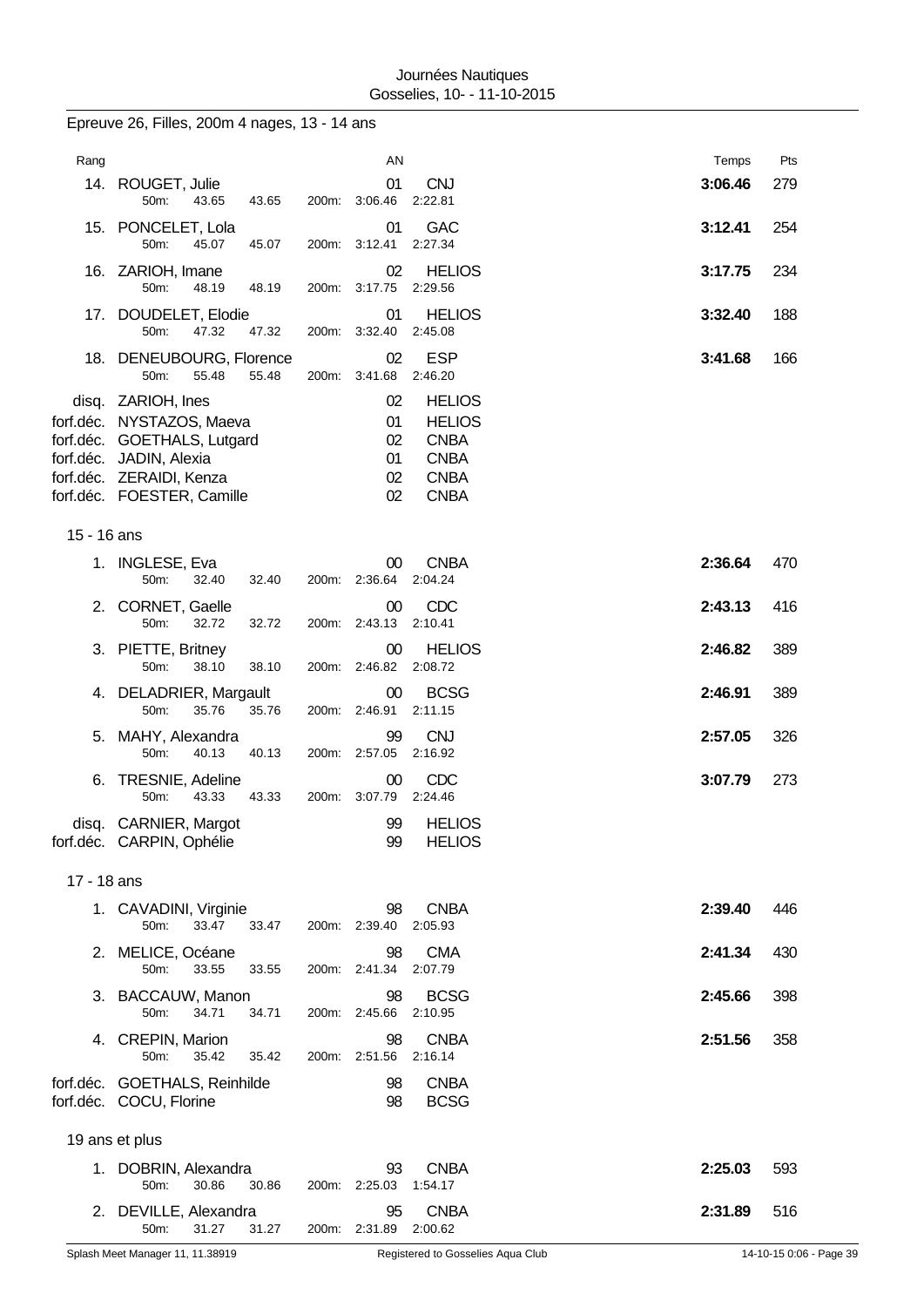|                   | Epreuve 26, Dames, 200m 4 nages, 19 ans et plus         |       |       |                           |                                      |                    |                               |
|-------------------|---------------------------------------------------------|-------|-------|---------------------------|--------------------------------------|--------------------|-------------------------------|
| Rang              |                                                         |       |       | AN                        |                                      | Temps              | Pts                           |
|                   | 3. LEPOMME, Anne-Sophie<br>33.88<br>50m:                | 33.88 |       | 86<br>200m: 2:33.31       | <b>HELIOS</b><br>1:59.43             | 2:33.31            | 502                           |
|                   | 4. SIEK, Ludivine<br>50m:<br>42.16                      | 42.16 | 200m: | 93<br>3:12.54             | CDC<br>2:30.38                       | 3:12.54            | 253                           |
| Epreuve 27        | 11-10-15 - 16:45                                        |       |       |                           | Filles, 100m Libre                   |                    | 8 - 10 ans<br>Liste résultats |
| Points: FINA 2015 |                                                         |       |       |                           |                                      |                    |                               |
| Rang              |                                                         |       |       | AN                        |                                      | Temps              | Pts                           |
| 8 ans<br>1.       | MICHAUX, Valentine<br>45.46<br>50m:                     | 45.46 |       | 07<br>100m: 1:31.88       | <b>HELIOS</b><br>46.42               | 1:31.88            | 171                           |
|                   | 2. REJRAJI, Iness<br>50m:<br>50.18                      | 50.18 |       | 07<br>100m: 1:44.31       | <b>GAC</b><br>54.13                  | 1:44.31            | 116                           |
| 3.                | CUVELIER, Juline<br>56.76<br>50m:                       | 56.76 |       | 07<br>100m: 2:03.05       | <b>ESP</b><br>1:06.29                | 2:03.05            | 71                            |
|                   | 4. LECUTIER, Hélène<br>50m:<br>57.63                    | 57.63 |       | 07<br>100m: 2:03.17       | <b>ESP</b><br>1:05.54                | 2:03.17            | 71                            |
| 9 ans             |                                                         |       |       |                           |                                      |                    |                               |
| 1.                | COWEZ, Clara<br>50m:<br>50.38                           | 50.38 |       | 06<br>100m: 1:43.88       | <b>HELIOS</b><br>53.50               | 1:43.88            | 118                           |
|                   | 2. BEAUPREZ, Clémentine<br>50m:<br>50.52                | 50.52 |       | 06<br>100m: 1:45.69       | <b>ESP</b><br>55.17                  | 1:45.69            | 112                           |
| 3.                | DUCATTEEUW, Tara<br>55.43<br>50m:                       | 55.43 |       | 06<br>100m: 1:53.79       | <b>ESP</b><br>58.36                  | 1:53.79            | 90                            |
| 10 ans            |                                                         |       |       |                           |                                      |                    |                               |
|                   | 1. DUBREUCQ, Magdalena<br>36.58<br>50m:                 | 36.58 |       | 05<br>100m: 1:14.83       | <b>BCSG</b><br>38.25                 | 1:14.83            | 316                           |
| 3.                | 2. BAGHDADI, Amel<br>CAULIER, Jeanne<br>50m:<br>40.99   | 40.99 |       | 05<br>05<br>100m: 1:26.63 | <b>HELIOS</b><br><b>ESP</b><br>45.64 | 1:15.94<br>1:26.63 | 303<br>204                    |
| 4.                | SMETTE, Maîa<br>50m:<br>42.20                           | 42.20 |       | 05<br>100m: 1:28.23       | <b>ESP</b><br>46.03                  | 1:28.23            | 193                           |
|                   | 5. GARCIA RIBEIRO COWLING, Benedita 05<br>40.80<br>50m: | 40.80 |       | 100m: 1:28.43             | <b>CNBA</b><br>47.63                 | 1:28.43            | 191                           |
| 6.                | CHKAREULI, Alika<br>50m:<br>43.06                       | 43.06 |       | 05<br>100m: 1:28.62       | GAC<br>45.56                         | 1:28.62            | 190                           |
| 7.                | MOUMIN, Zeïna<br>50m:<br>47.83                          | 47.83 |       | 05<br>100m: 1:39.19       | GAC<br>51.36                         | 1:39.19            | 136                           |
|                   | forf.nd. DURENNE, Adelie                                |       |       | 05                        | <b>ESP</b>                           |                    |                               |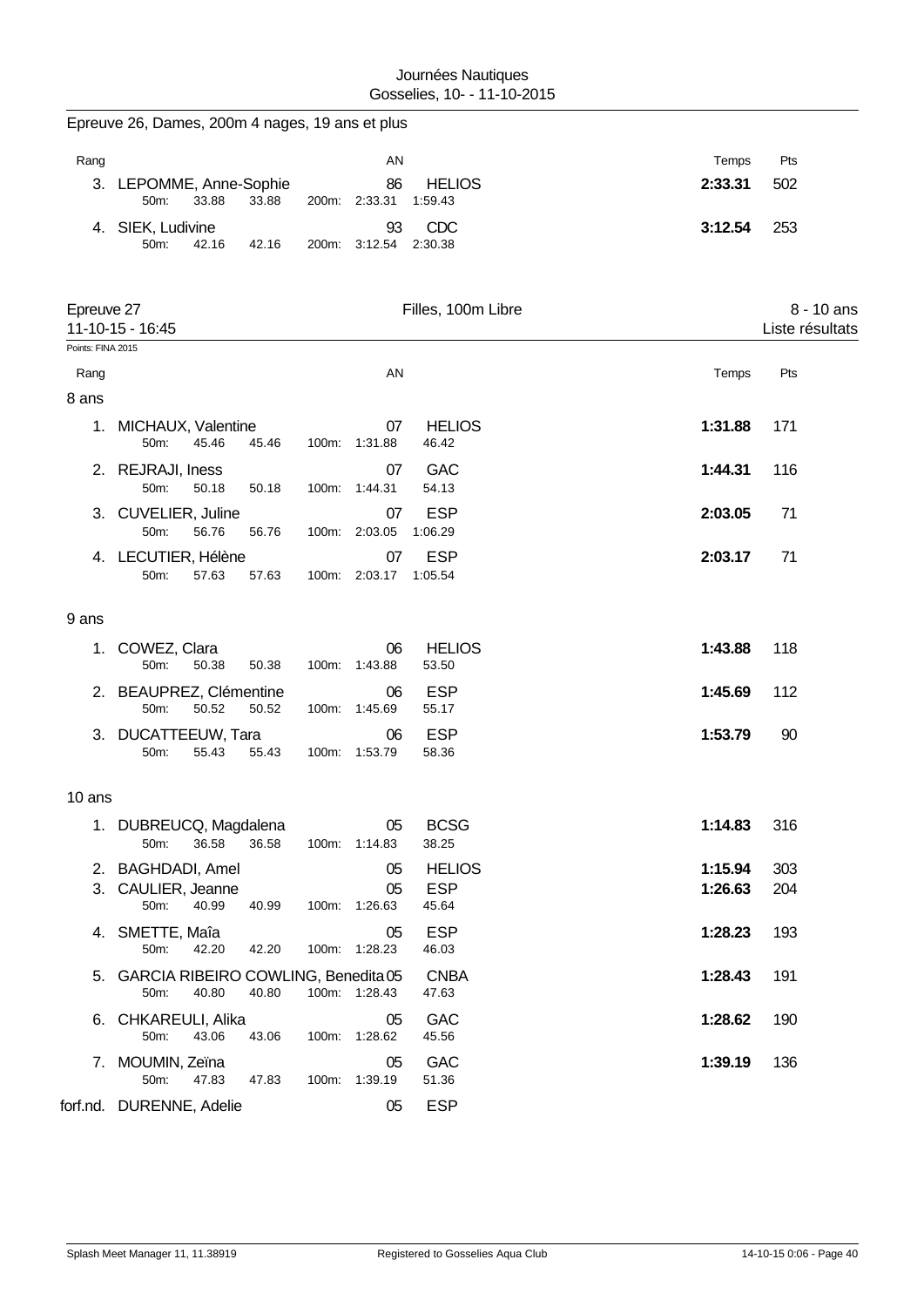|                   | Epreuve 28<br>Messieurs, 200m Libre<br>11-10-15 - 16:55 |       |                             |                              |                       |                    | 11 ans et plus<br>Liste résultats |
|-------------------|---------------------------------------------------------|-------|-----------------------------|------------------------------|-----------------------|--------------------|-----------------------------------|
| Points: FINA 2015 |                                                         |       |                             |                              |                       |                    |                                   |
| Rang              |                                                         |       | AN                          |                              |                       | Temps              | Pts                               |
| 11 - 12 ans       |                                                         |       |                             |                              |                       |                    |                                   |
|                   | 1. SCUTNAIRE, Tom<br>34.32<br>34.32<br>50m:             |       | 03<br>100m: 1:12.14         | <b>ESP</b><br>37.82          | 200m: 2:27.47 1:15.33 | 2:27.47            | 305                               |
|                   | 2. BIAD, Mehdi<br>50m:<br>33.21<br>33.21                |       | 03<br>100m: 1:11.65         | <b>CMA</b><br>38.44          | 200m: 2:28.93 1:17.28 | 2:28.93            | 297                               |
|                   | 3. CHARCHAR, Romain<br>50m:<br>35.80<br>35.80           |       | 03<br>100m: 1:15.11         | <b>BCSG</b><br>39.31         | 200m: 2:34.66 1:19.55 | 2:34.66            | 265                               |
|                   | 4. VAN HENTENRIJK, Matthieu<br>37.88<br>37.88<br>50m:   |       | 03<br>100m: 1:19.24         | <b>CNBA</b><br>41.36         | 200m: 2:40.02 1:20.78 | 2:40.02            | 239                               |
|                   | 5. LECLERCQ, Justin<br>50m:<br>38.25<br>38.25           |       | 04<br>100m: 1:19.65         | <b>HELIOS</b><br>41.40       | 200m: 2:41.65 1:22.00 | 2:41.65            | 232                               |
|                   | 6. TCHKAREOULI, Andrey<br>50m:<br>39.69<br>39.69        |       | 03<br>100m: 1:23.88         | <b>GAC</b><br>44.19          | 200m: 2:50.55 1:26.67 | 2:50.55            | 197                               |
|                   | 7. STROICA, Samuel<br>50m:<br>42.11<br>42.11            |       | 04<br>100m: 1:28.78         | <b>CNBA</b><br>46.67         | 200m: 2:58.68 1:29.90 | 2:58.68            | 172                               |
|                   | 8. SIMON, Andréas<br>50m:<br>45.46<br>45.46             |       | 04<br>100m: 1:37.84         | <b>CMA</b><br>52.38          | 200m: 3:15.50 1:37.66 | 3:15.50            | 131                               |
|                   | 9. MARET, Antoine<br>50m:<br>47.75<br>47.75             |       | 04<br>100m: 1:39.53         | <b>HELIOS</b><br>51.78       | 200m: 3:15.53 1:36.00 | 3:15.53            | 131                               |
|                   | 10. DERUMIER, Thomas<br>44.91<br>50m:<br>44.91          |       | 04<br>100m: 1:35.90         | <b>ESP</b><br>50.99<br>200m: | 3:18.31               | 3:18.31<br>1:42.41 | 125                               |
|                   | 11. LEMAIRE, Antoine<br>50m:<br>48.18<br>48.18          |       | 03<br>100m: 1:43.09         | <b>HELIOS</b><br>54.91       | 200m: 3:25.66 1:42.57 | 3:25.66            | 112                               |
|                   | 12. ABDO, Abdellah<br>50m:<br>45.30<br>45.30            |       | 04<br>100m: 1:35.65         | <b>CNBA</b><br>50.35         | 200m: 3:26.38 1:50.73 | 3:26.38            | 111                               |
|                   | 13. BARBIER, Nicolas<br>45.74<br>45.74<br>50m:          |       | 03<br>100m: 1:42.23         | <b>CNBA</b><br>56.49         | 200m: 3:35.48 1:53.25 | 3:35.48            | 98                                |
|                   | forf.nd. MARQUES ROBALO, Luca                           |       |                             | 03 CNBA                      |                       |                    |                                   |
| 13 - 14 ans       |                                                         |       |                             |                              |                       |                    |                                   |
|                   | 1. MITITELU, Armand<br>31.34<br>50m:                    | 31.34 | 01<br>100m: 1:03.71         | <b>CNBA</b><br>32.37         | 200m: 2:10.19 1:06.48 | 2:10.19            | 444                               |
|                   | 2. BEN NAIM, Rayane<br>50m:<br>30.64                    | 30.64 | 01<br>100m: 1:04.28         | <b>CNBA</b><br>33.64         | 200m: 2:12.52 1:08.24 | 2:12.52            | 421                               |
|                   | 3. VATA, Gjon<br>50m:<br>31.66<br>31.66                 |       | 02<br>100m: 1:06.39         | <b>CNBA</b><br>34.73         | 200m: 2:16.87 1:10.48 | 2:16.87            | 382                               |
|                   | 4. BOXUS, Thomas<br>50m:<br>32.72<br>32.72              |       | 01<br>100m: 1:08.23         | <b>HELIOS</b><br>35.51       | 200m: 2:18.42 1:10.19 | 2:18.42            | 369                               |
|                   | 5. DE LOOZ, Nathan<br>33.78<br>50m:<br>33.78            |       | 01<br>200m: 2:27.72 1:53.94 | <b>CNJ</b>                   |                       | 2:27.72            | 304                               |
|                   | LESCART, Alexandre<br>50m:<br>35.34<br>35.34            |       | 01<br>100m: 1:13.59         | <b>BCSG</b><br>38.25         | 200m: 2:27.72 1:14.13 | 2:27.72            | 304                               |
|                   | 7. DE VOS, Lionel<br>50m:<br>34.21<br>34.21             |       | 01<br>100m: 1:12.37         | <b>HELIOS</b><br>38.16       | 200m: 2:29.31 1:16.94 | 2:29.31            | 294                               |
|                   | 8. MIKUS, Loïc<br>50m:<br>35.61<br>35.61                |       | 02<br>100m: 1:14.61         | <b>BCSG</b><br>39.00         | 200m: 2:30.53 1:15.92 | 2:30.53            | 287                               |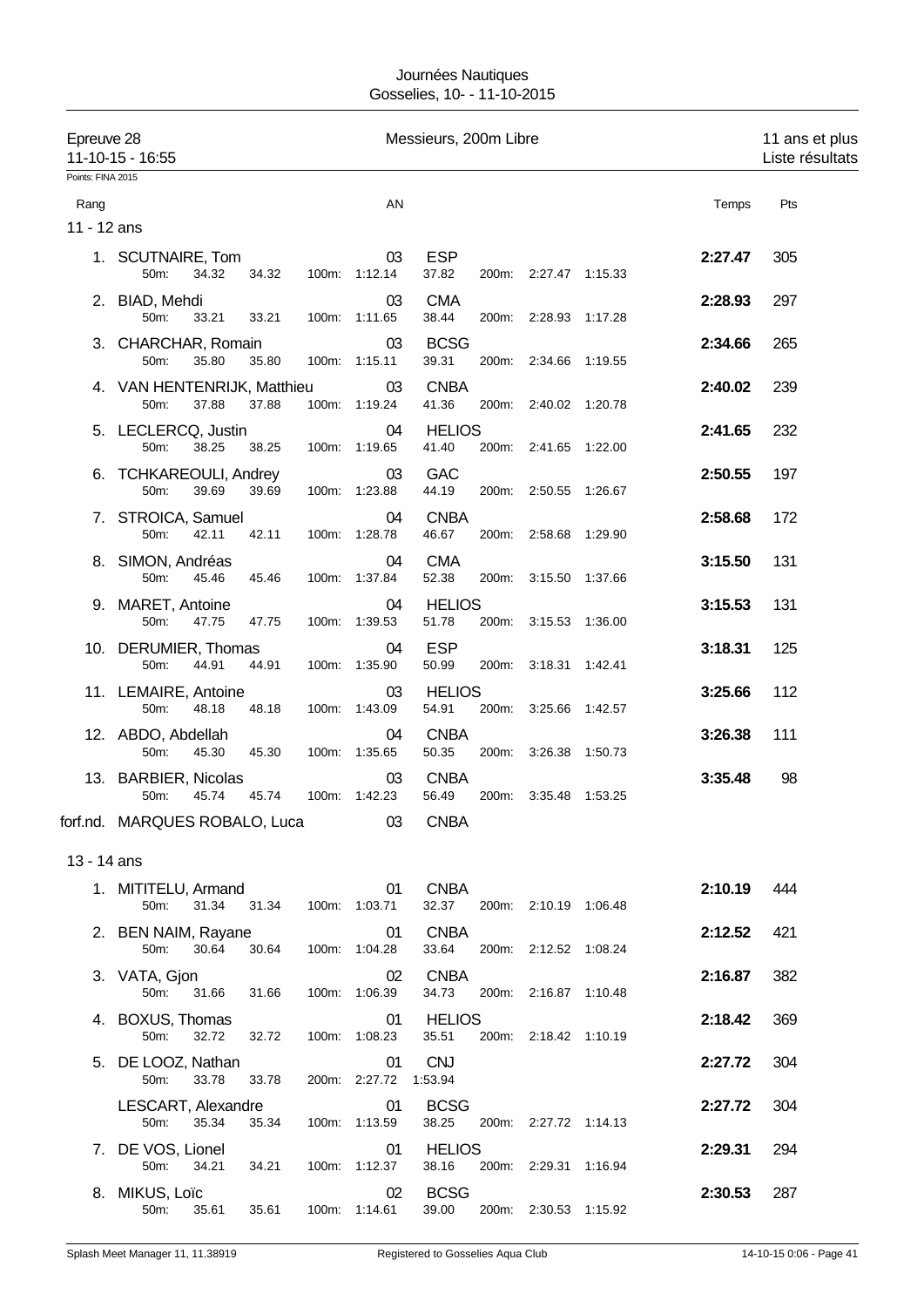|  |  | Epreuve 28, Garçons, 200m Libre, 13 - 14 ans |  |  |  |  |
|--|--|----------------------------------------------|--|--|--|--|
|--|--|----------------------------------------------|--|--|--|--|

| Rang        |                                                                                                                  |       | AN                      |                                                    |                       |         | Temps   | Pts |
|-------------|------------------------------------------------------------------------------------------------------------------|-------|-------------------------|----------------------------------------------------|-----------------------|---------|---------|-----|
|             | 9. LIMBIOUL, Thomas<br>36.02<br>36.02<br>50m:                                                                    |       | 02<br>100m: 1:16.64     | <b>HELIOS</b><br>40.62                             | 200m: 2:35.92 1:19.28 |         | 2:35.92 | 258 |
|             | 10. SEDDIK, Rayan<br>37.93<br>50m:<br>37.93                                                                      |       | 02<br>200m: 2:40.61     | <b>CNBA</b><br>2:02.68                             |                       |         | 2:40.61 | 236 |
|             | 11. BAUSSART, Tom<br>50m:<br>37.41<br>37.41                                                                      |       | 01<br>100m: 1:19.02     | <b>HELIOS</b><br>41.61                             | 200m: 2:42.81 1:23.79 |         | 2:42.81 | 227 |
|             | 12. DELENS, Alexis<br>50m:<br>38.15<br>38.15                                                                     |       | 02<br>100m: 1:22.46     | <b>HELIOS</b><br>44.31<br>200m:                    | 2:48.46               | 1:26.00 | 2:48.46 | 205 |
|             | 13. DRICOT, Joao<br>50m:<br>40.32<br>40.32                                                                       |       | 02<br>100m: 1:24.94     | <b>CNBA</b><br>44.62                               | 200m: 2:49.20         | 1:24.26 | 2:49.20 | 202 |
|             | 14. DOLHEN, Clement<br>50m:<br>38.61<br>38.61                                                                    | 100m: | 02<br>1:21.50           | <b>CNJ</b><br>42.89<br>200m:                       | 2:50.36               | 1:28.86 | 2:50.36 | 198 |
|             | 15. ADIB MOHAMED,                                                                                                |       | 02<br>1:38.95           | <b>CNBA</b><br>56.05                               |                       |         | 3:30.65 | 104 |
|             | 50m:<br>42.90<br>42.90<br>forf.déc. ADIB, Ismail<br>forf.déc. BARMAKRAN, Zakaria<br>forf.déc. GHESQUIERE, Martin | 100m: | 01<br>02<br>02          | 200m:<br><b>CNBA</b><br><b>CNBA</b><br><b>BCSG</b> | 3:30.65               | 1:51.70 |         |     |
| 15 - 16 ans |                                                                                                                  |       |                         |                                                    |                       |         |         |     |
|             | 1. SIX, William<br>50m:<br>29.71<br>29.71                                                                        | 100m: | $00\,$<br>1:01.85       | <b>BCSG</b><br>32.14<br>200m:                      | 2:07.95               | 1:06.10 | 2:07.95 | 468 |
|             | 2. VRIELYNCK, Maximilien<br>50m:<br>29.74<br>29.74                                                               | 100m: | $00\,$<br>1:03.31       | <b>CNBA</b><br>33.57<br>200m:                      | 2:11.71               | 1:08.40 | 2:11.71 | 429 |
|             | 3. COUNOY, Hugo<br>31.15<br>50m:<br>31.15                                                                        |       | 99<br>100m: 1:05.71     | <b>BCSG</b><br>34.56                               | 200m: 2:15.94         | 1:10.23 | 2:15.94 | 390 |
|             | 4. AERNOUDT, Eliott<br>30.02<br>50m:<br>30.02                                                                    | 100m: | $00\,$<br>1:04.60       | <b>ESP</b><br>34.58                                | 200m: 2:17.09         | 1:12.49 | 2:17.09 | 380 |
| 5.          | GUEDE, Amadou<br>50m:<br>31.18<br>31.18                                                                          | 100m: | $00\,$<br>1:06.84       | <b>CNBA</b><br>35.66<br>200m:                      | 2:19.32 1:12.48       |         | 2:19.32 | 362 |
| 6.          | <b>BAGHDADI</b> , Amine<br>33.49<br>33.49<br>50m:                                                                |       | $00\,$<br>100m: 1:09.37 | <b>HELIOS</b><br>35.88                             | 200m: 2:20.38 1:11.01 |         | 2:20.38 | 354 |
|             | 7. KUBAT, Guillaume<br>50m:<br>33.45<br>33.45                                                                    |       | $00\,$<br>100m: 1:10.04 | <b>ESP</b><br>36.59                                | 200m: 2:25.86 1:15.82 |         | 2:25.86 | 316 |
|             | 8. MICHAUX, Sacha<br>50m:<br>35.56<br>35.56                                                                      |       | $00\,$<br>100m: 1:14.19 | <b>HELIOS</b><br>38.63                             | 200m: 2:29.76 1:15.57 |         | 2:29.76 | 292 |
|             | 9. ROBERT, Antony<br>50m:<br>35.47<br>35.47                                                                      |       | 99<br>100m: 1:14.30     | <b>HELIOS</b><br>38.83                             | 200m: 2:34.17 1:19.87 |         | 2:34.17 | 267 |
|             | 10. LUSIAU, Kylian<br>50m:<br>42.03<br>42.03                                                                     |       | $00\,$<br>100m: 1:28.99 | <b>HELIOS</b><br>46.96                             | 200m: 3:03.94 1:34.95 |         | 3:03.94 | 157 |
| 17 - 18 ans |                                                                                                                  |       |                         |                                                    |                       |         |         |     |
|             | 1. DOS SANTOS, Sam<br>29.02<br>50m:<br>29.02                                                                     |       | 98<br>100m: 1:01.86     | <b>CNBA</b><br>32.84                               | 200m: 2:11.49 1:09.63 |         | 2:11.49 | 431 |
|             | 2. LAGNEAU, Jean-Marie<br>29.53<br>29.53<br>50m:                                                                 |       | 97<br>100m: 1:03.24     | <b>GAC</b><br>33.71                                | 200m: 2:11.52 1:08.28 |         | 2:11.52 | 431 |
|             | 3. DISIÈRE, Thibeaut<br>50m:<br>31.06<br>31.06                                                                   |       | 98<br>100m: 1:06.17     | <b>ESP</b><br>35.11                                | 200m: 2:17.94 1:11.77 |         | 2:17.94 | 373 |
|             | 4. MAHY, Nathan<br>50m:<br>36.31<br>36.31                                                                        |       | 97<br>100m: 1:16.13     | <b>HELIOS</b><br>39.82                             | 200m: 2:41.65 1:25.52 |         | 2:41.65 | 232 |